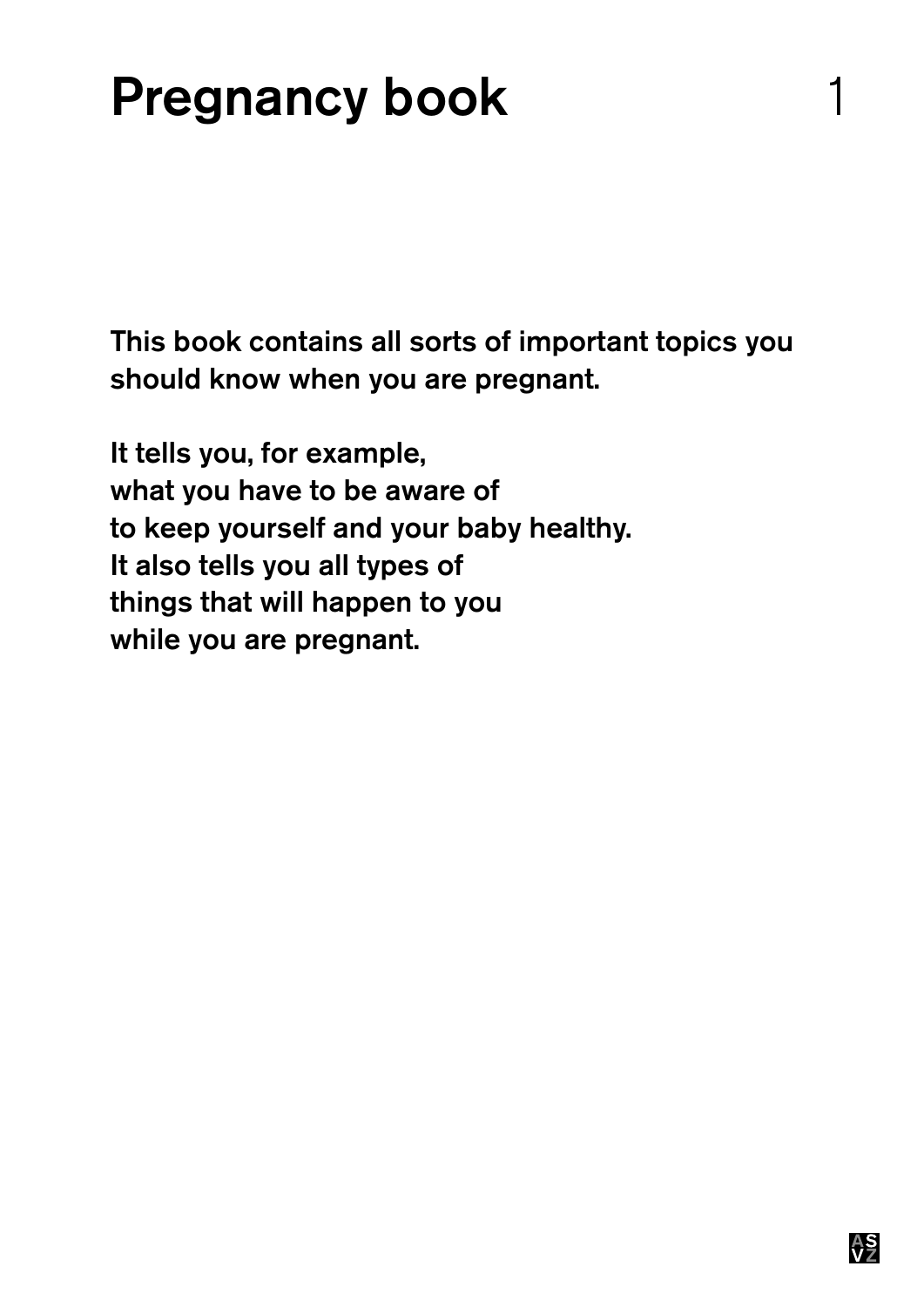### From month to month

The following pages contain information about how a baby grows in its mother's belly.

For every month of pregnancy, there is information about what you need to be aware of and all sorts of things you have to think about.

At the end of every month, you can write things down that are important to you on a separate page.

You can also write down things you want to remember or that you want to discuss with someone.

It is important that you can tell your obstetrician, partner, parents, or professional care worker how you feel and how you are doing.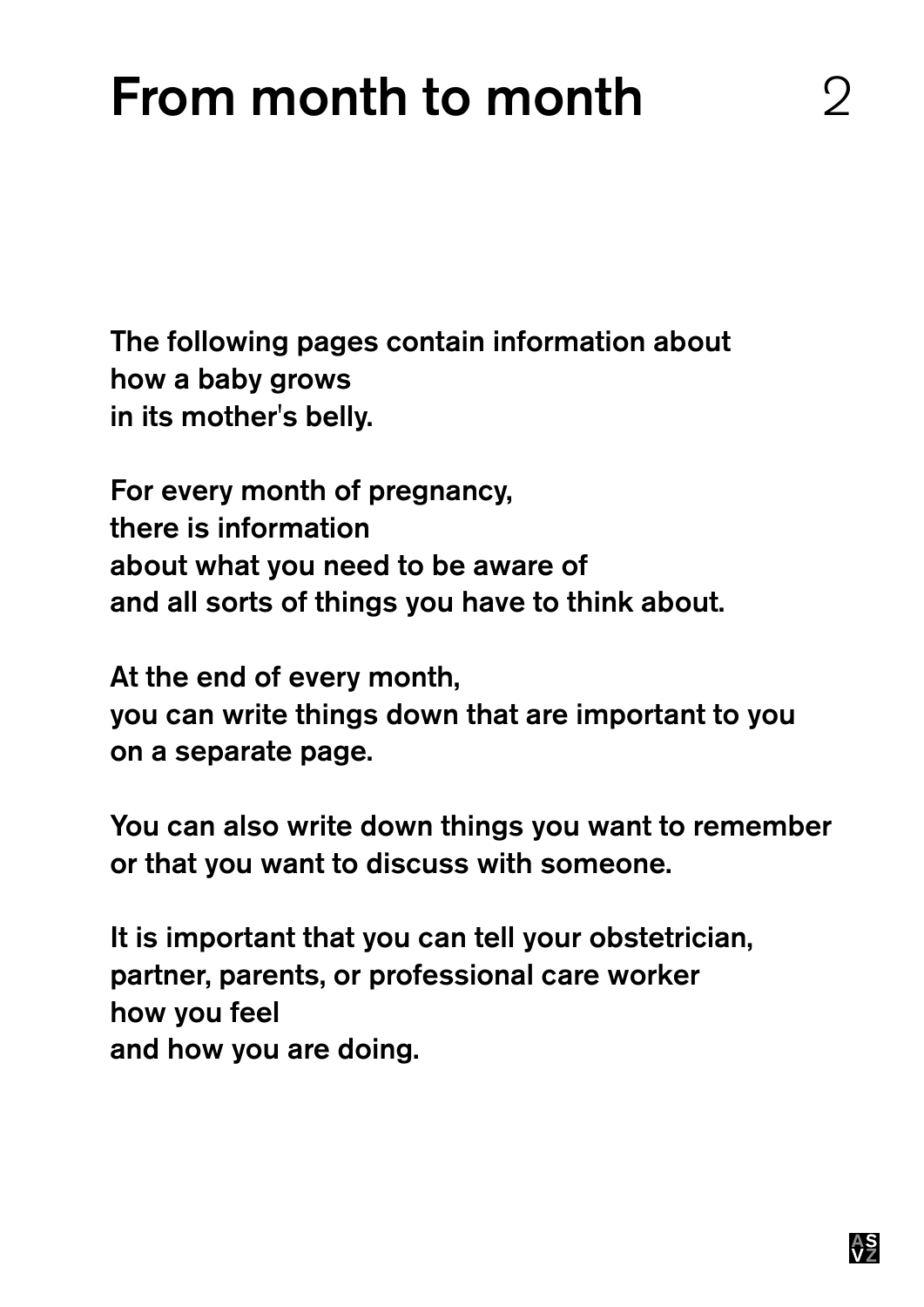

# the first month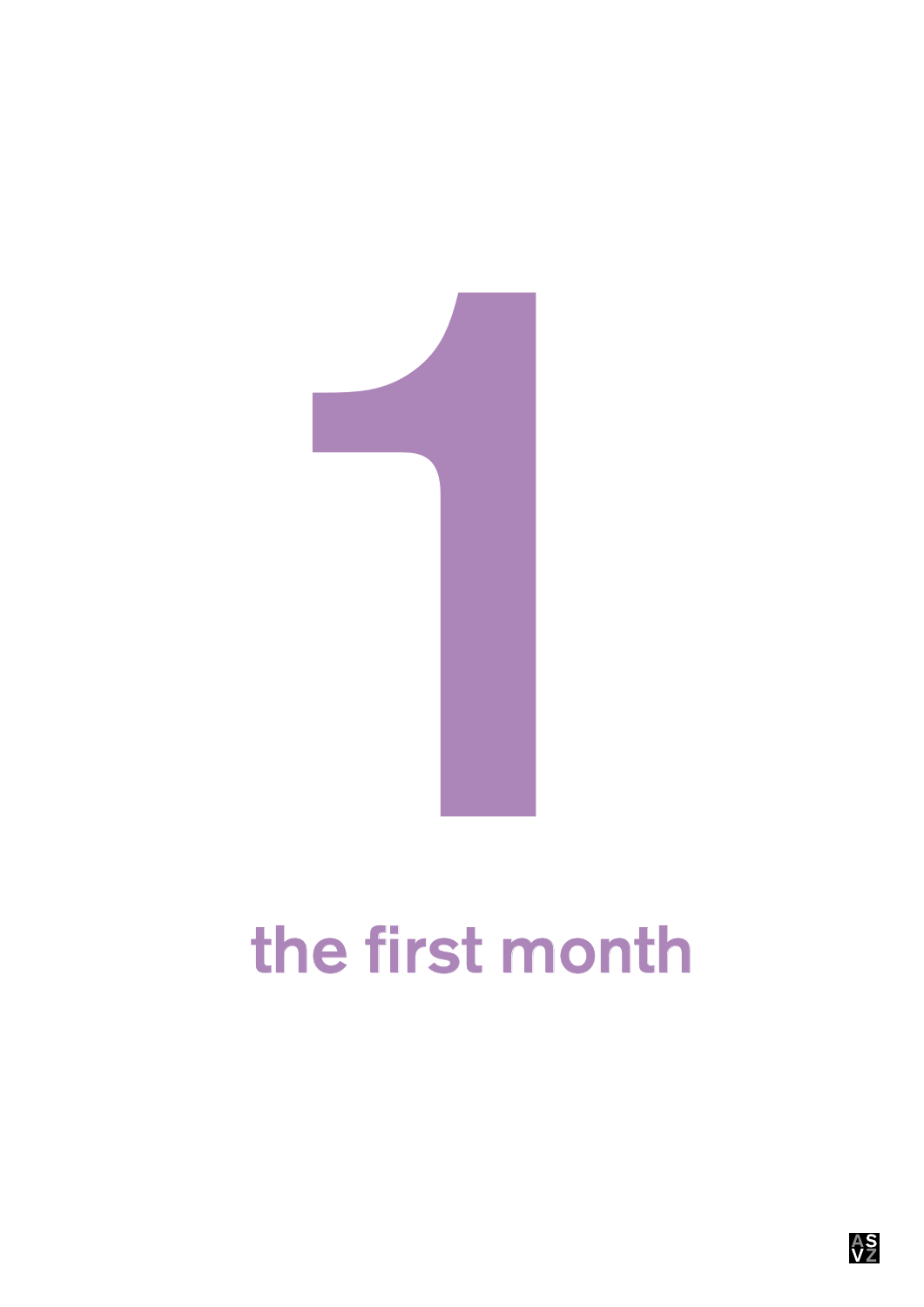### You 4 in the first month

During the first month of your pregnancy, you notice nothing or very little about the child that is growing in your belly. You are pregnant, but you do not know it yet.

#### How do you find out that you are pregnant?

You do not get your period. This may mean that you are pregnant. To know this for sure, you take a pregnancy test. You can buy this at the pharmacy. You should always go to your general practitioner too.

Perhaps you might feel tired or you are nauseated. Your breasts may also feel painful or get larger. This all can be caused by the pregnancy.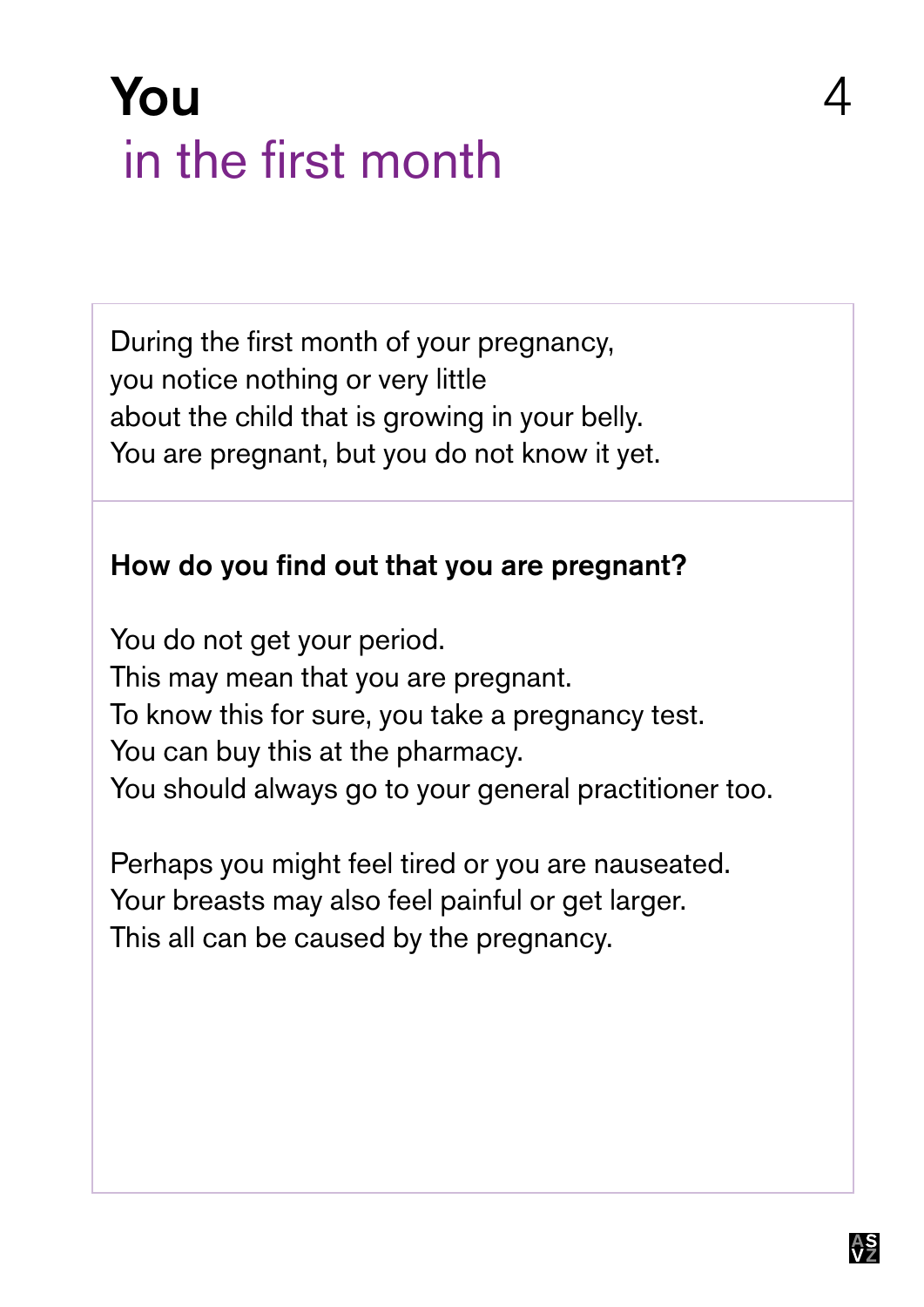### **Pregnancy test** 5

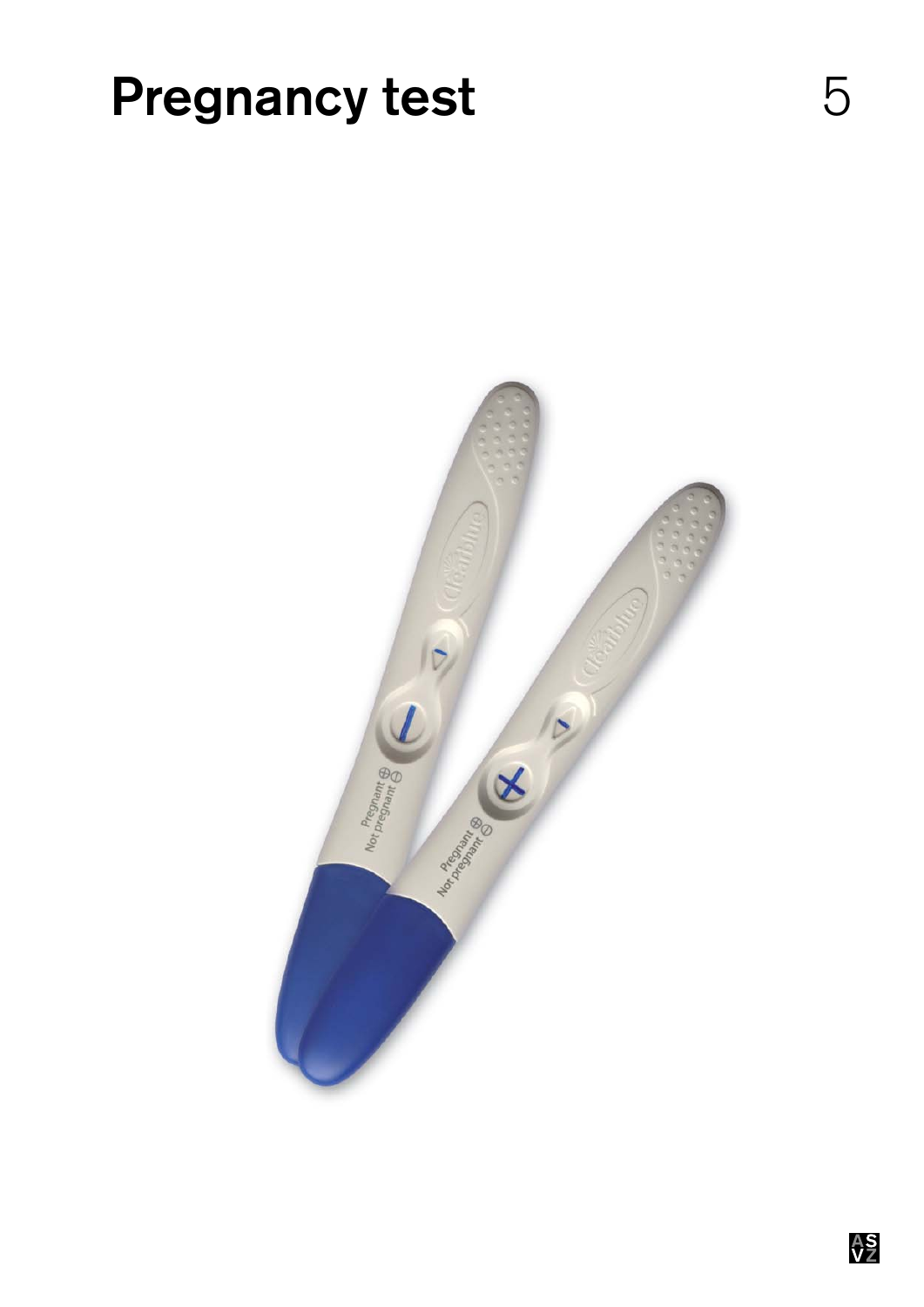### **Experiences** during the first month

Perhaps there are things you would like to remember. Or maybe you want to know more about certain matters. Here below you can write down any experiences and questions you might have this month.



6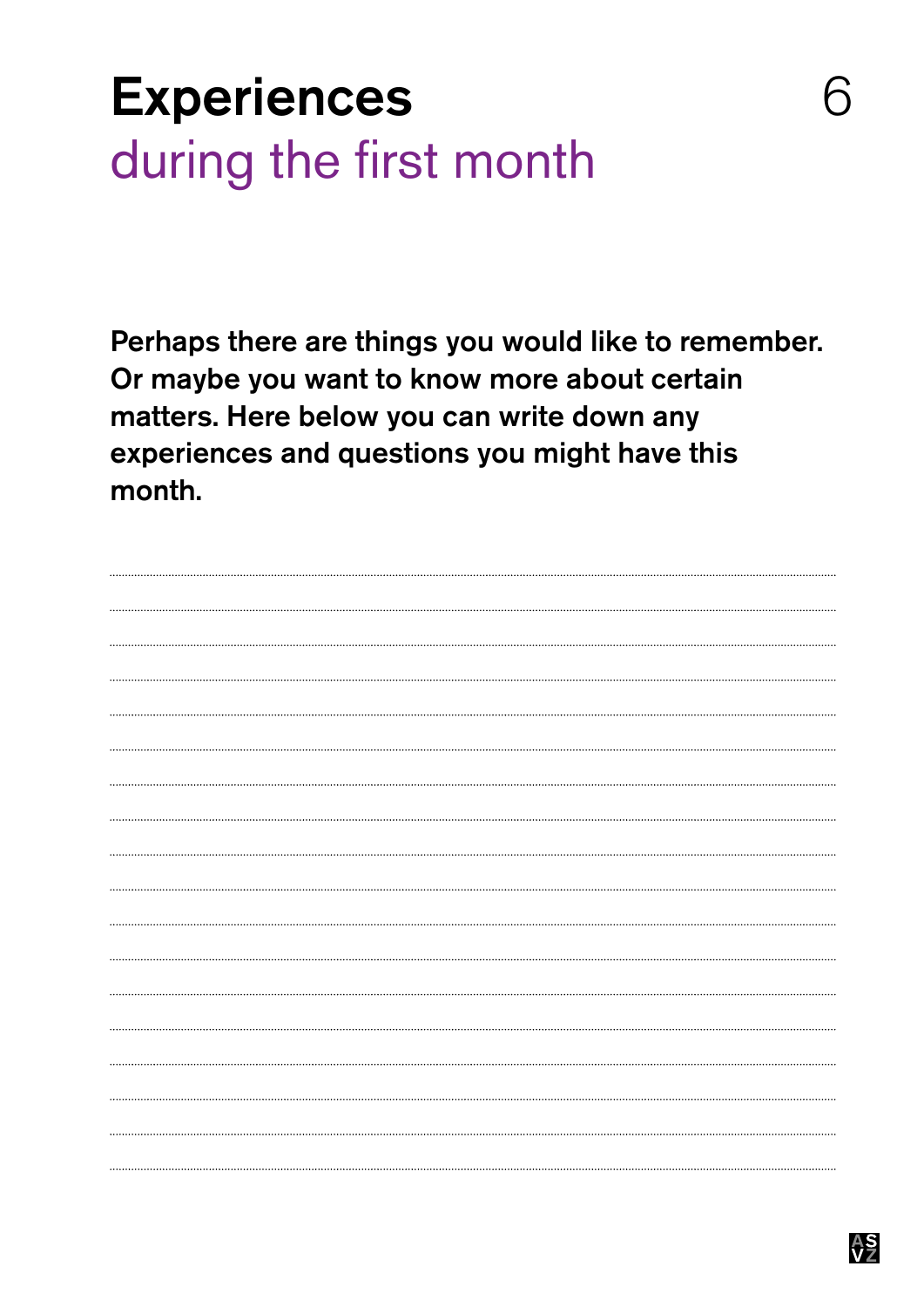

# the second month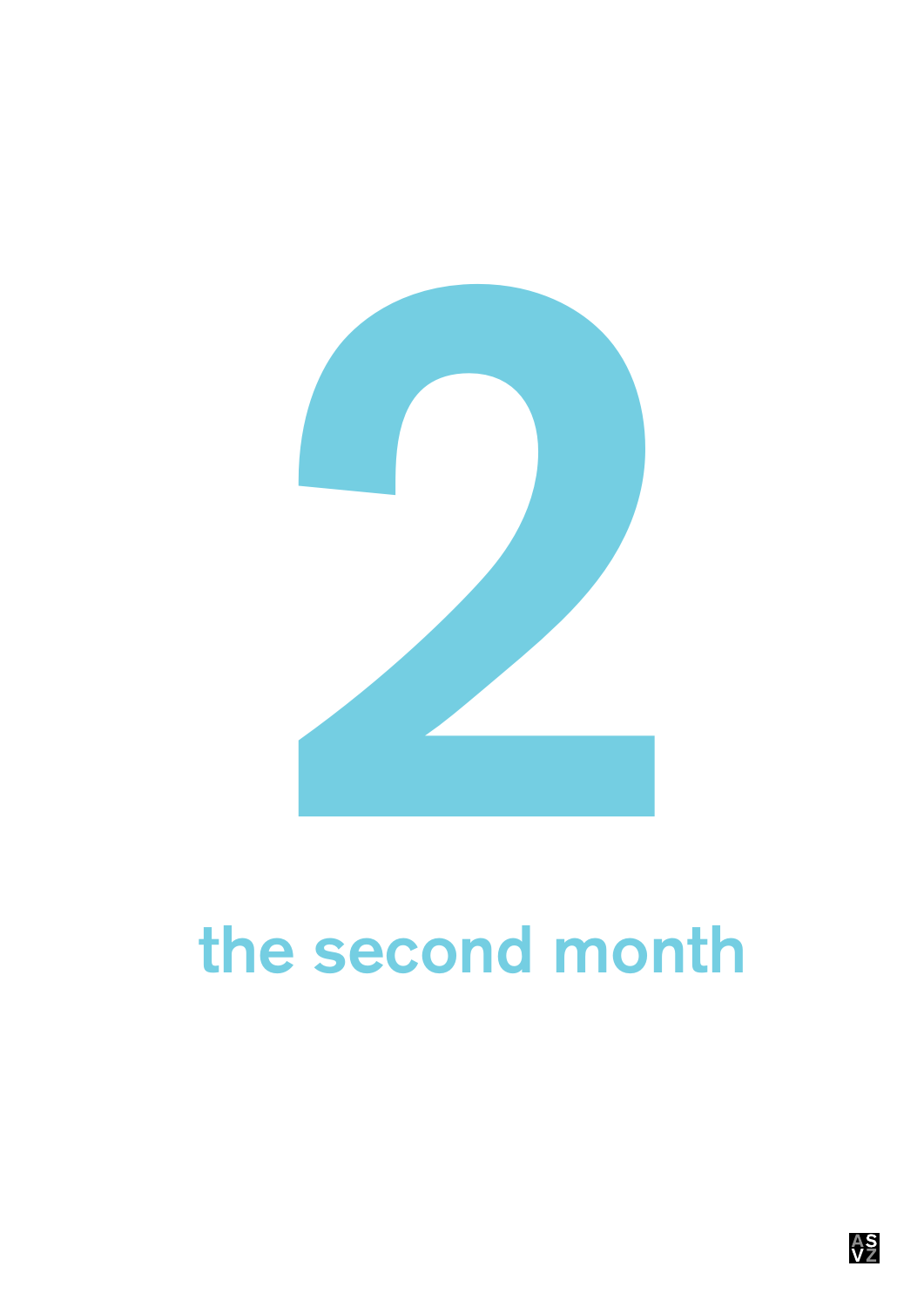### The baby in the second month

#### week 5

- The length of the baby is 2 millimeters.
- The baby is now as big as a rice kernel.

#### week 6

- **The length of the baby is 5 millimeters.**
- The baby is as big as a pea.

It does not yet look like a baby, but more like a tadpole. There is only a small head with a sort of tail attached to it. The eyes start to grow.

#### week 7

• The length of the baby is 1 centimeter.

The baby will grow very much this week. The tiny heart will beat. You will not feel this. The arms and legs begin to grow. The nose and mouth are also already visible. The baby is as big as the nail on your pinky finger.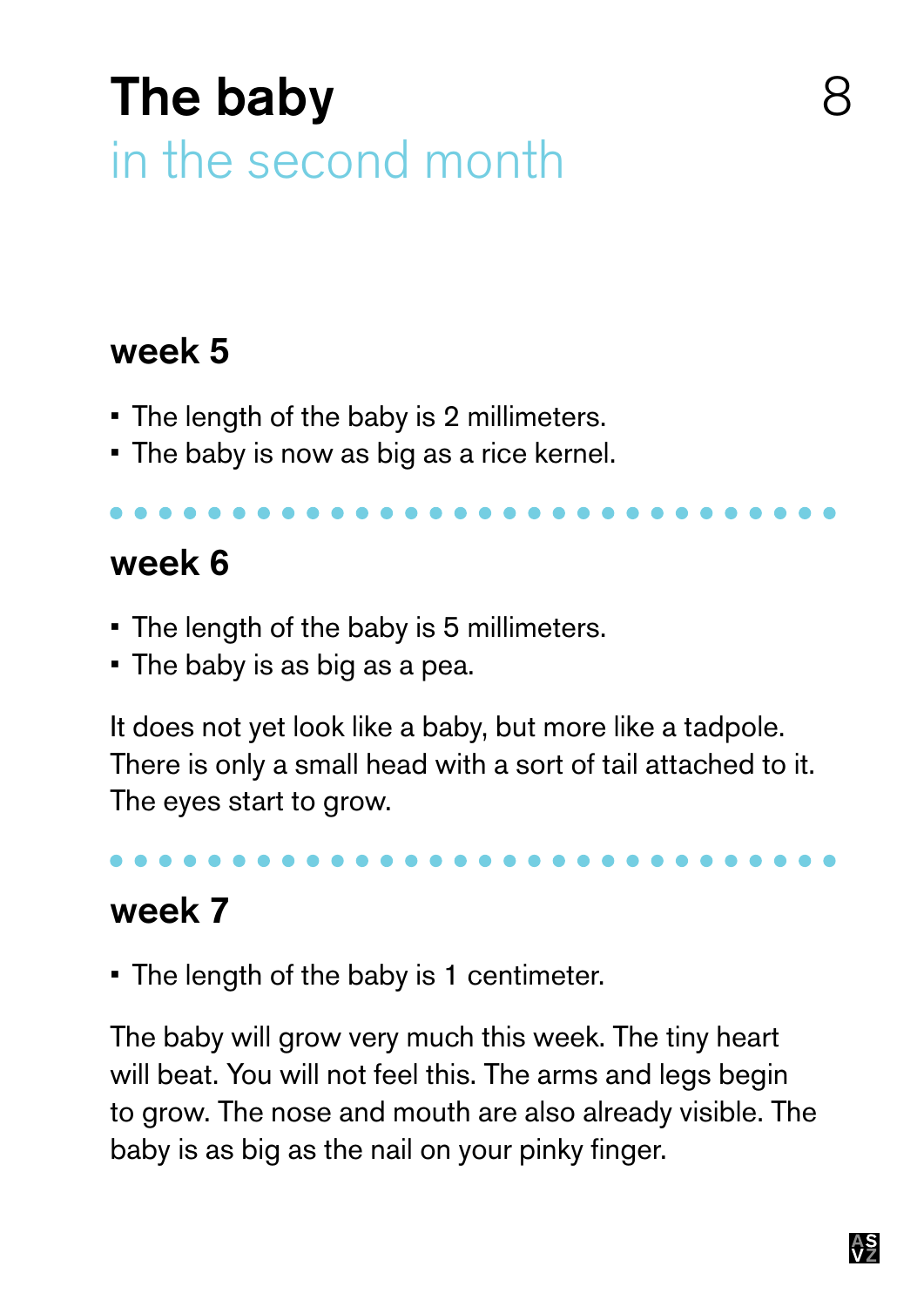### The baby in the second month

#### week 8

• The length of the baby is 2 centimeters.

So far, the baby has only been a limp form. Now it has bones in its body. The fingers also begin to take shape. The baby is as big as a hazelnut.

#### week 9

- The length of the baby is 3 centimeters.
- The weight of the baby is 2 grams.

The baby moves with little jolts,

but you do not feel this.

There are now real fingers and a thumb on its little hands.

The legs are also growing further.

The baby now has knees, ankles and toes.

Its face is becoming more evident.

The baby is as big as a walnut.

9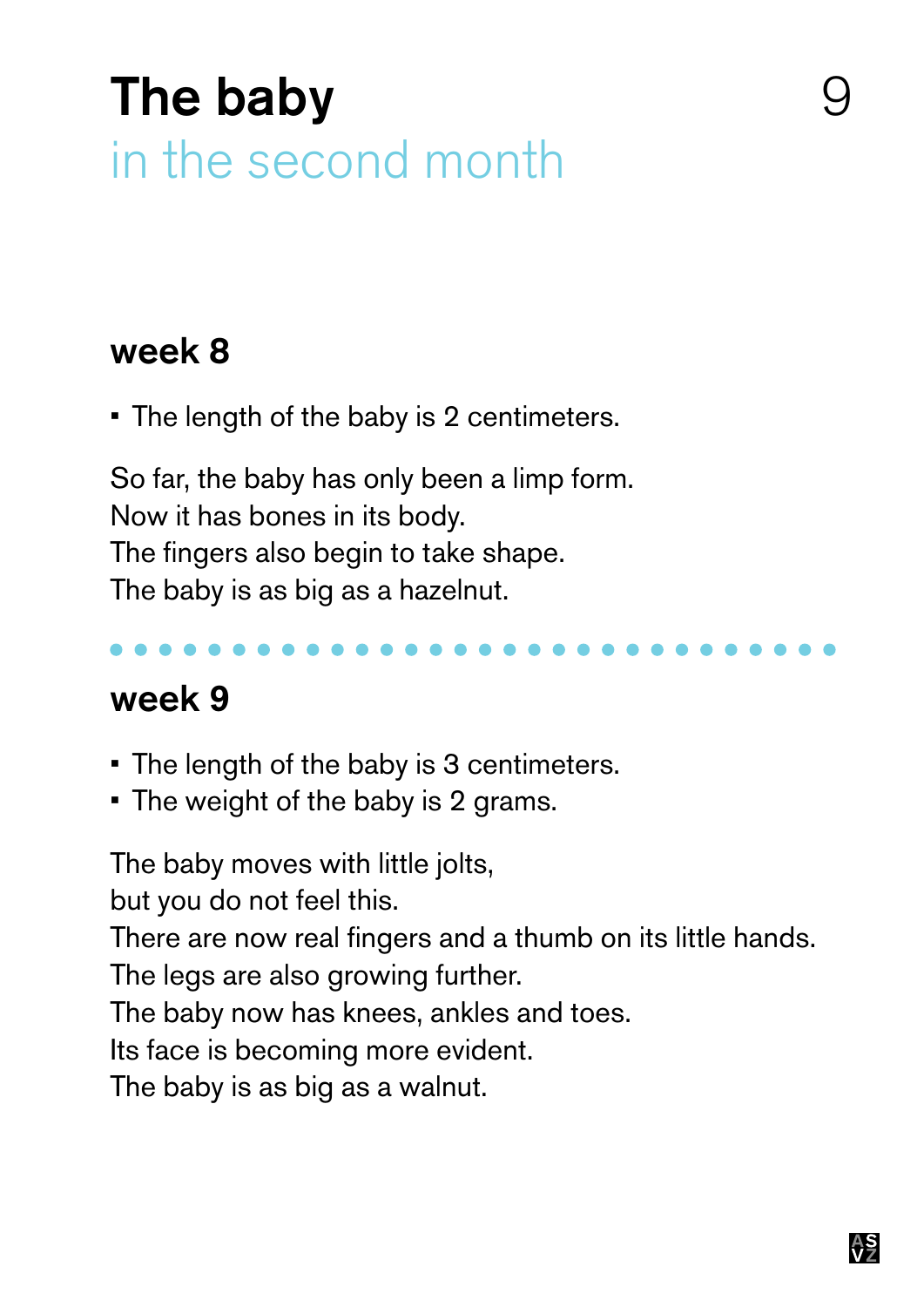### You in the second month

You now begin to feel that you are pregnant. What do you notice about your body?

- **•** painful breasts
- nausea
- • dizziness
- • tired
- an appetite for foods you normally do not like
- difficulty defecating (going to the toilet)
- **excessive urination**
- a small amount of blood loss (always tell this to your doctor)

 $1<sup>0</sup>$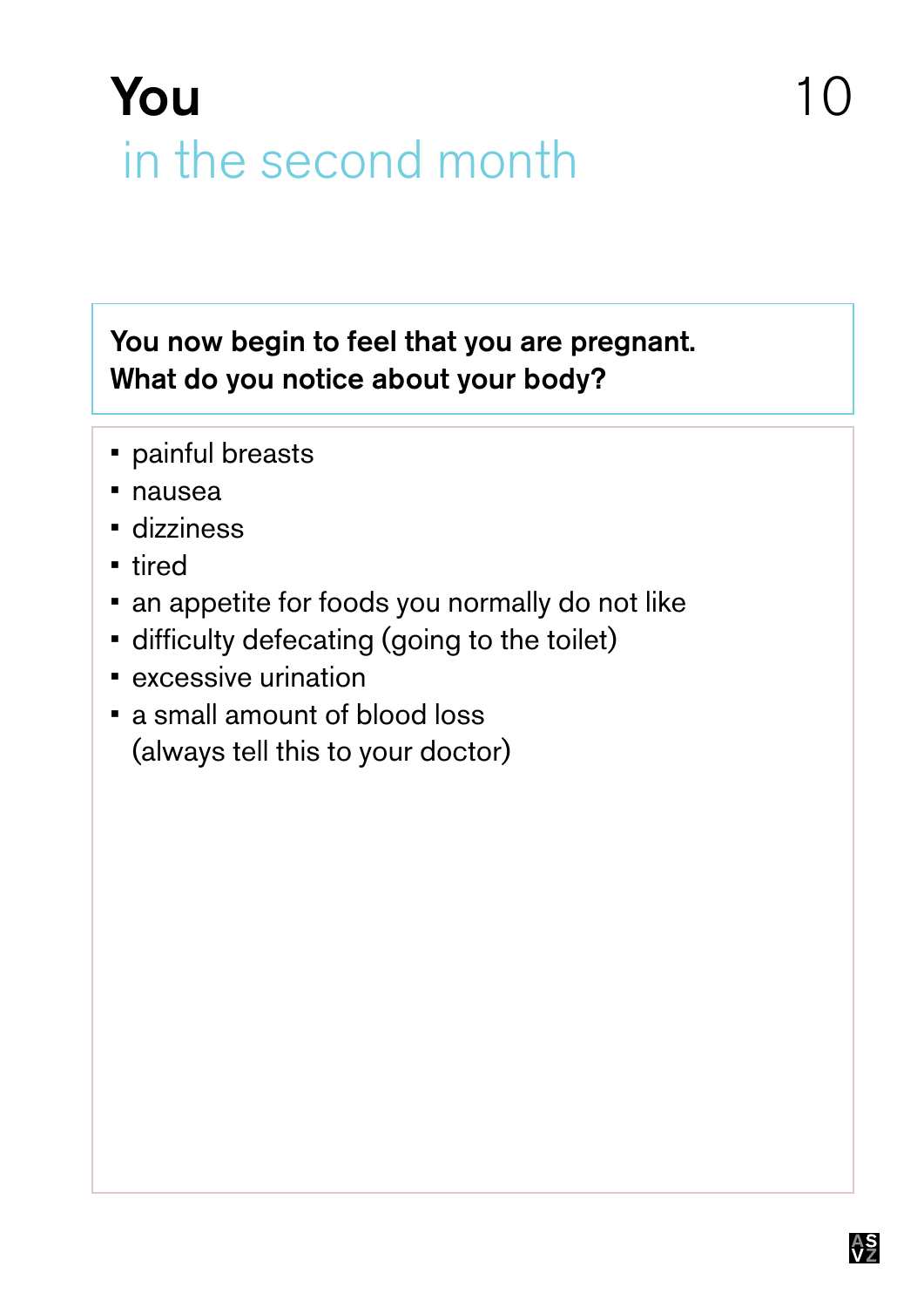### You in the second month

You make an appointment with your obstetrician during this month. First go to your general practitioner. Take your partner or someone else with you.

#### What happens during the first visit to the obstetrician?

- You make acquaintance.
- You have a discussion about your family, the father of the baby, and about any illnesses that people in your family may have had.
- • Your blood pressure is taken and you are weighed.
- • Your belly gets checked.
- You get a antenatal (pregnancy) card. You take this with you every time you go to the obstetrician.
- The obstetrician gives you a referral letter because you have to have your blood tested. This is to analyze what your blood type is and also if you have a STD (that is a sexually transmitted disease).

11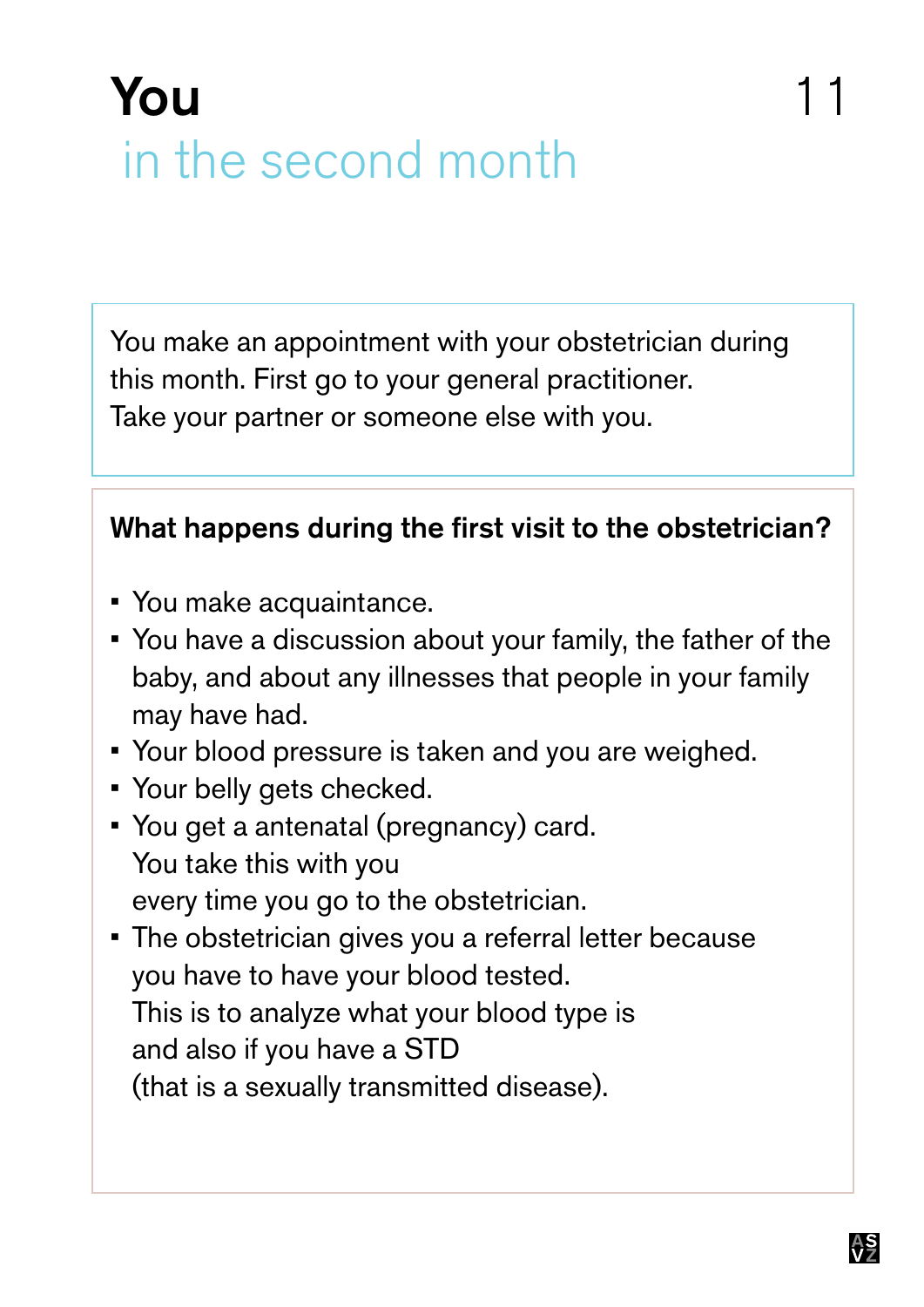## Antenatal (pregnancy) card 12

| NAAM:                                          |                          | ADRES:                                |      |    |         |                        | TEL.                                                    |
|------------------------------------------------|--------------------------|---------------------------------------|------|----|---------|------------------------|---------------------------------------------------------|
|                                                |                          |                                       |      |    |         |                        | Nr.<br>Jaar                                             |
|                                                |                          |                                       |      |    |         |                        | Nr.<br>Jaar                                             |
|                                                | Gehuwd neen / ja, datum: |                                       |      |    |         |                        | à terme:                                                |
|                                                |                          |                                       |      |    |         |                        | Godsdienst:                                             |
|                                                |                          |                                       |      |    |         |                        |                                                         |
|                                                |                          |                                       |      |    |         |                        |                                                         |
|                                                |                          |                                       |      |    |         |                        |                                                         |
| Medicijnen-intoxicaties, allergie, bloedtrans- |                          |                                       |      |    |         |                        | VERLOSKUNDIGE ANAMNESE: (alle zwangersch., ook abortus) |
| fusie, ziekten, operaties, thrombose, enz.     |                          | Jaar                                  | Waar | ₽♂ | Gewicht | Weken                  | Bijzonderheden (o.a. anti-D)                            |
|                                                | 1                        |                                       |      |    |         |                        |                                                         |
|                                                | 2                        |                                       |      |    |         |                        |                                                         |
|                                                | 3                        |                                       |      |    |         |                        |                                                         |
|                                                | 4                        |                                       |      |    |         |                        |                                                         |
|                                                |                          |                                       |      |    |         |                        |                                                         |
|                                                | 5                        |                                       |      |    |         |                        |                                                         |
| Familie anamnese:                              | 6                        |                                       |      |    |         |                        |                                                         |
|                                                | $\overline{7}$           |                                       |      |    |         |                        |                                                         |
|                                                |                          |                                       |      |    |         |                        |                                                         |
|                                                |                          | Status praesens / informatie huisarts |      |    |         |                        |                                                         |
|                                                |                          |                                       |      |    |         |                        |                                                         |
|                                                |                          |                                       |      |    |         |                        |                                                         |
|                                                |                          |                                       |      |    |         |                        |                                                         |
|                                                |                          | Cytologie:                            |      |    |         |                        |                                                         |
| Medisch naamstempel: (ponsplaatje)             |                          |                                       |      |    |         |                        |                                                         |
|                                                |                          |                                       |      |    |         | <b>BIJZONDERHEDEN:</b> |                                                         |
|                                                |                          |                                       |      |    |         |                        |                                                         |
|                                                |                          |                                       |      |    |         |                        |                                                         |
|                                                |                          |                                       |      |    |         |                        |                                                         |
|                                                |                          |                                       |      |    |         |                        |                                                         |
|                                                |                          |                                       |      |    |         |                        |                                                         |
|                                                |                          |                                       |      |    |         |                        |                                                         |
|                                                |                          |                                       |      |    |         |                        |                                                         |
|                                                |                          |                                       |      |    |         |                        |                                                         |
|                                                |                          |                                       |      |    |         |                        |                                                         |
|                                                |                          |                                       |      |    |         |                        |                                                         |
| <b>KRAAMBED:</b> thuis / ziekenhuis            |                          |                                       |      |    |         |                        |                                                         |
| Begeleiding: vv / ha / obs                     |                          |                                       |      |    |         |                        |                                                         |
| Icterus: neen / ja                             |                          |                                       |      |    |         |                        |                                                         |
|                                                |                          |                                       |      |    |         |                        |                                                         |
| 8e dag: voeding:                               |                          |                                       |      |    |         |                        |                                                         |
| gewicht kind:<br>RR:  Hb:                      |                          |                                       |      |    |         |                        |                                                         |
| PKU: ja / neen                                 |                          |                                       |      |    |         |                        |                                                         |
| Pathologie: neen / ja                          |                          |                                       |      |    |         |                        |                                                         |
| Medicijnen (anti-D):                           |                          |                                       |      |    |         |                        |                                                         |
| Contraceptie: neen / ja:                       |                          |                                       |      |    |         |                        |                                                         |
|                                                |                          |                                       |      |    |         |                        |                                                         |
| Onderzoeker: vv / ha / obs                     |                          |                                       |      |    |         |                        |                                                         |
|                                                |                          |                                       |      |    |         |                        |                                                         |
| ZES WEKEN POST PARTUM: Gynaec. onderzoek:      |                          |                                       |      |    |         |                        |                                                         |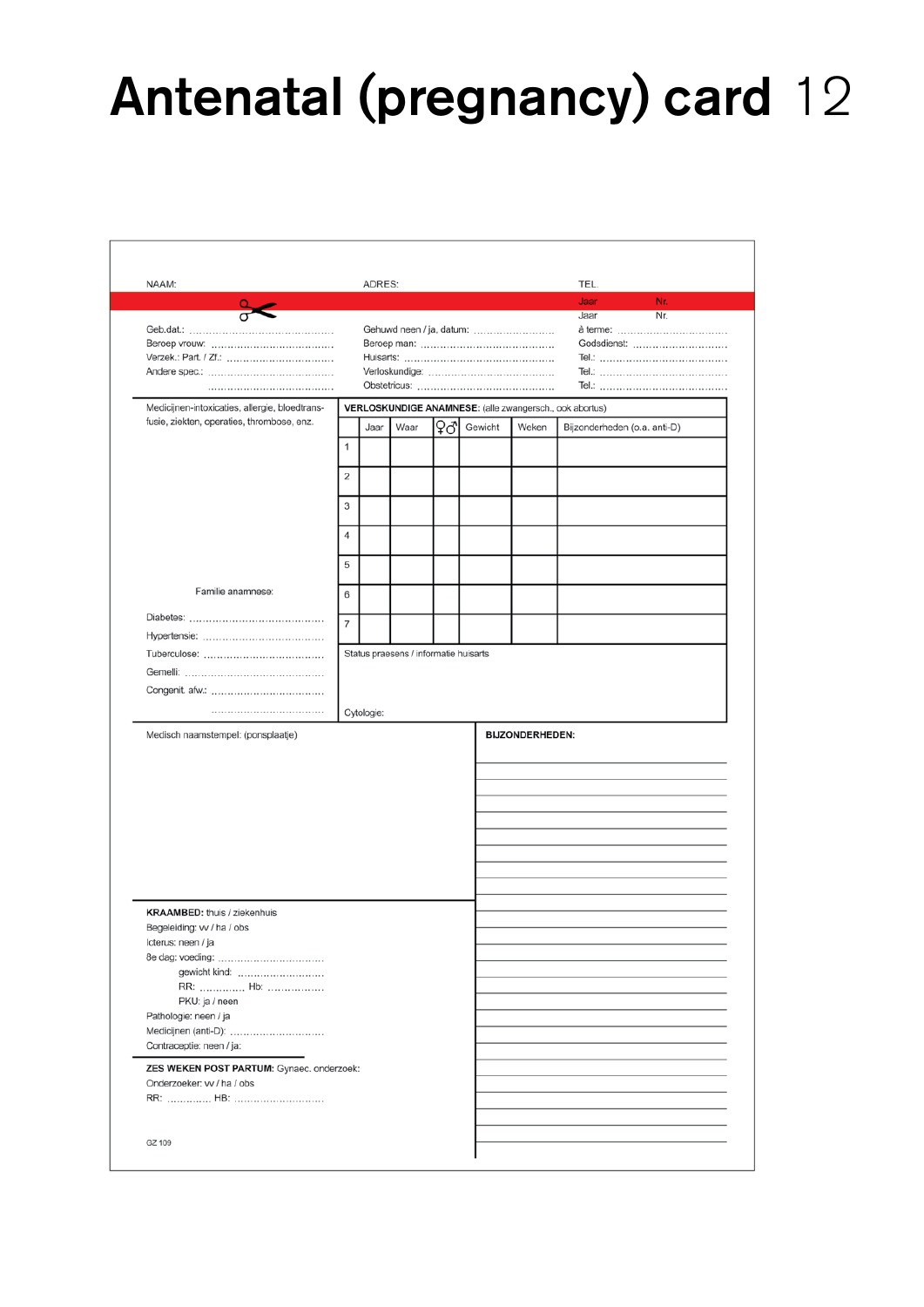### **Experiences** during the second month

Perhaps there are things you would like to remember. Or maybe you want to know more about certain matters. Here below you can write down any experiences and questions you might have this month.

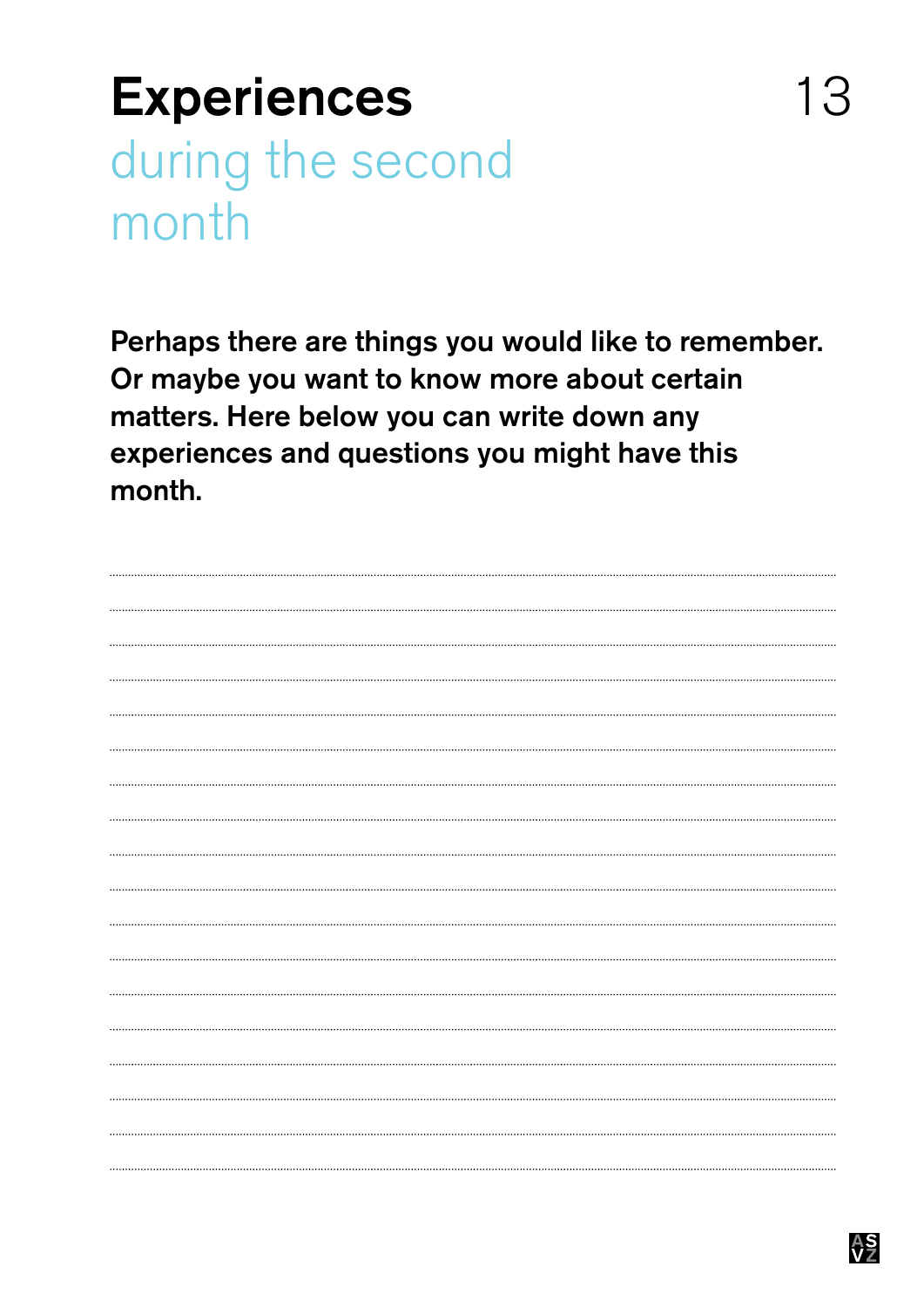

# The third month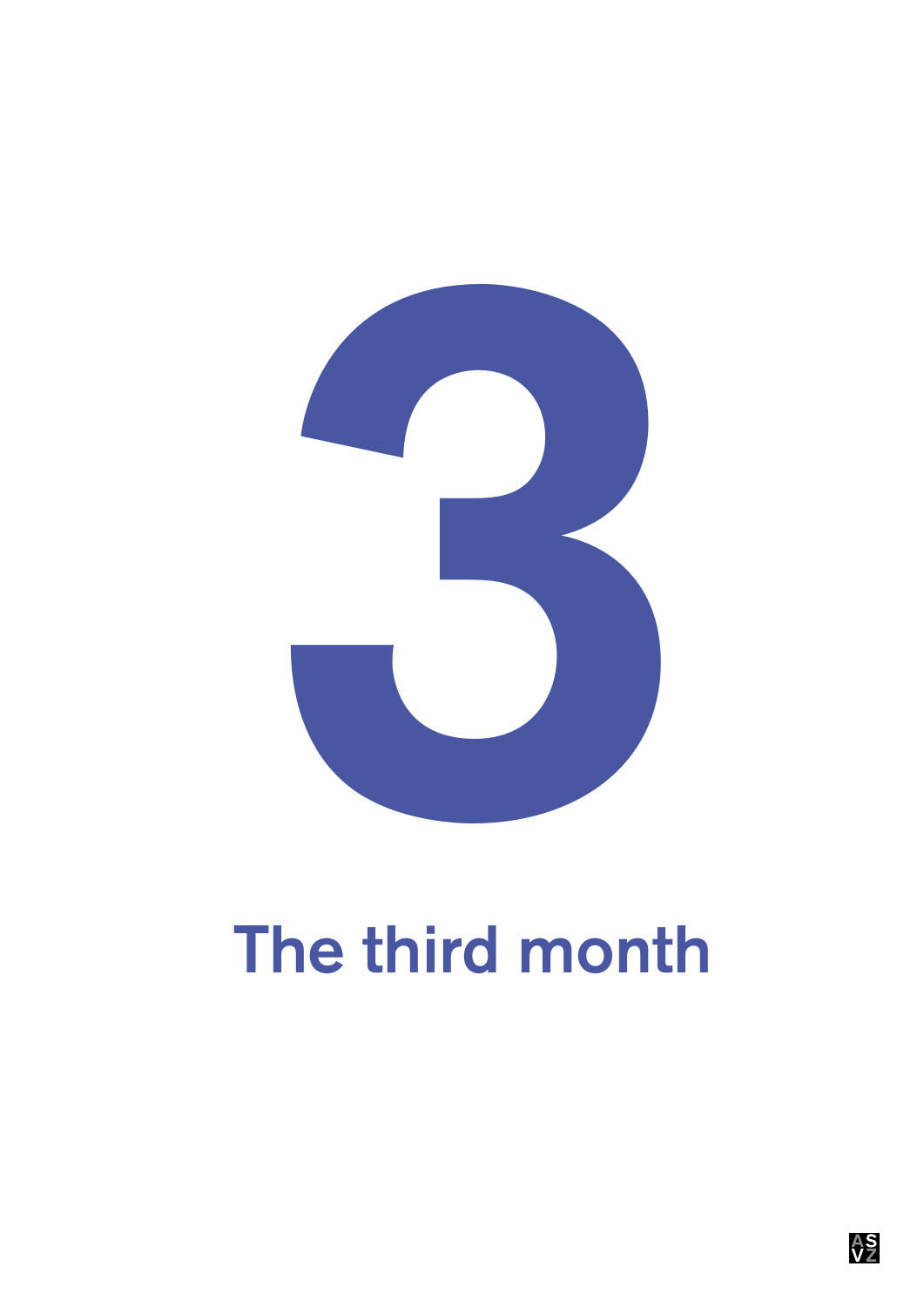### The baby in the third month

#### week 10

- The length of the baby is 4.5 centimeters.
- The weight of the baby is 5 grams.

The baby is completely fine. The baby is seems to have everything. It can now grow further through nourishment from the umbilical cord. The baby is as big as a small plum.

### week 11

- The length of the baby is 5.5 centimeters.
- The weight of the baby is 10 grams.

Its head is larger than its body. Its eyes are closed. This stays this way until the 7th month. The baby can move and it swims back and forth in the womb. You cannot feel that yet. The baby is as big as a peach.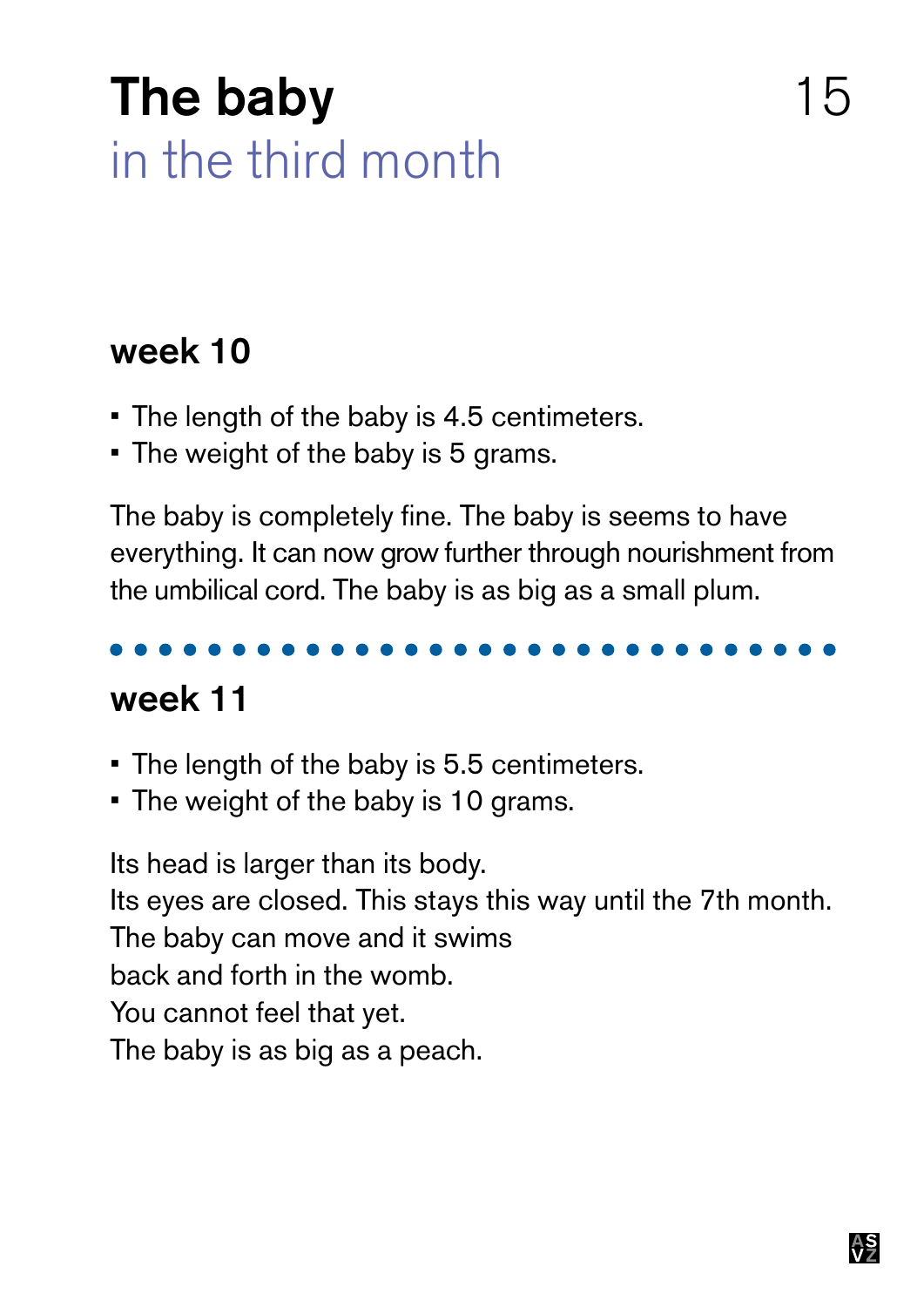### The baby in the third month

#### week 12

- The length of the baby is 6.5 centimeters.
- The weight of the baby is 20 grams.

Its little heart beats very fast. At the obstetrician, you can hear the heartbeat using a special device. The baby may be sucking its thumb and sometimes grabs the umbilical cord. Sometimes it yawns. It is a shame you cannot see that.

#### week 13

- The length of the baby is 7.5 centimeters.
- The weight of the baby is 30 grams.

The most important thing the baby does now is grow. If you were to fall or bump your belly against something, the amniotic fluid makes sure the baby is protected. The baby drinks amniotic fluid to learn how to swallow and drink.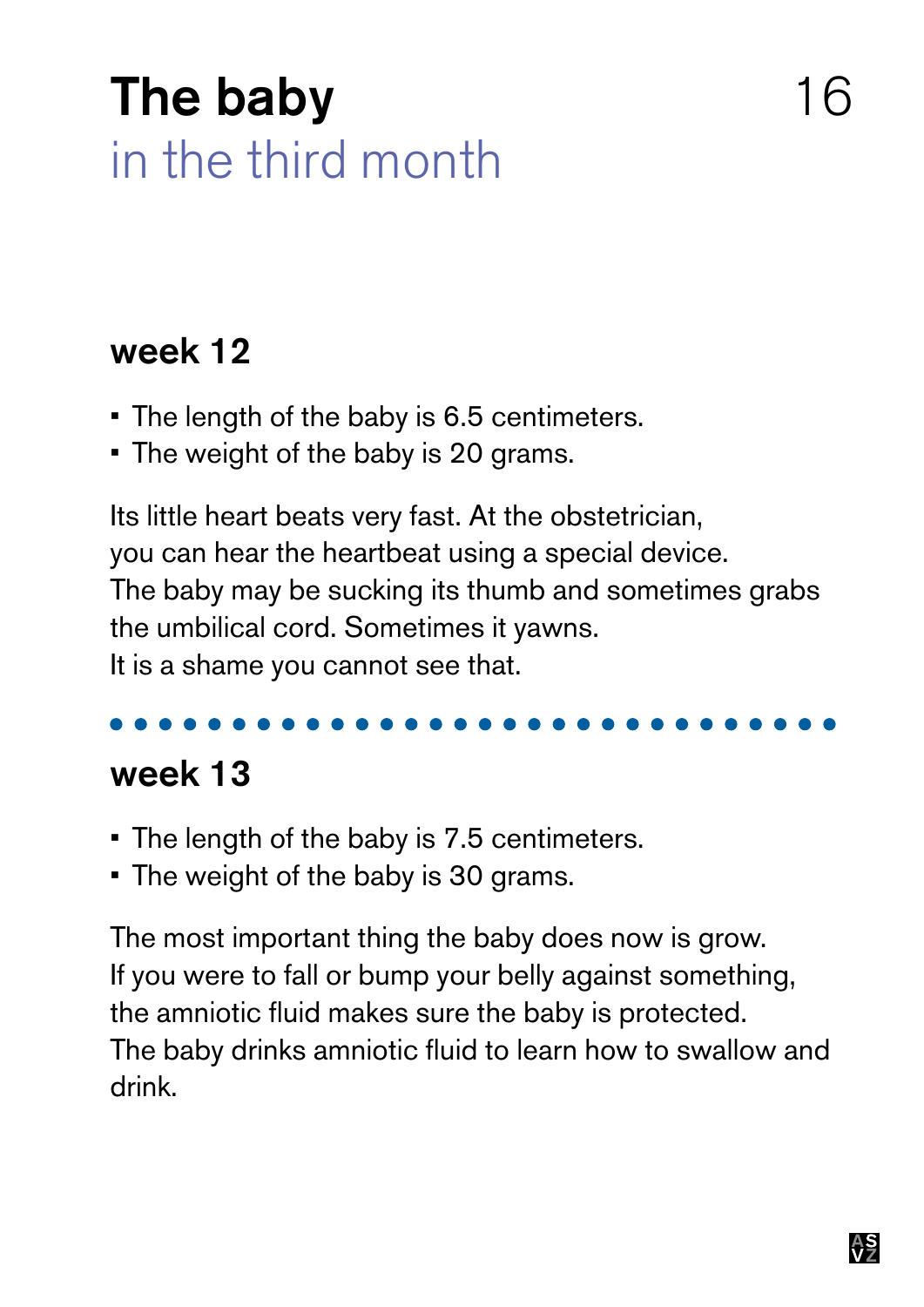### The baby 17 in the third month

#### week 14

- The length of the baby is 8.5 centimeters.
- The weight of the baby is 60 grams.

The baby kicks with its legs and even moves like it is taking steps. It waves its arms, makes fists with its hands and swims from one side of the womb to the other. But you still cannot feel that. It also starts growing fine hair on its entire body.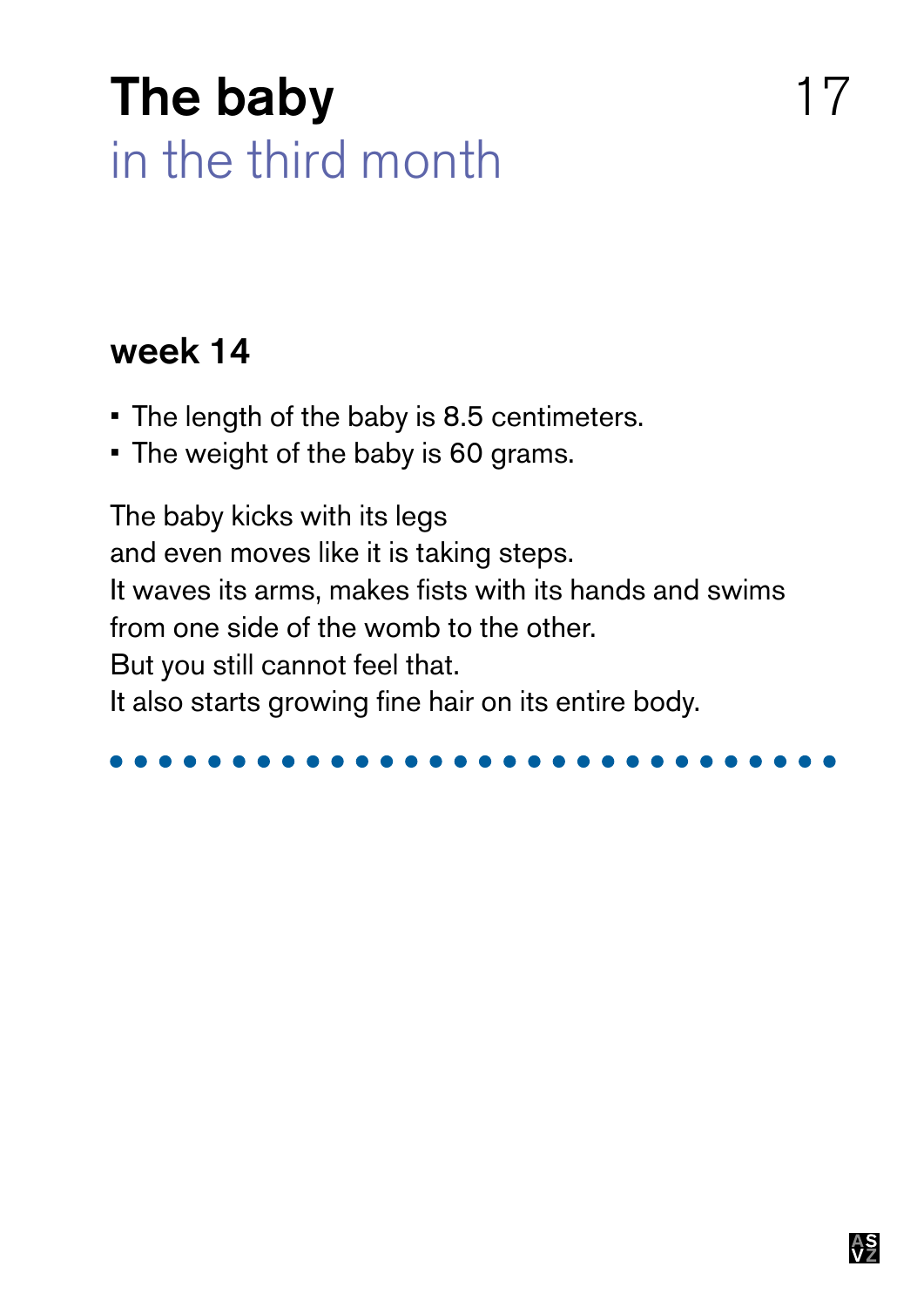### You and the set of the set of the set of the set of the set of the set of the set of the set of the set of the set of the set of the set of the set of the set of the set of the set of the set of the set of the set of the s in the third month

You might have your first ultrasound during this month. The doctor does that to see if everything is going well with your child. A sonogram shows you that there really is a baby growing in your belly.

Your body is going to change. You gain weight. Your breasts and nipples become larger and darker. They are going to look different.

You may feel happy, but you can also suddenly be confused. You also may have to cry about things that you otherwise would never have cried about. This is very normal. It is part of being pregnant. This is caused by changes in your hormones.

It is important to talk about your feelings with someone like your obstetrician, professional care worker, or general practitioner.

If you have any questions about something, do not be afraid to ask!!!

Make sure that you always go to your appointments with your obstetrician. You should take someone with you too.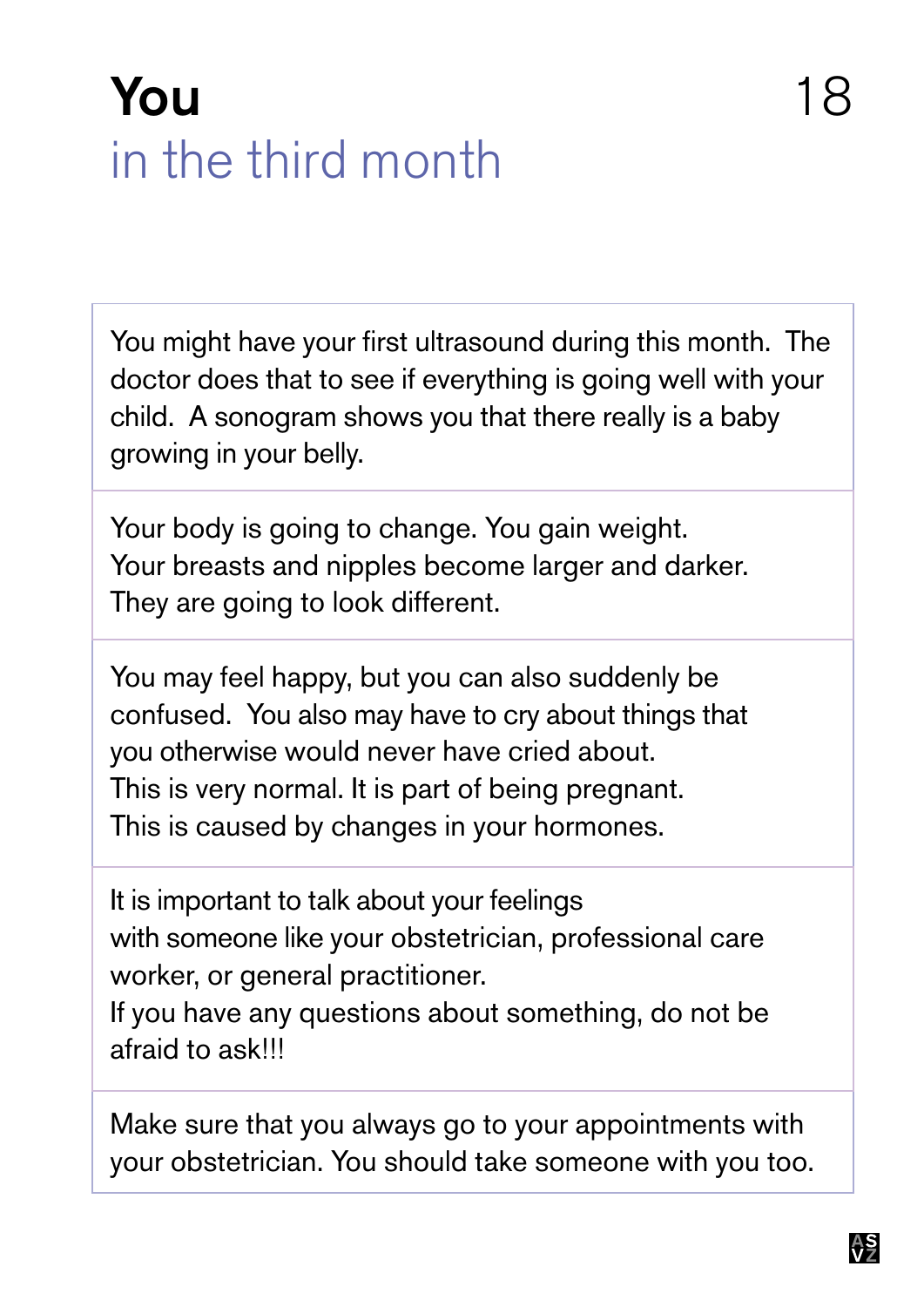### Ultrasound 19 of the third month

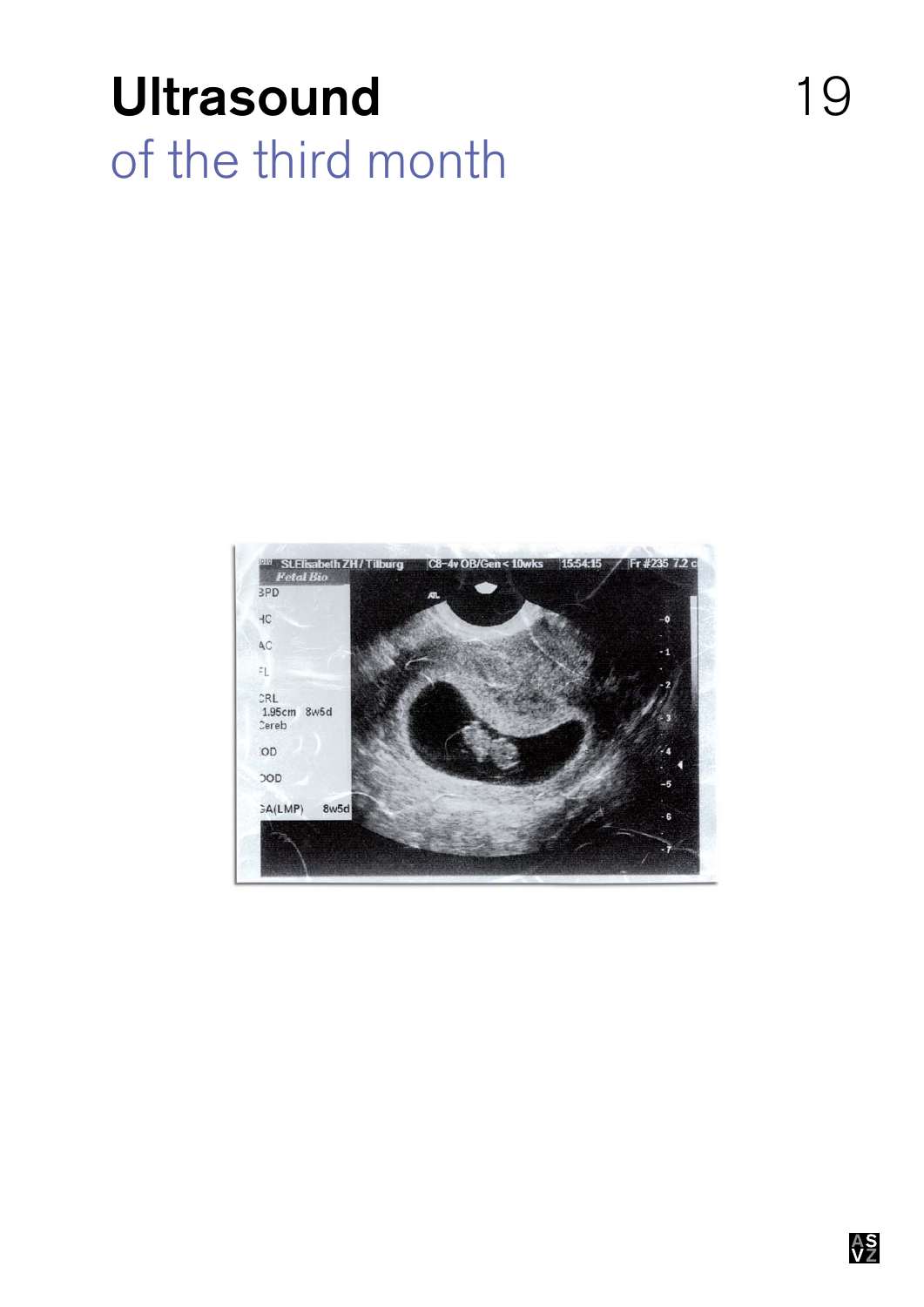### **Experiences** during the third month

Perhaps there are things you would like to remember. Or maybe you want to know more about certain matters. Here below you can write down any experiences and questions you might have this month.



20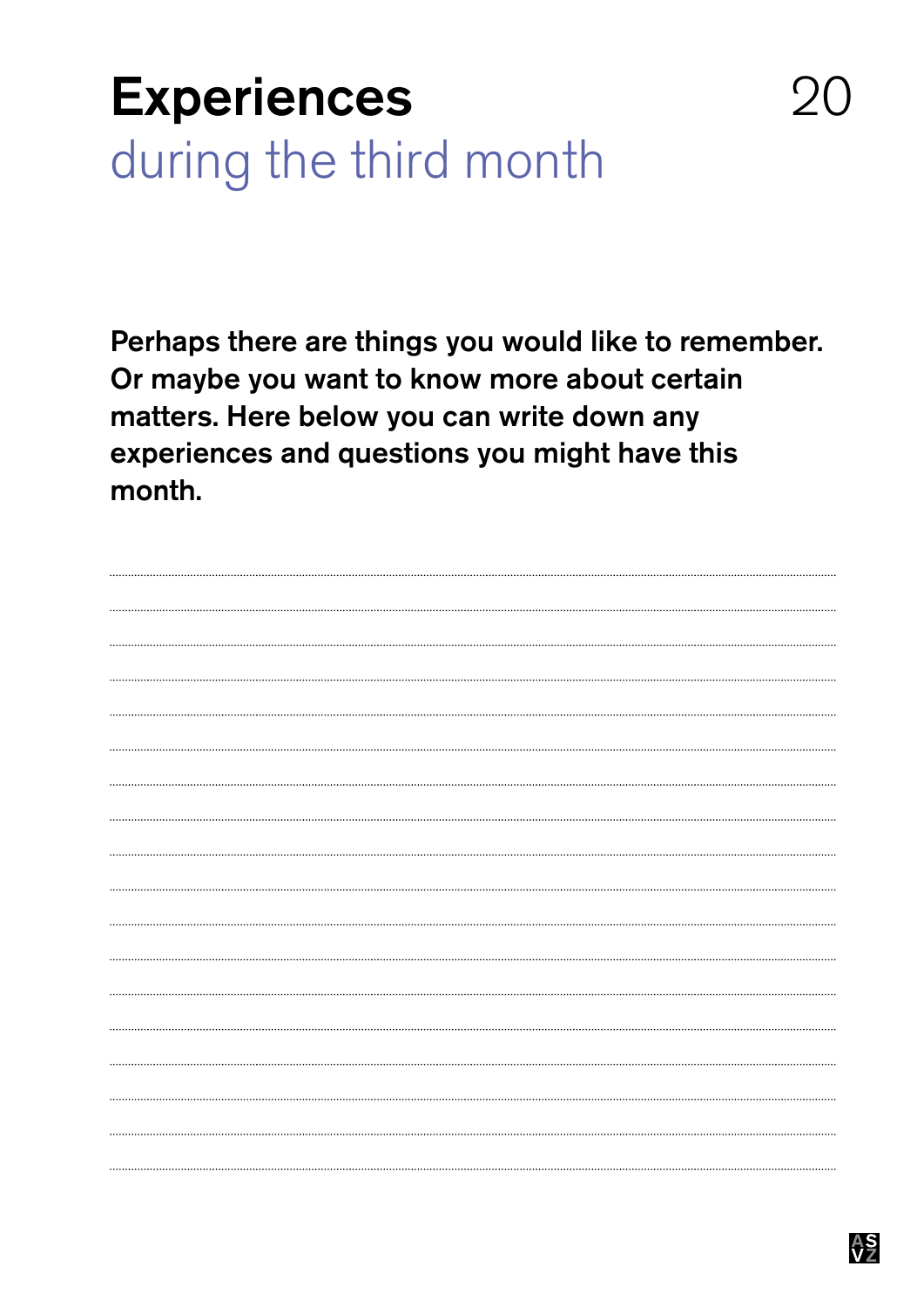

# The fourth month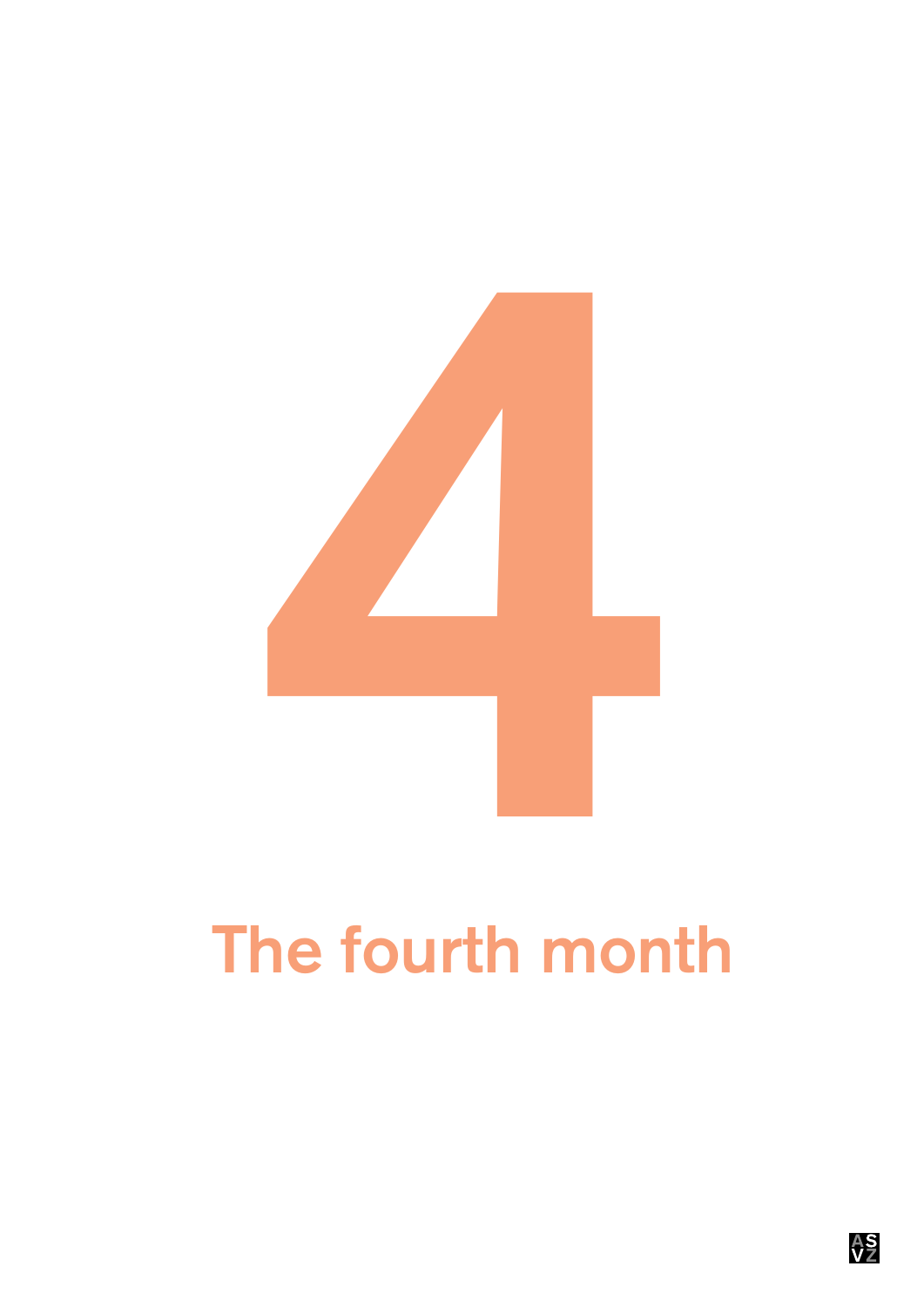### The baby in the fourth month

### week 15

- The length of the baby is 11 centimeters.
- The weight of the baby is 90 grams.

The baby is about as big as a lollypop.

#### week 16

- • The length of the baby is 15 centimeters.
- The weight of the baby is 120 grams.

The baby's eyes are still closed. However, it can possibly see light and dark.

### week 17

- The length of the baby is 18 centimeters.
- The weight of the baby is 150 grams.

The baby gets more fat on its body. It is now a bit larger than a pencil.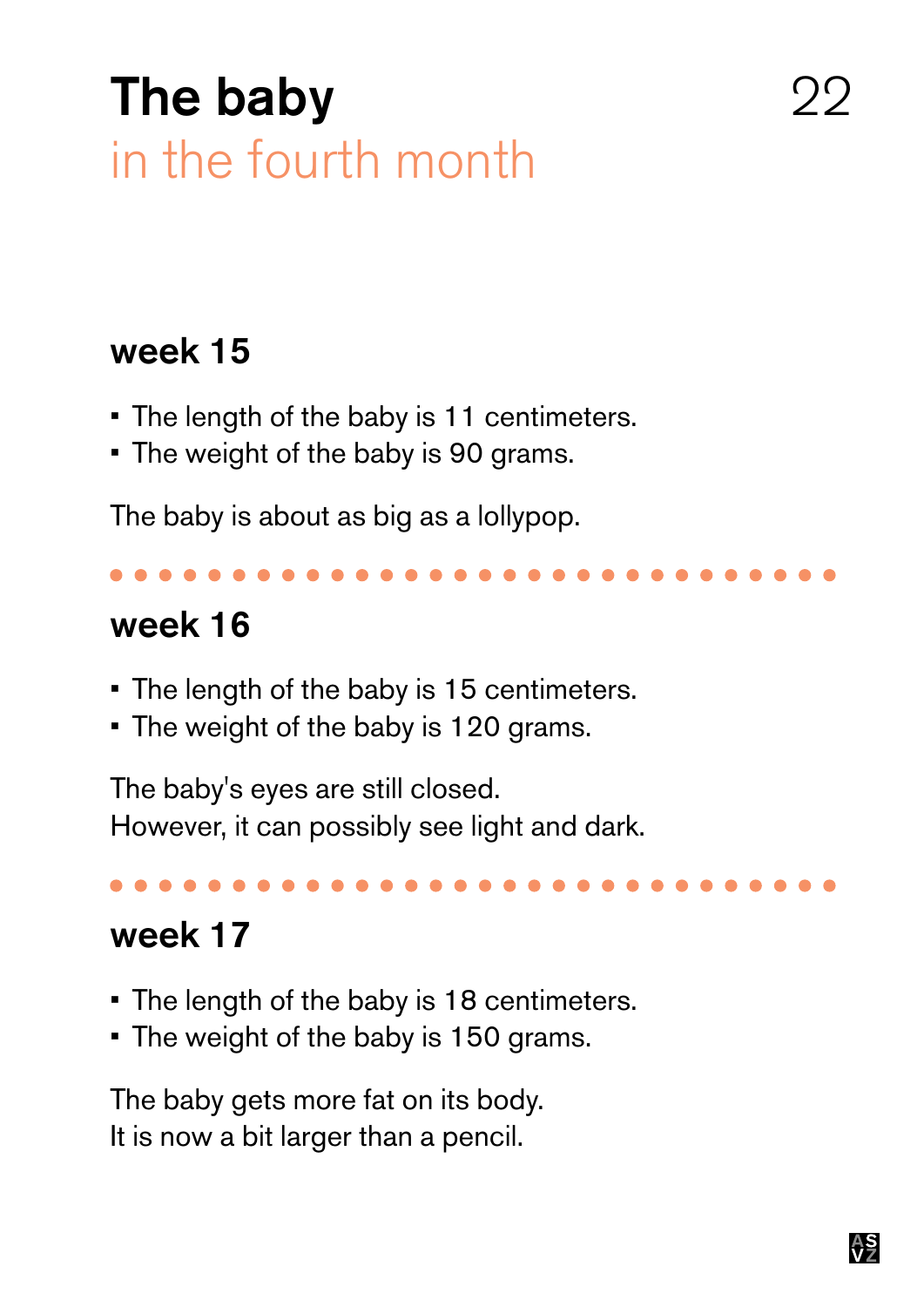### The baby in the fourth month

#### week 18

- The length of the baby is 20 centimeters.
- • The weight of the baby is 200 grams.

The baby moves a lot. You might even feel him move sometimes. Otherwise, it will not be much longer before it does. The baby now notices it when you stroke your belly.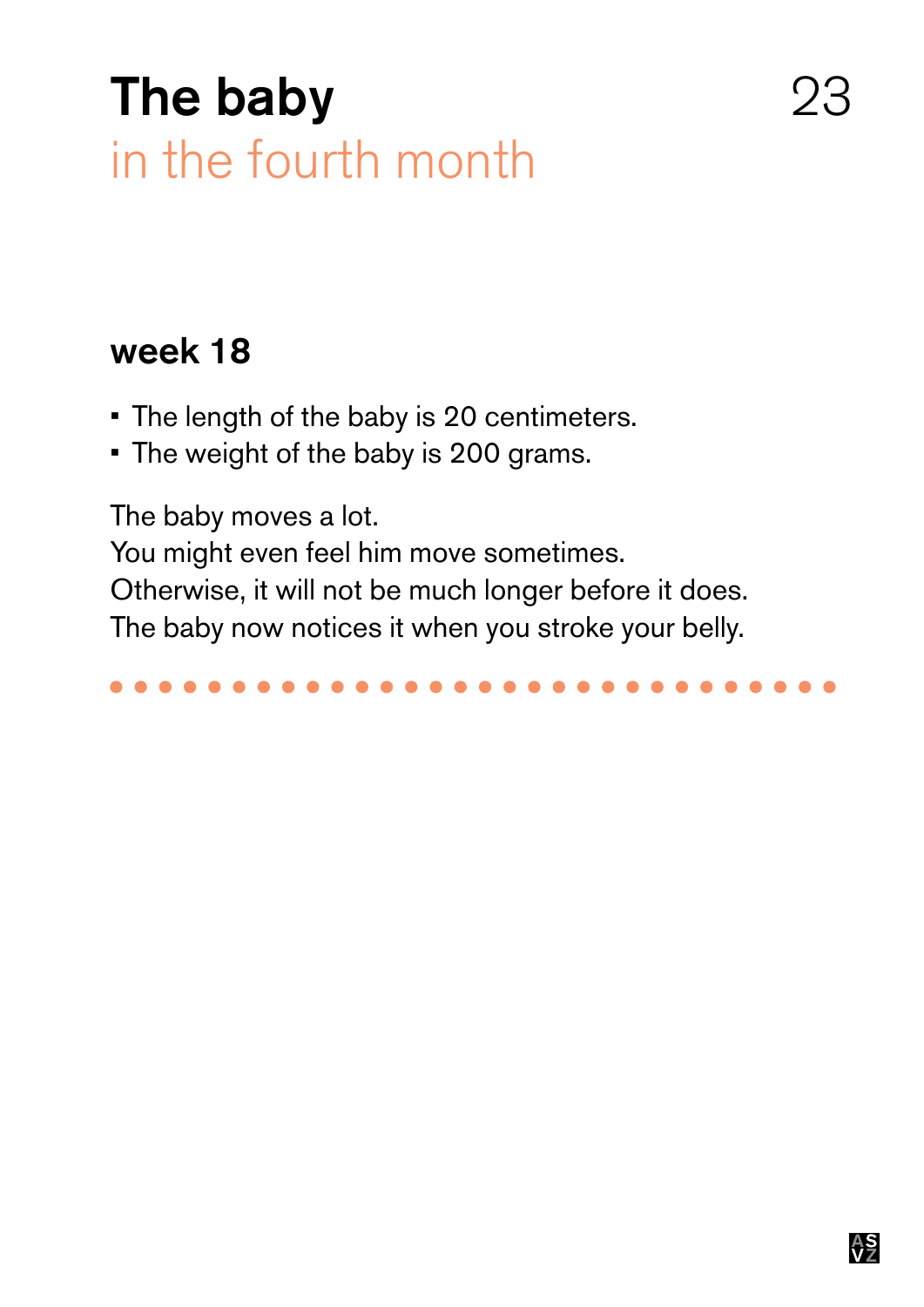### You 24 in the fourth month

If your breasts have grown very much, you can wear a pregnancy bra. It is also time to look for maternity clothes. You can buy these or borrow them from someone.

If everything is going well, you feel less tired and less nauseated this month. You may get small, brown spots on your skin. There will not be so many if you stay out of the sun and use a sunscreen with a high protection factor.

You should not do any abdominal muscle exercises now. You can participate in some forms of sport,

but not very intensively.

Your belly, rear end, breasts, and legs become more round. You see yourself gaining weight.

This is not strange. It is part of being pregnant.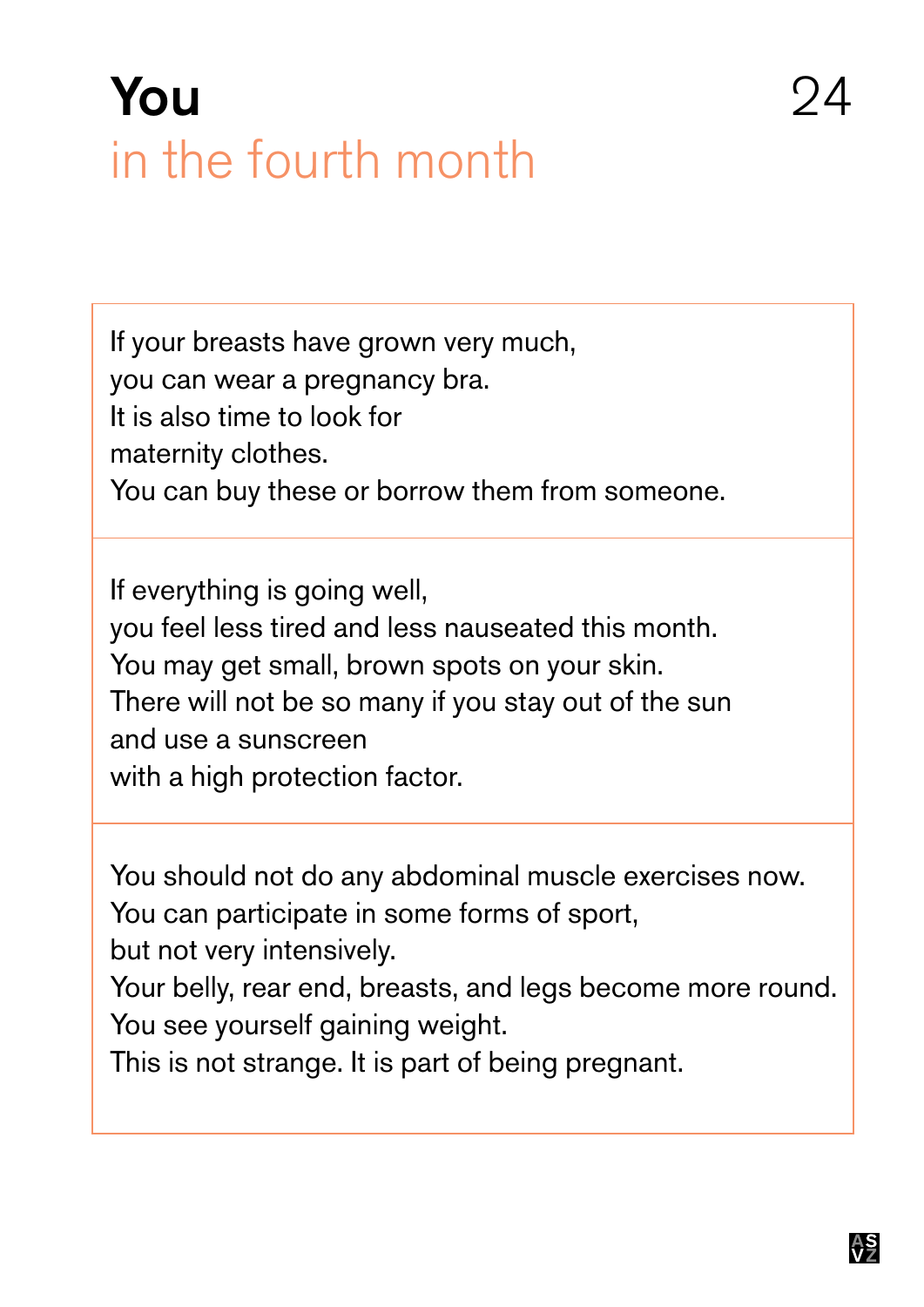### You 25 in the fourth month

Take good care of your teeth. Brush them more than you usually do. Your gums become softer during the pregnancy. This makes it easier to get inflammation. Have your teeth checked by a dentist occasionally.

You go regularly to the obstetrician for a pregnancy check-up. If everything is going well, you usually go:

- until the 24th week: every 4 weeks
- from 24 to 30 weeks: every 3 weeks
- • from 30 to 36 weeks: every 2 weeks
- then: every week.

It is more pleasant if someone goes with you.

<del>AS</del>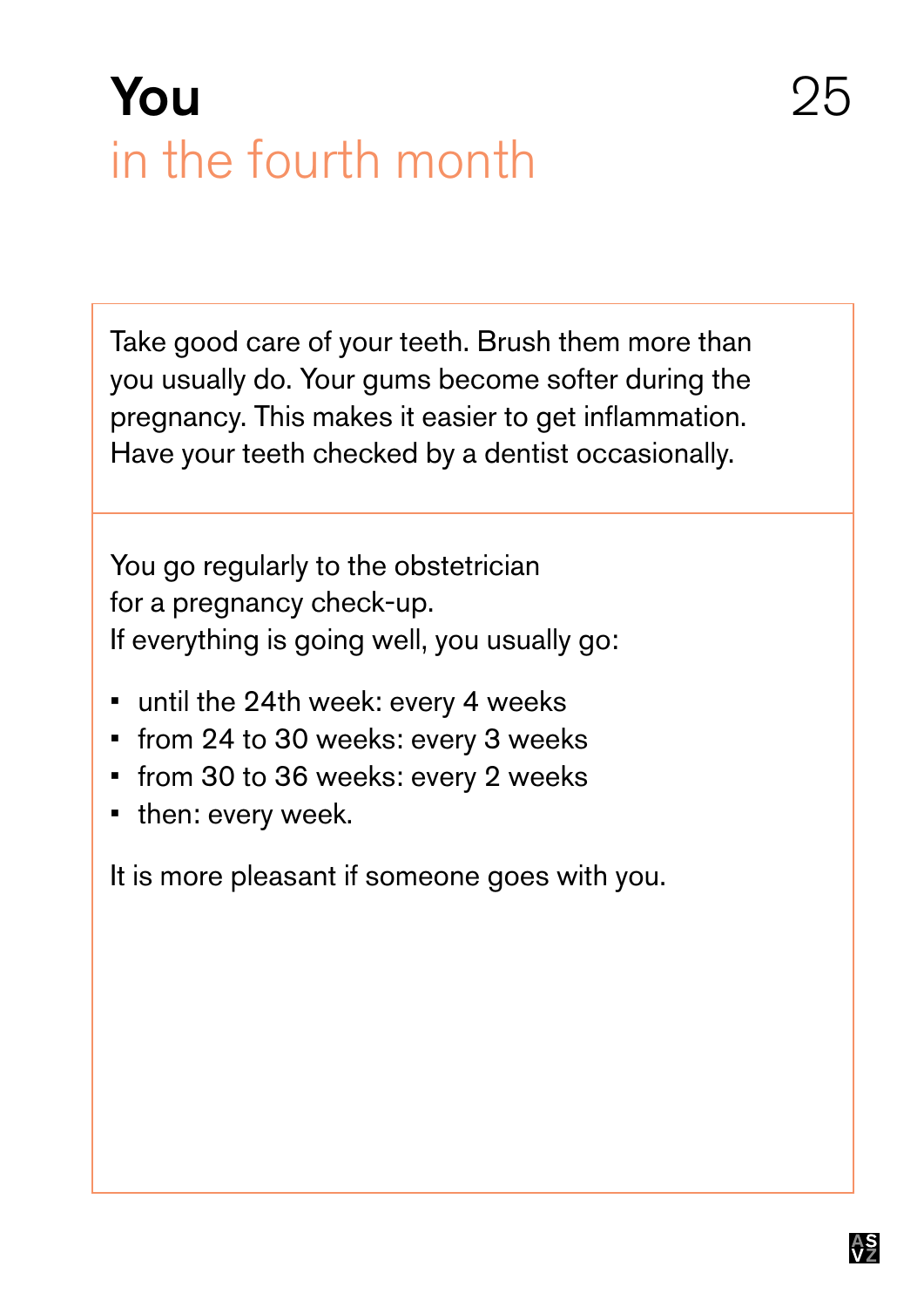### Pregnancy check-up 26

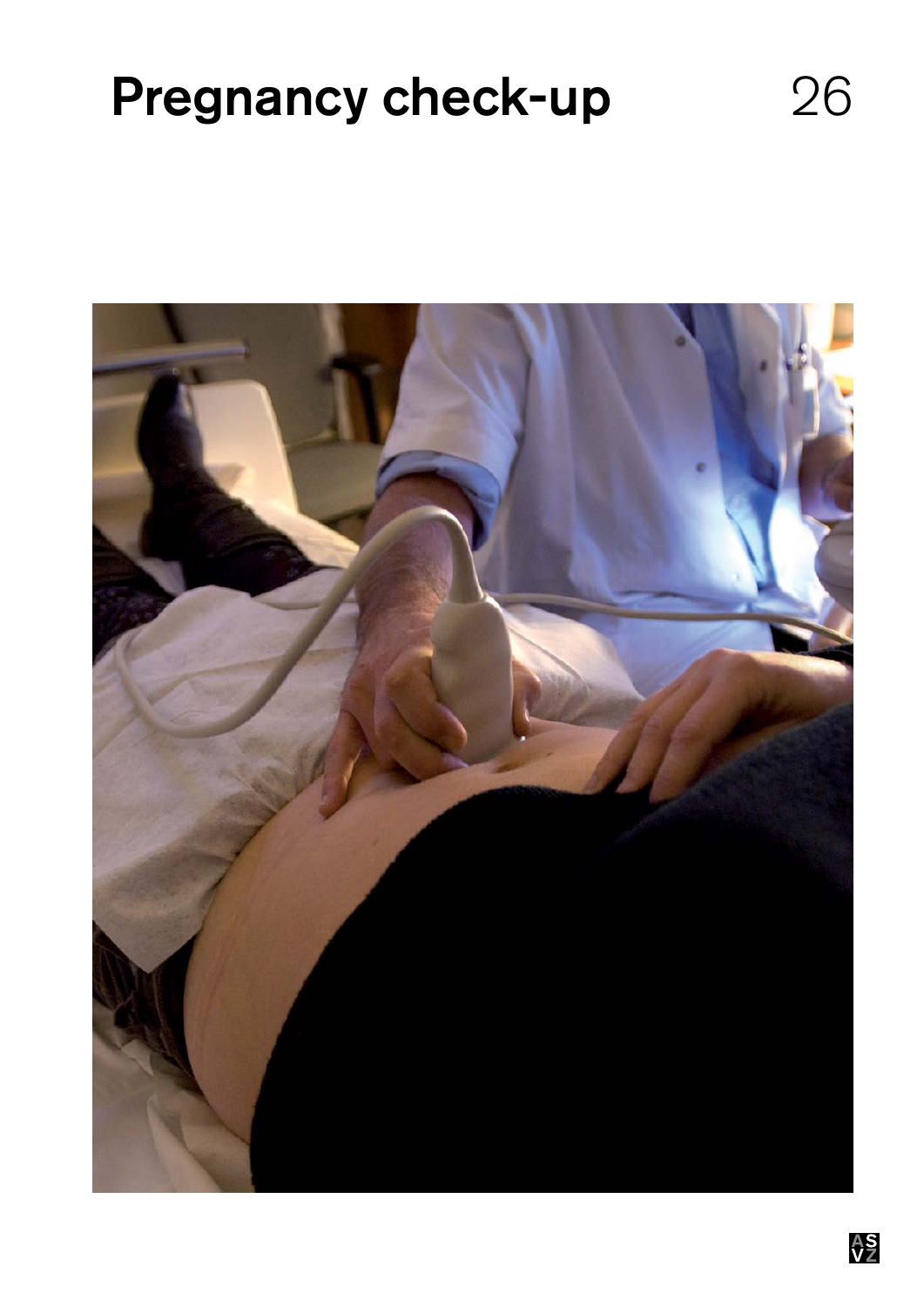### **Experiences** during the fourth month

Perhaps there are things you would like to remember. Or maybe you want to know more about certain matters. Here below you can write down any experiences and questions you might have this month.



27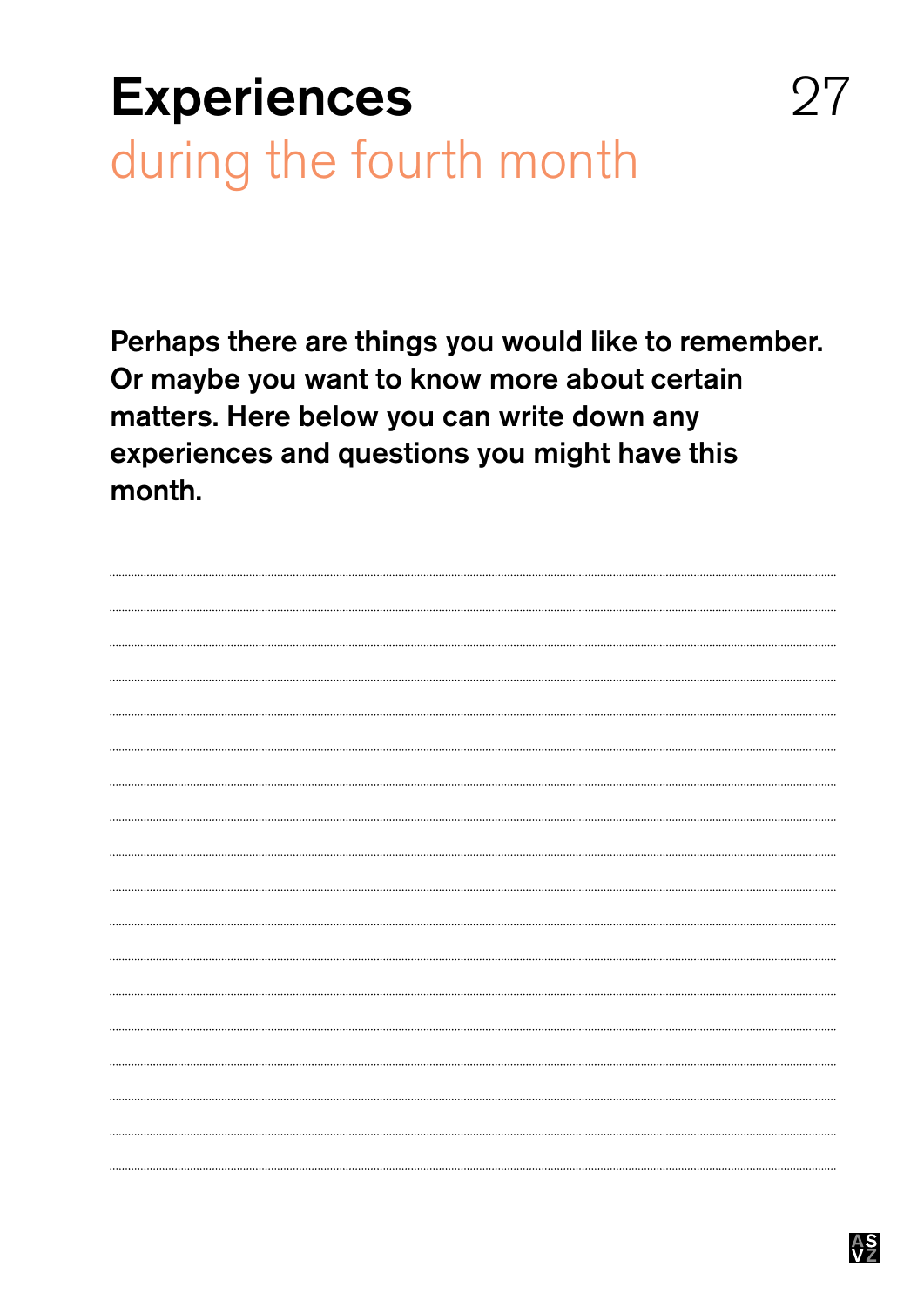

# The fifth month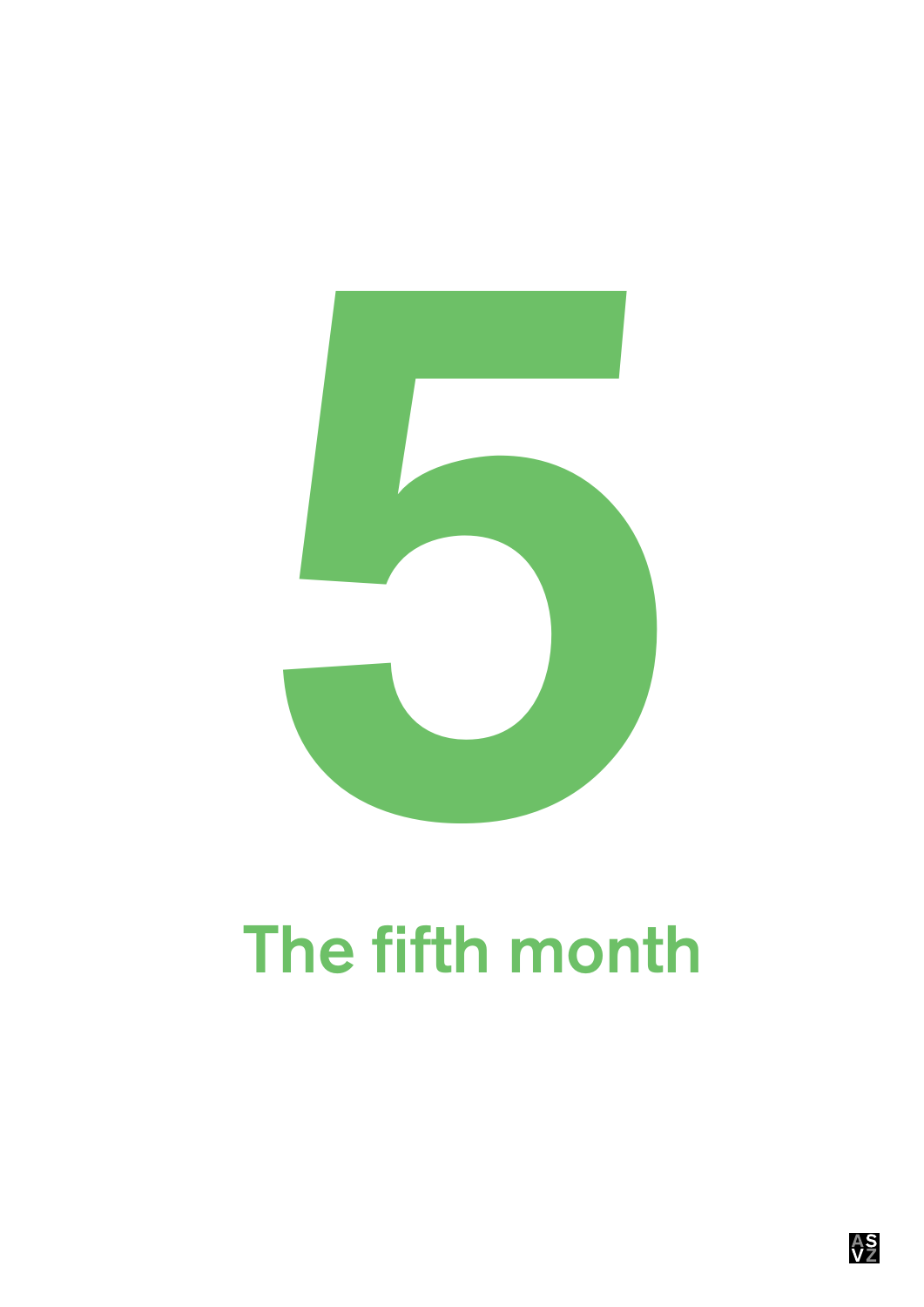### The baby in the fifth month

#### week 19

- The length of the baby is 22 centimeters.
- The weight of the baby is 250 grams.

The baby is now half its size before its birth. It is very flexible. For example, it can put its toes in its mouth. He now gets real hair.

#### week 20

- The length of the baby is 25 centimeters.
- The weight of the baby is 320 grams.

Perhaps you feel the baby actually move this week. It feels like something flapping about in your belly, as if your intestines is unsettled. You do not feel this all day long, but only when the baby moves.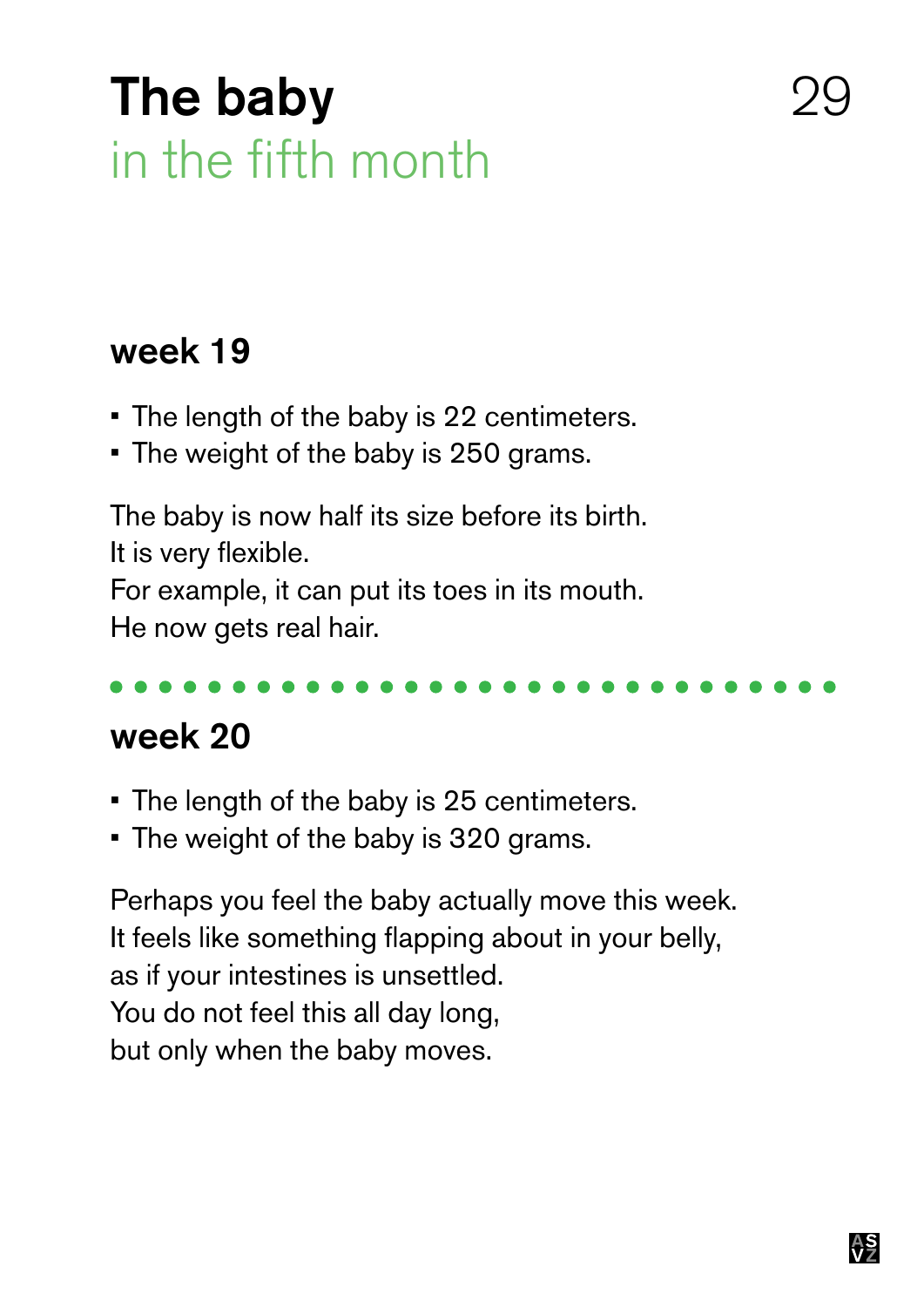### The baby in the fifth month

#### week 21

- The length of the baby is 27 centimeters.
- The weight of the baby is 380 grams.

The baby can hear you now! It hears your heart beating and it hears your voice as if it was very far away. Take precautions against loud noises close to you. The baby is swimming in all directions. You can feel it at different places in your belly. It is not going to grow so fast any more.

### week 22

- The length of the baby is 28.5 centimeters.
- The weight of the baby is 440 grams.

The baby sleeps a lot.

But when it is awake, it is bustling about. The baby may move about a lot suddenly when you are lying down calmly for a moment.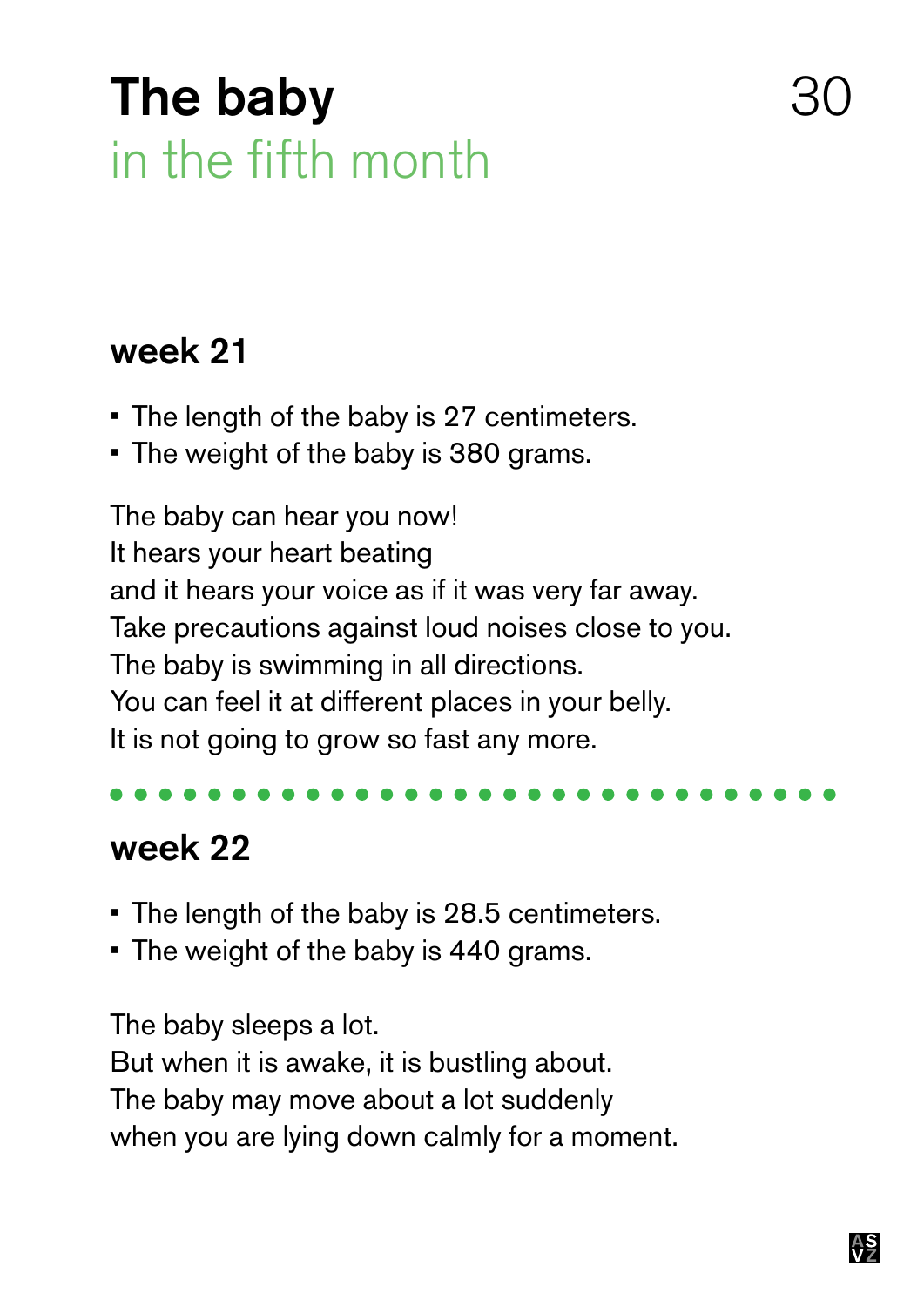### The baby 31 in the fifth month

#### week 23

- The length of the baby is 30.5 centimeters.
- The weight of the baby is 500 grams.

The baby is going to practice with breathing. Grabbing with its hands is going increasingly better. It tries to grab on to everything: its feet or its other hands and sometimes also the umbilical cord.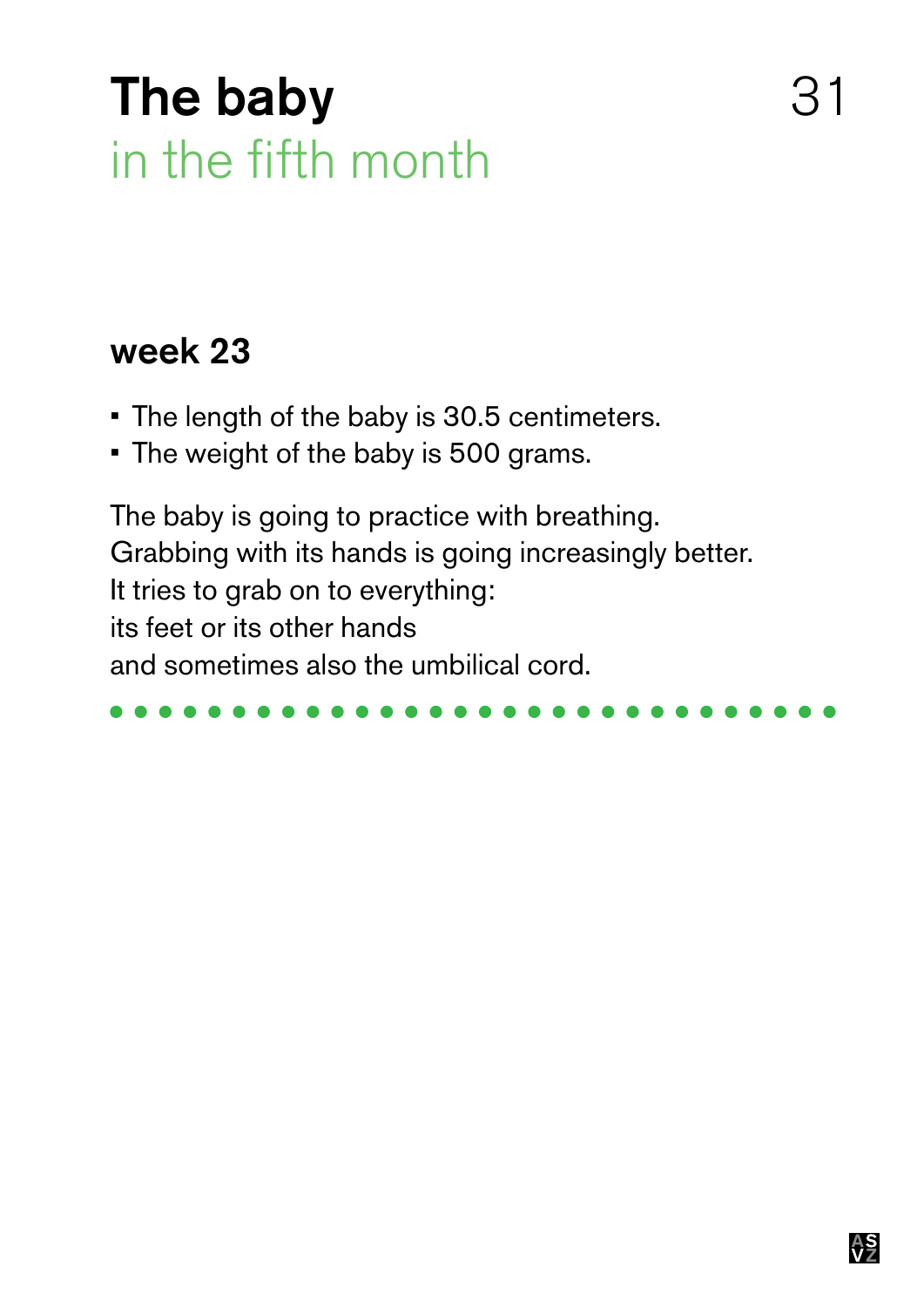### You 32 in the fifth month

You will have to wear other clothing because your body has changed. Maternity clothing does not put pressure on your belly. It also gives your rear end and breasts additional support.

You may start dreaming more at night. The dreams do not seem real.

Around week 20 you may have an ultrasound. This ultrasound is to examine if everything is going well with the baby. You can also see if it is a girl or a boy. You will be asked if you want to know this.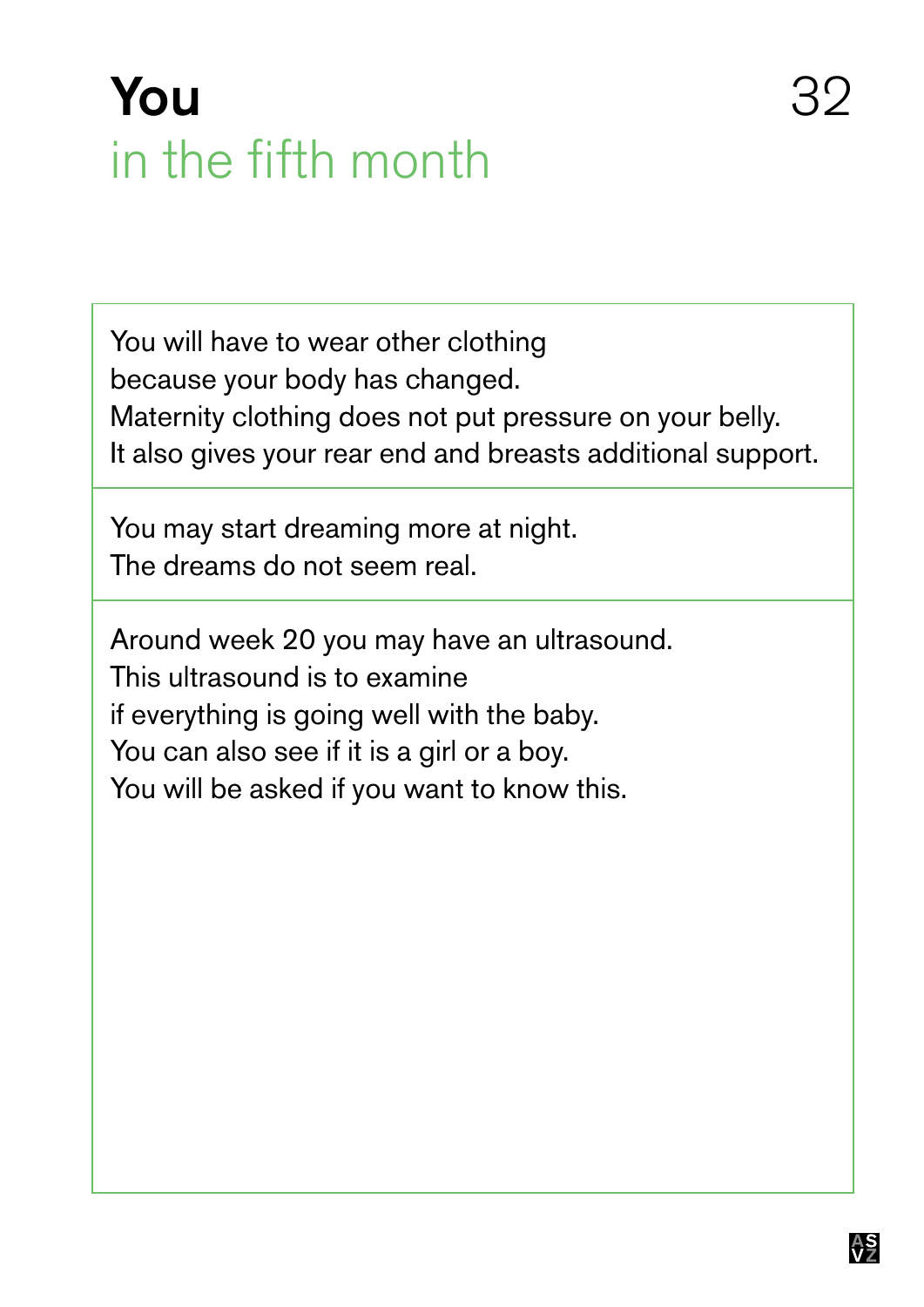### Ultrasound 33 of the fifth month

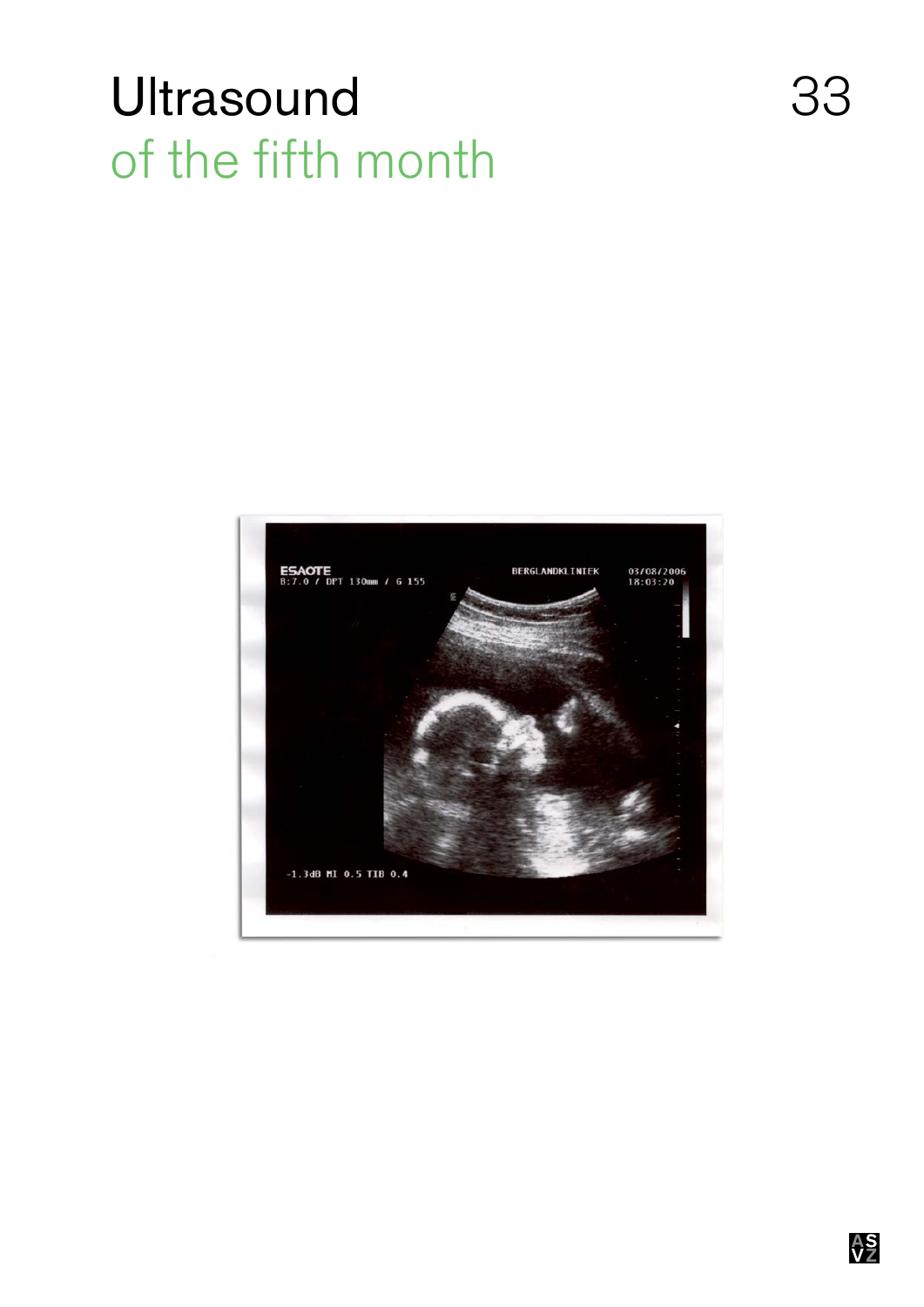### **Experiences** during the fifth month

Perhaps there are things you would like to remember. Or maybe you want to know more about certain matters. Here below you can write down any experiences and questions you might have this month.

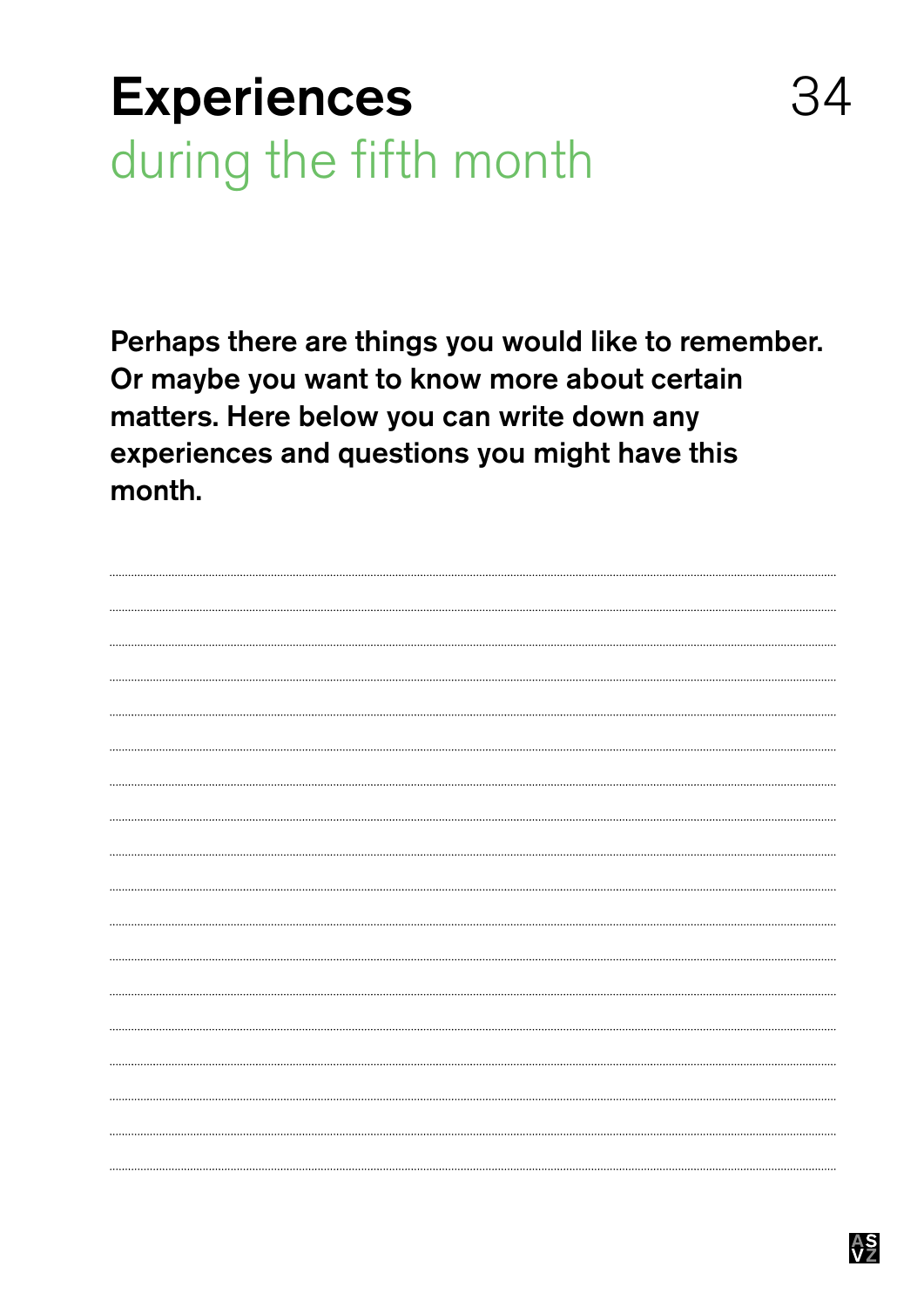

# The sixth month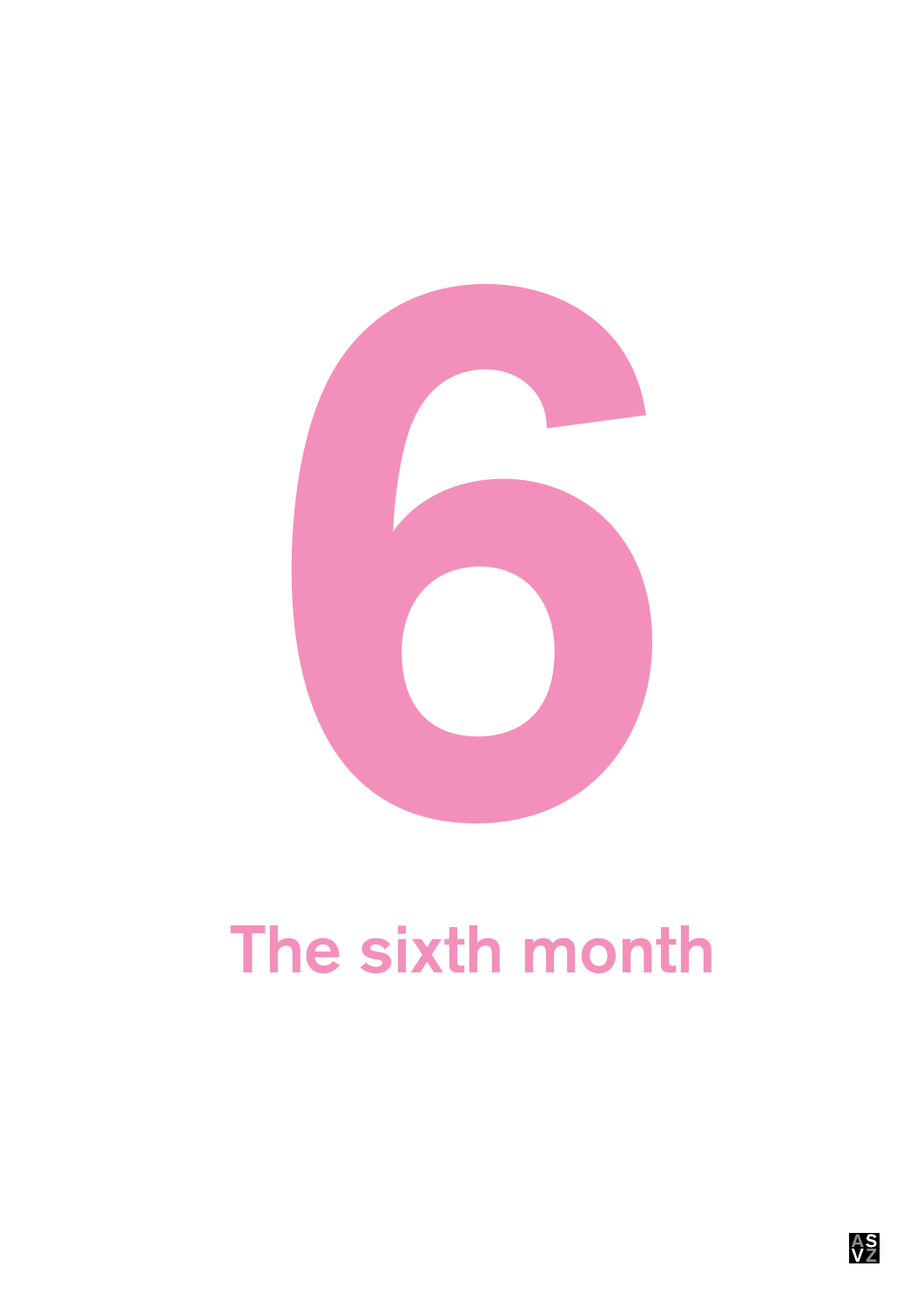### The baby in the sixth month

#### week 24

- The length of the baby is 32 centimeters.
- The weight of the baby is 560 grams.

You can now clearly see its eyes. The baby can hear increasingly better. Talk calmly to it or sing songs to it. This gives the baby a safe feeling.

#### week 25

- The length of the baby is 32.5 centimeters.
- The weight of the baby is 650 grams.

You are going to feel the baby more.

The flapping about now changes into real pokes and kicks. The baby is training.

Your movements usually rock your baby to sleep.

The baby wakes up when you are calm.

When you do not feel the baby, it is sleeping.

The obstetrician can now let you hear the tiny heart better.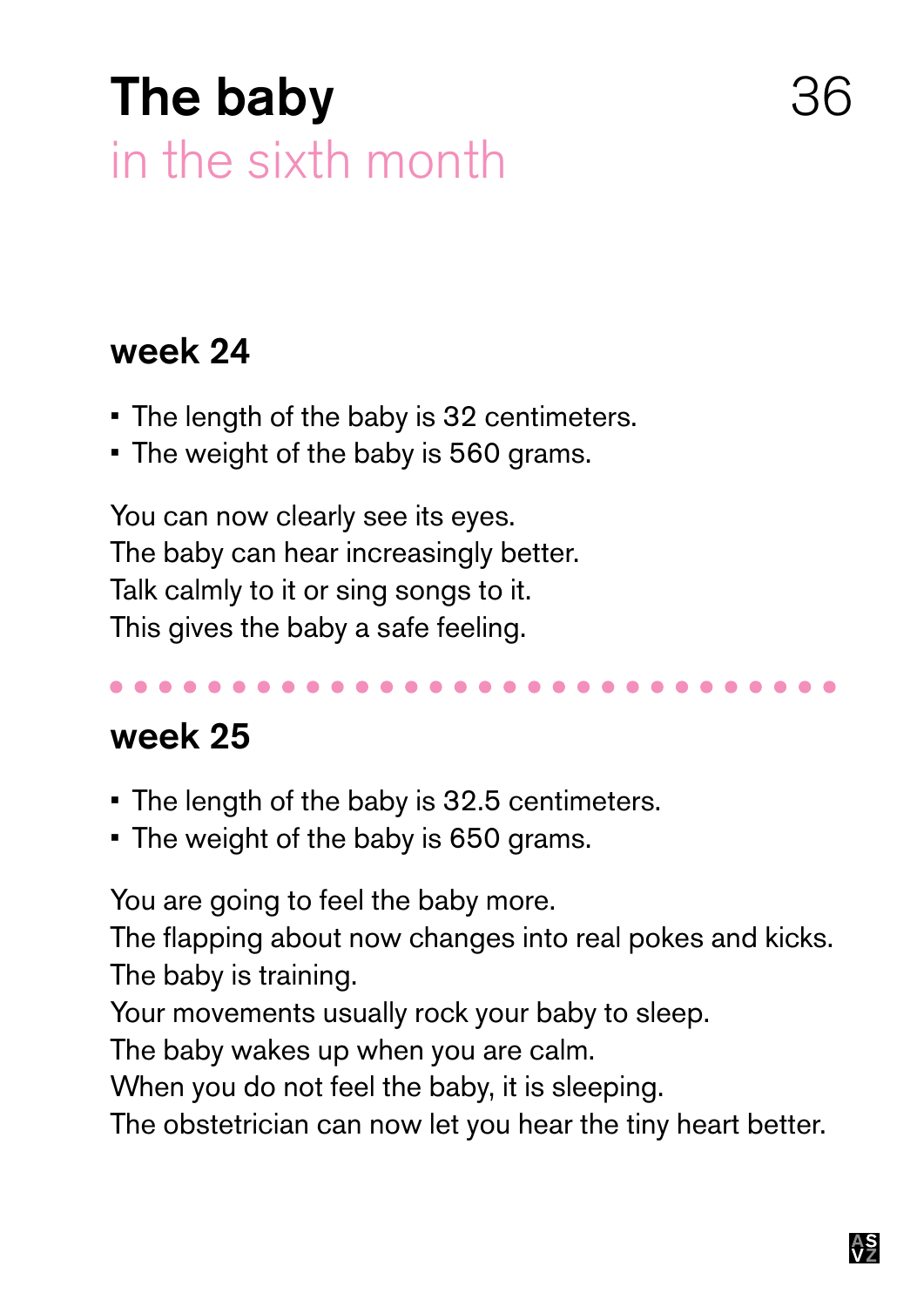### The baby in the sixth month

#### week 26

- The length of the baby is 33 centimeters.
- The weight of the baby is 720 grams.

At first you were only able to feel the baby when you were calm. Now you are able to feel the baby when you are busy doing something. The baby's skin gets a nice pink color.

### week 27

- The length of the baby is 34 centimeters.
- The weight of the baby is 800 grams.

You can now "play" with the baby by placing your hand on your belly. Sometimes the baby comes to where your hand is placed.

Gradually slide your hand a bit further

and you will feel the baby follow.

The baby has a preference for some sounds.

Babies mainly like low volume sounds.

The baby does not like house music or dance music.

The baby likes soft sounds.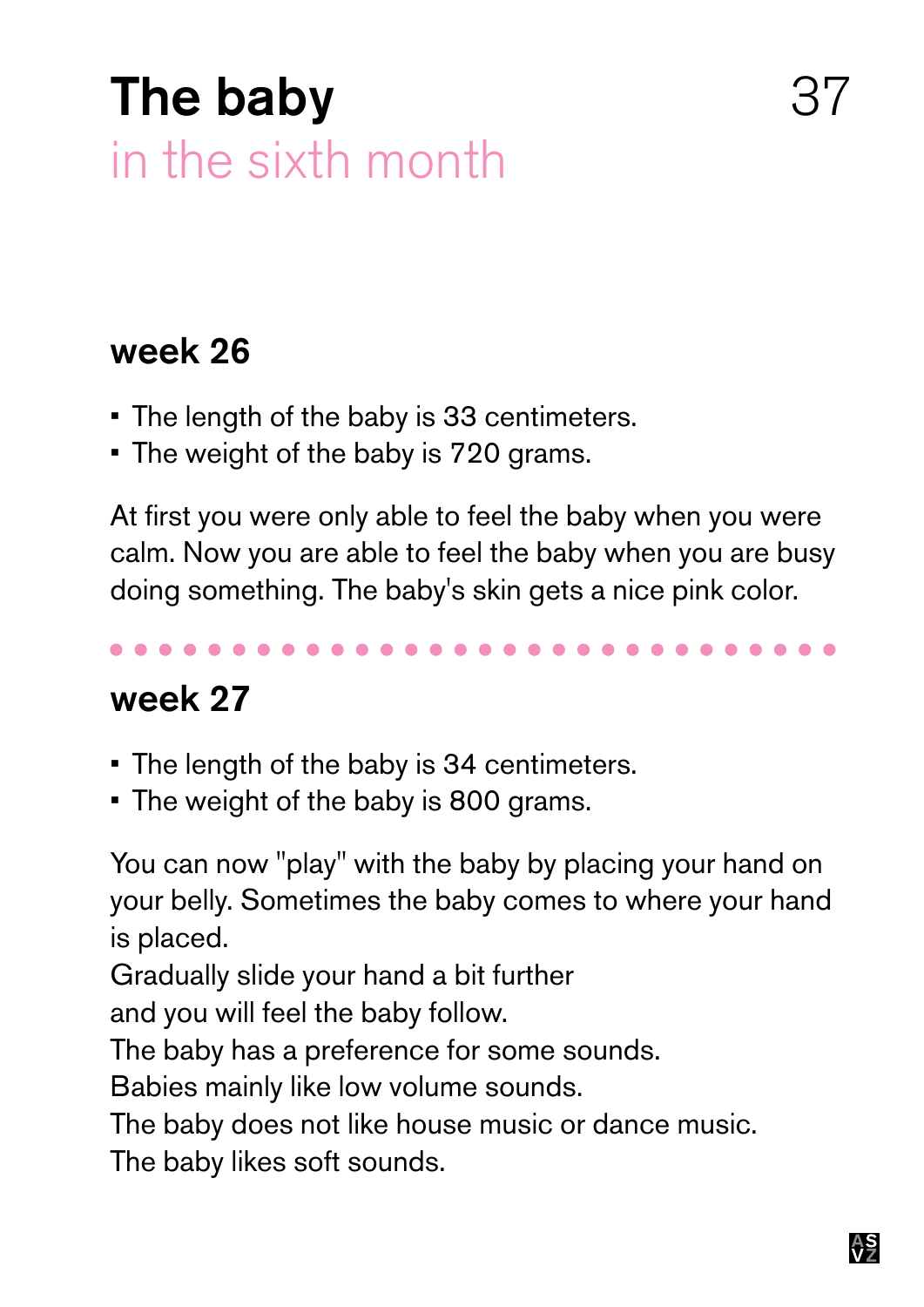### You 38 in the sixth month

The baby is getting heavier. You notice this on your body.

#### Examples of things you may have problems with are:

#### Stretch marks:

These are the red stripes on your belly. It may lessen if you use cream on your belly every day.

#### Protruding navel:

Your navel may stick out a bit because the baby is pushing against it from the inside of your belly.

#### Pain in your lower body:

The baby's weight is hanging in your pelvis. This can feel painful.

#### Frequent urination:

The baby presses against your bladder. This will make you go to the toilet more often.

All of these complaints are part of the pregnancy. Sometimes they are inconvenient, but they stop after the birth.

Take good care of your body and rest when necessary.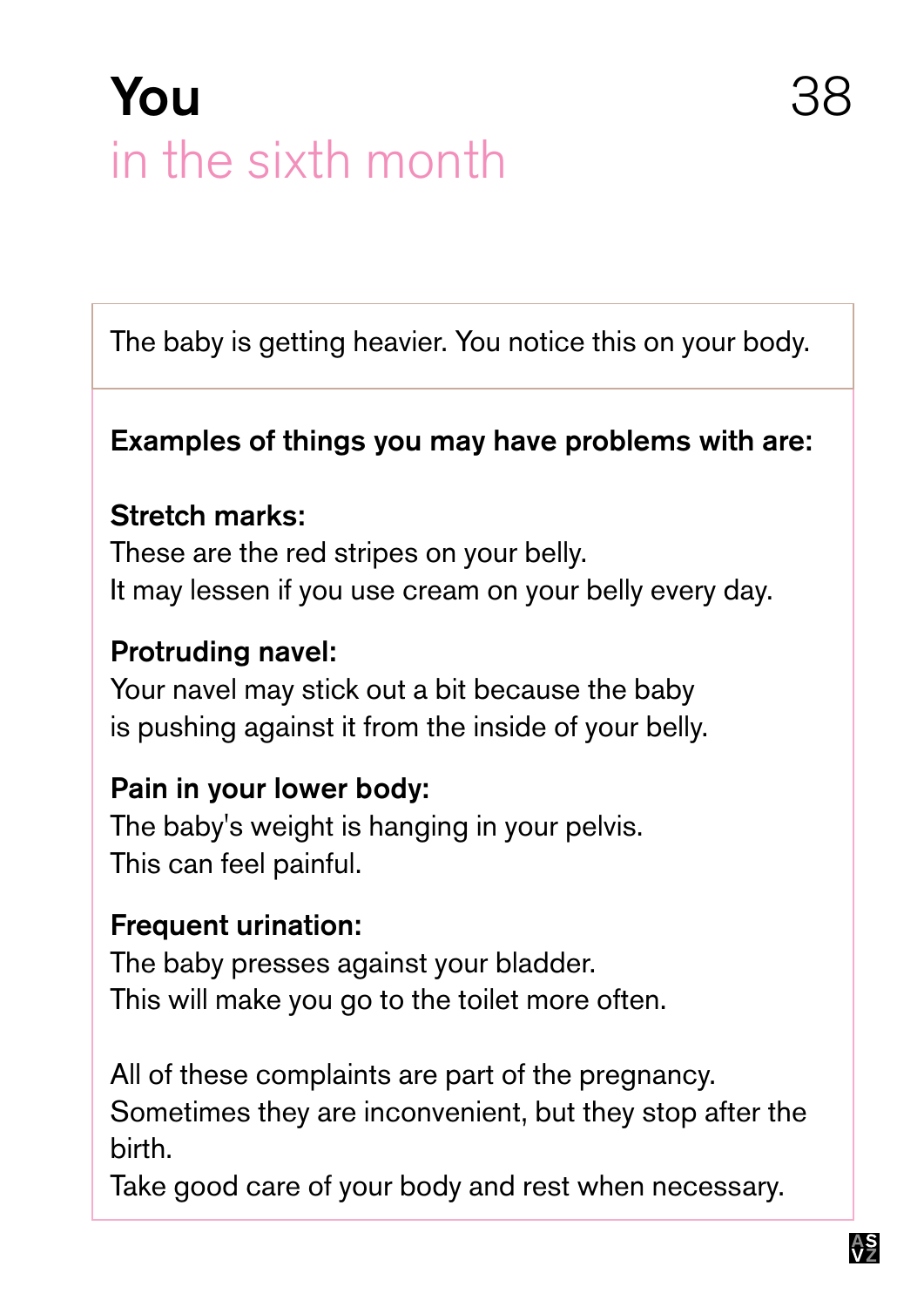### You in the sixth month

What things do you need when the baby is born?

Here are convenient lists for that. You can get this from the obstetrician or in a baby store.

Do not buy everything new. You can often borrow something from someone or buy it in a second-hand store.

Start collecting things in due time.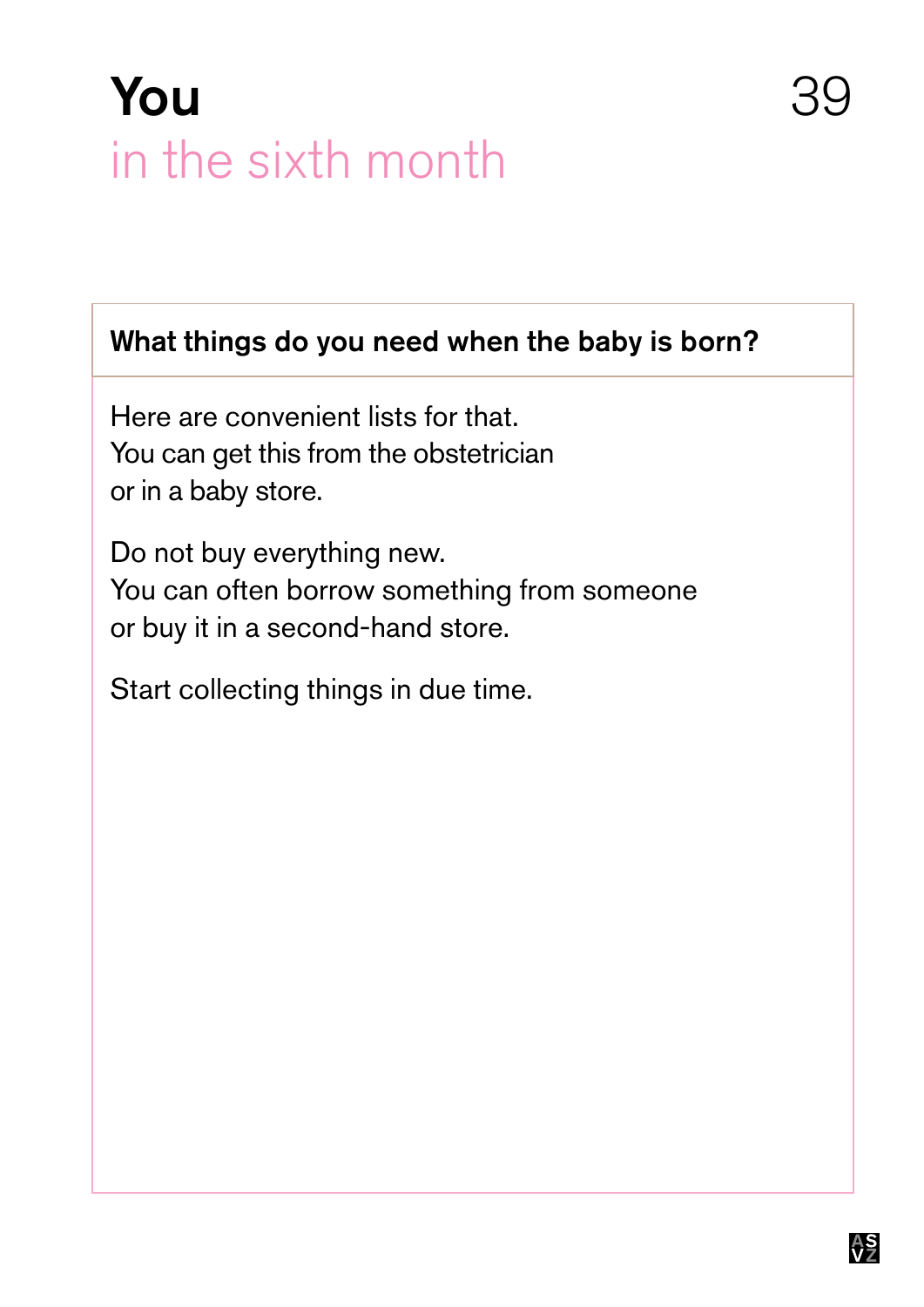### Things for the baby 40

| What do I need for my baby: | I already have this: |
|-----------------------------|----------------------|
|                             |                      |
|                             |                      |
|                             |                      |
|                             |                      |
|                             |                      |
|                             |                      |
|                             |                      |
|                             |                      |
|                             |                      |
|                             |                      |
|                             |                      |
|                             |                      |
|                             |                      |
|                             |                      |
|                             |                      |
|                             |                      |
|                             |                      |
|                             |                      |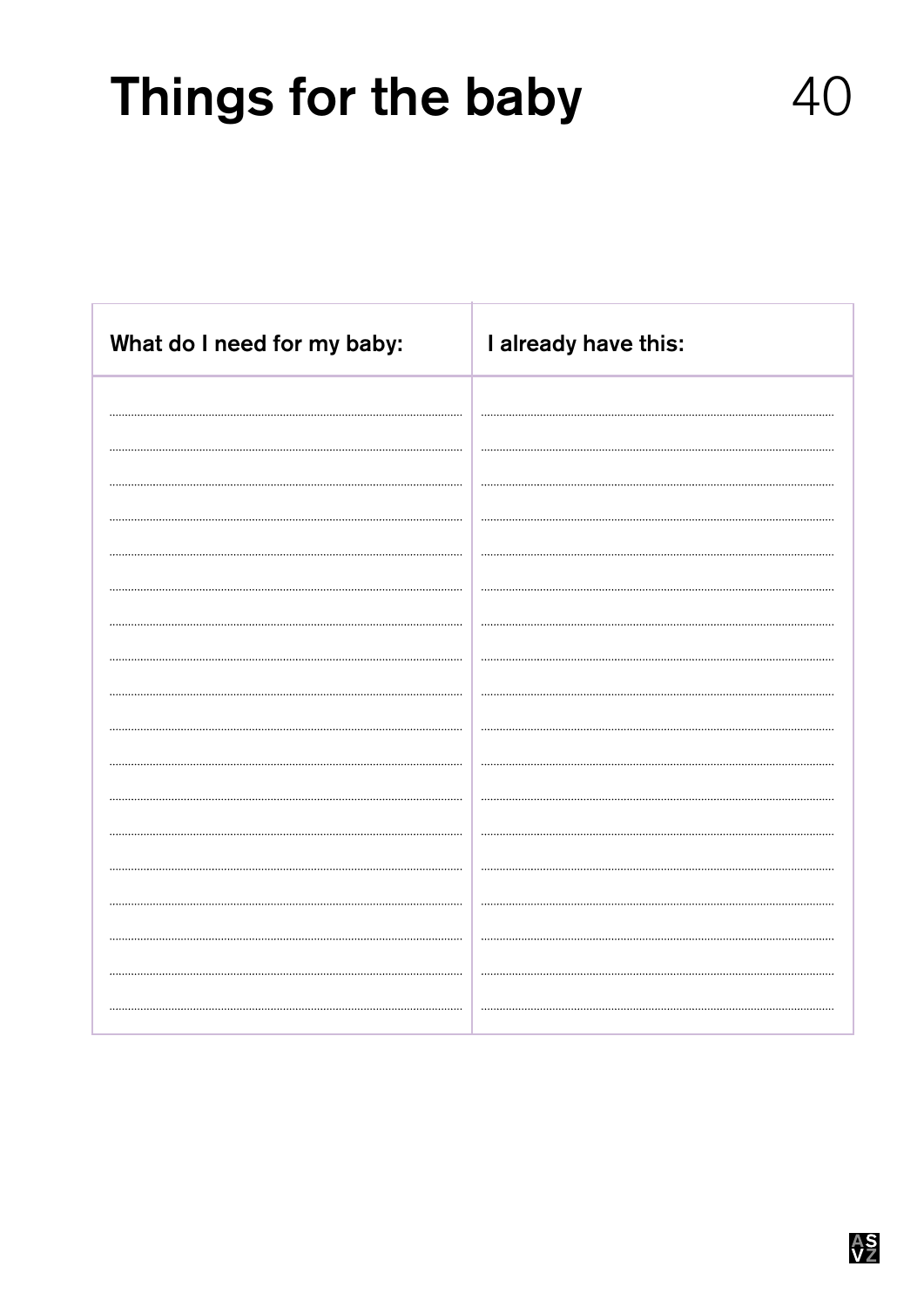### **Experiences** during the sixth month

Perhaps there are things you would like to remember. Or maybe you want to know more about certain matters. Here below you can write down any experiences and questions you might have this month.

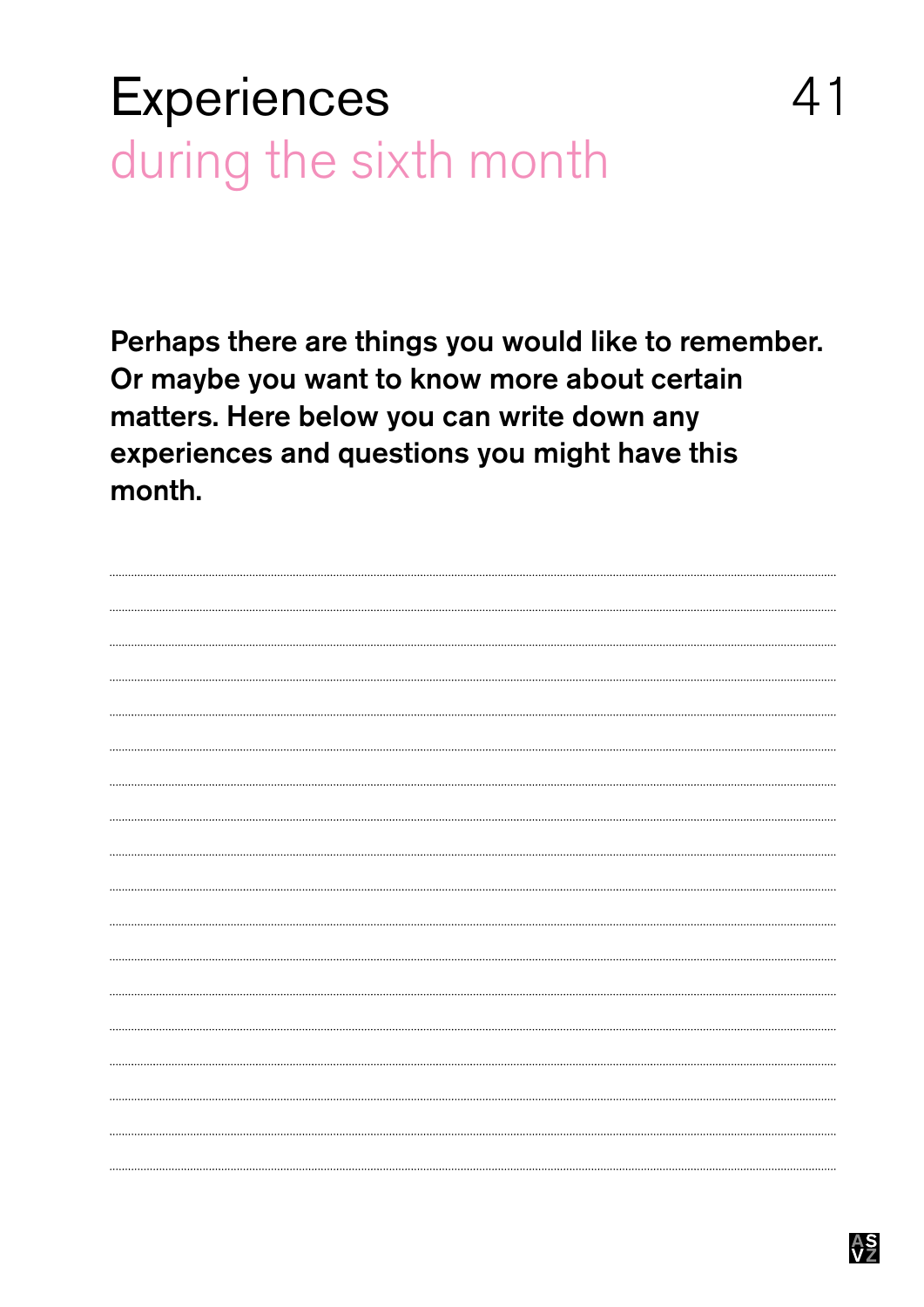

# The seventh month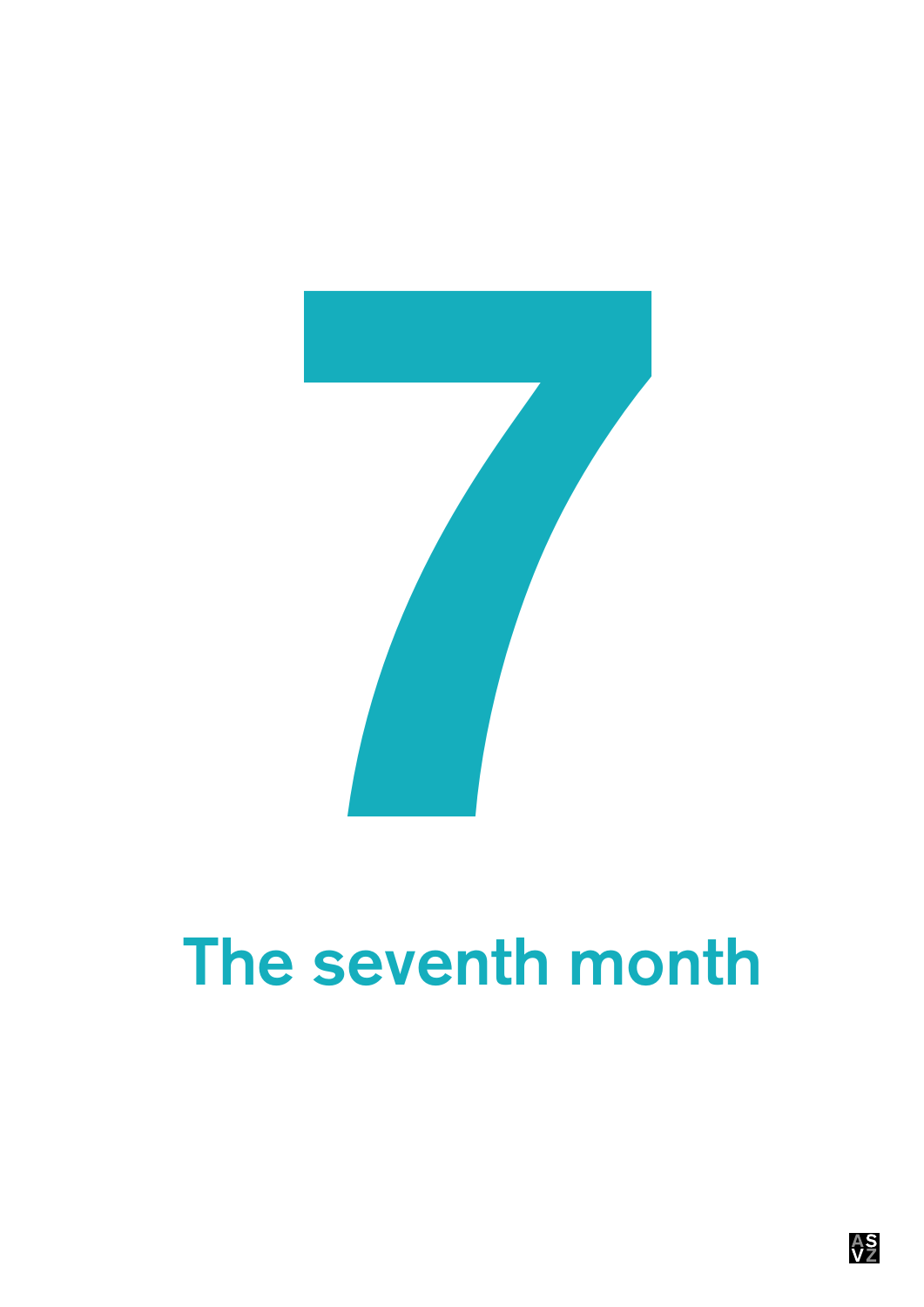### The baby in the seventh month

#### week 28

- The length of the baby is 35 centimeters.
- The weight of the baby is 900 grams.

The baby is developed, but not yet completely ready to be born. If the baby were to be born now, the doctors would have to do their best to keep it alive. One of the reasons is because the lungs do not yet work fully. That is why it is important that the baby stays inside your belly a little longer.

#### week 29

- The length of the baby is 36.5 centimeters.
- The weight of the baby is 1100 grams.

The baby can still turn completely around in your belly. You can clearly see and feel that. Your belly moves back and forth. The baby is increasingly more like a little person. It has a clear facial expression and occasionally grimaces or wrinkles its eyebrows.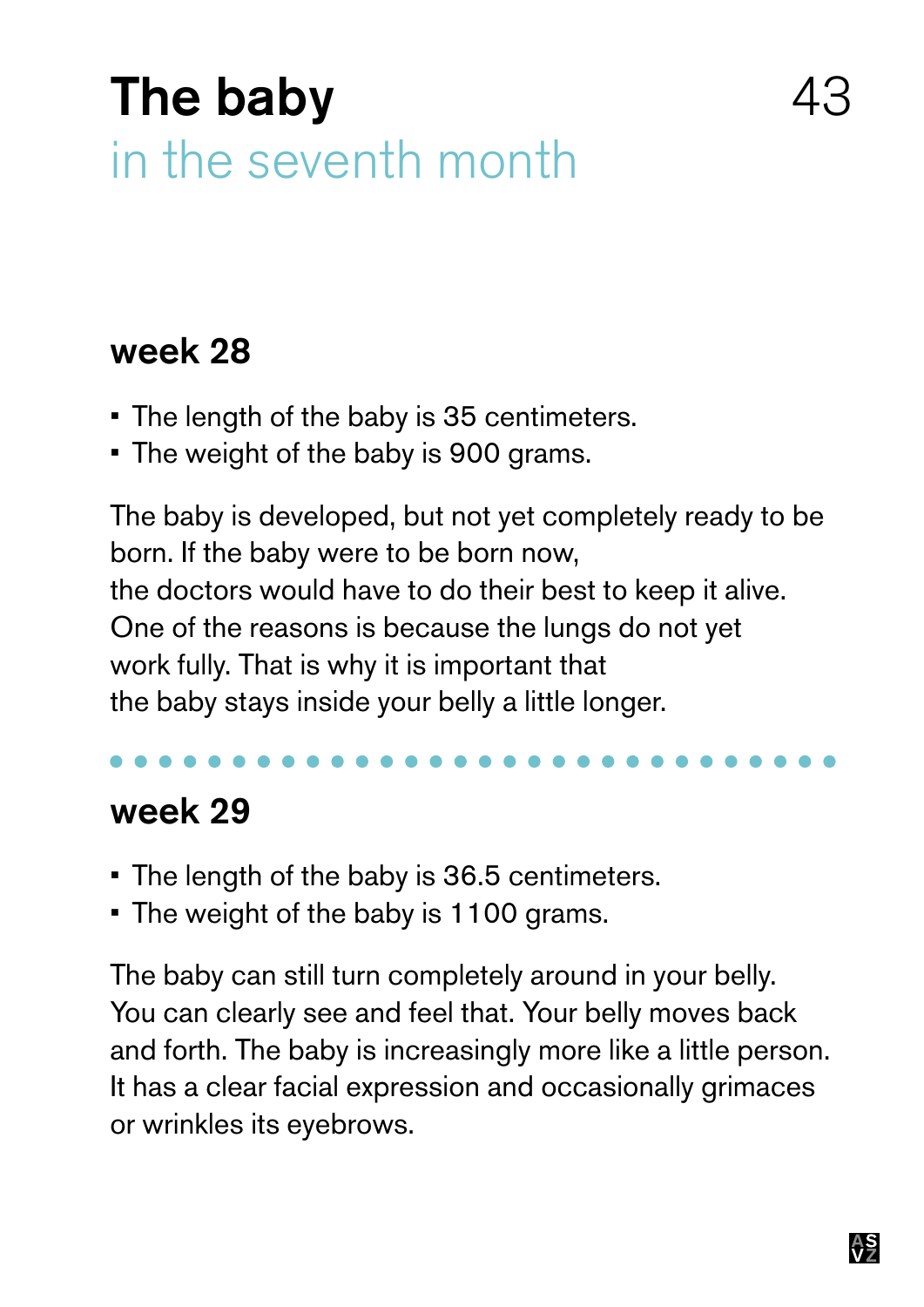### The baby in the seventh month

#### week 30

- The length of the baby is 38 centimeters.
- The weight of the baby is 1300 grams.

The baby now no longer has so much room in the womb. Do you sometimes feel little jolts in your belly? This may mean that the baby has the hiccups. The hiccups will stop on their own.

#### week 31

- The length of the baby is 39 centimeters.
- The weight of the baby is 1500 grams.

Do you see your belly starting to stick out? This may be a foot or fist.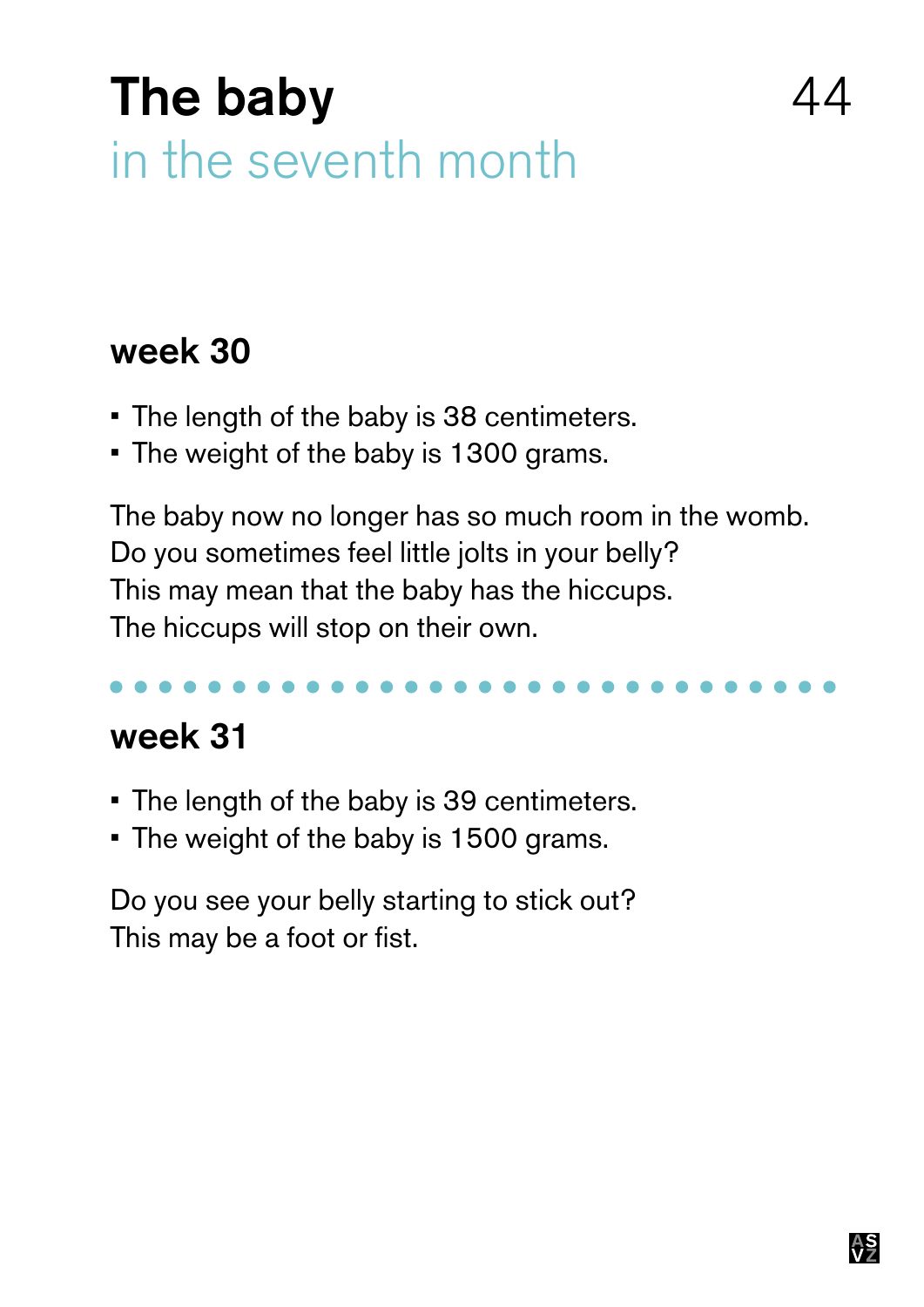### You 45 in the seventh month

Your belly is getting larger.

People can now really see that you are pregnant.

#### You may perhaps have difficulties with all sorts of complaints again. For example:

- fluid retention in your body
- **burning stomach acid**
- **•** back pain
- **·** sleeping unsoundly
- **•** pelvic pain

Ask your obstetrician what you can do to counteract these complaints. One thing is sure, the complaints go away after the birth!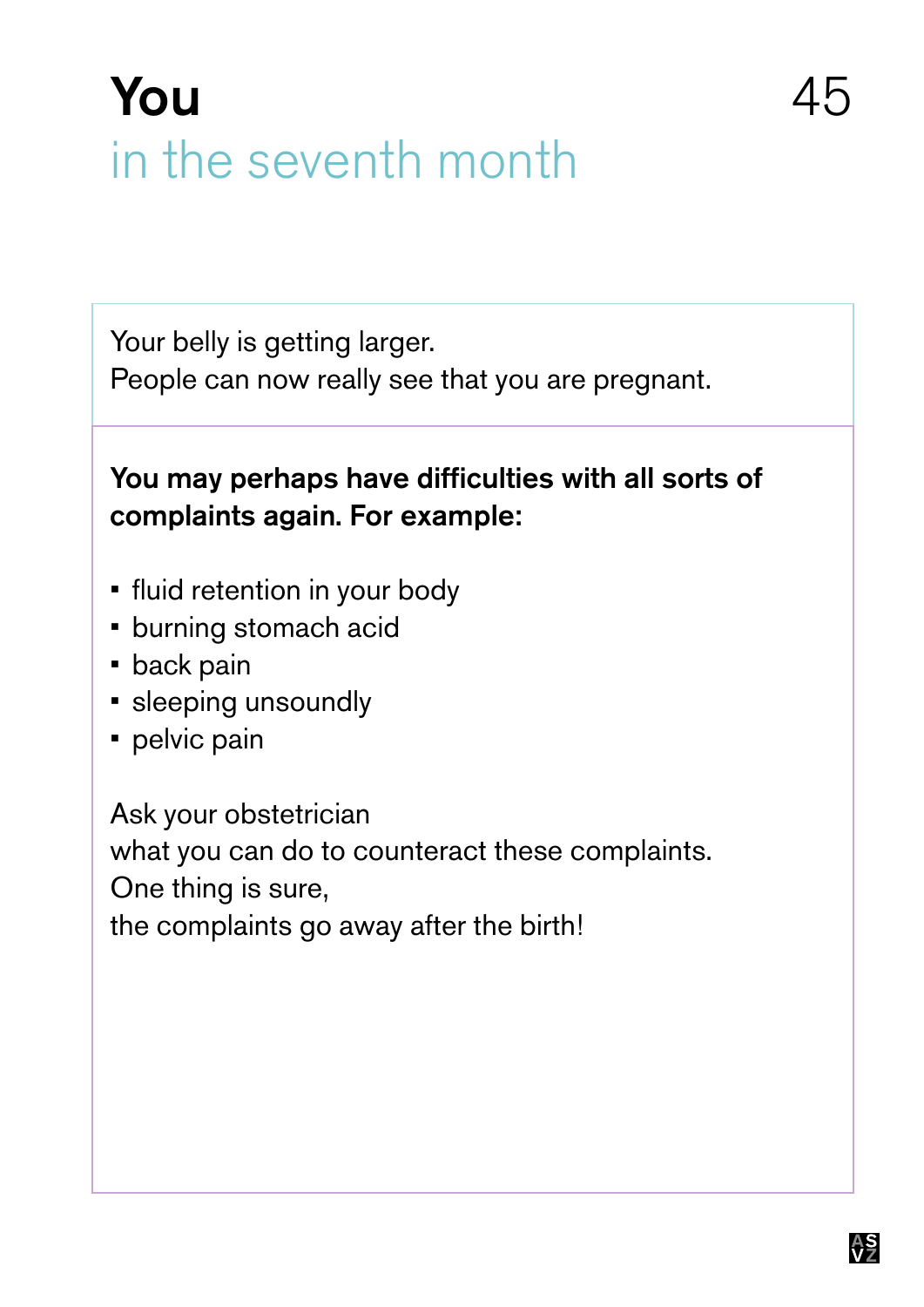### You in the seventh month

Have you already thought of a name for the baby? It is a good idea to think of two names: one for a boy and one for a girl. Perhaps you have already thought about birth announcement cards?

During this time, it is sensible to go to pregnancy gymnastics or yoga. These teach you how to prepare yourself for the birth.

It is only two months before your baby will be born. This is when you should have all the baby things in house.

46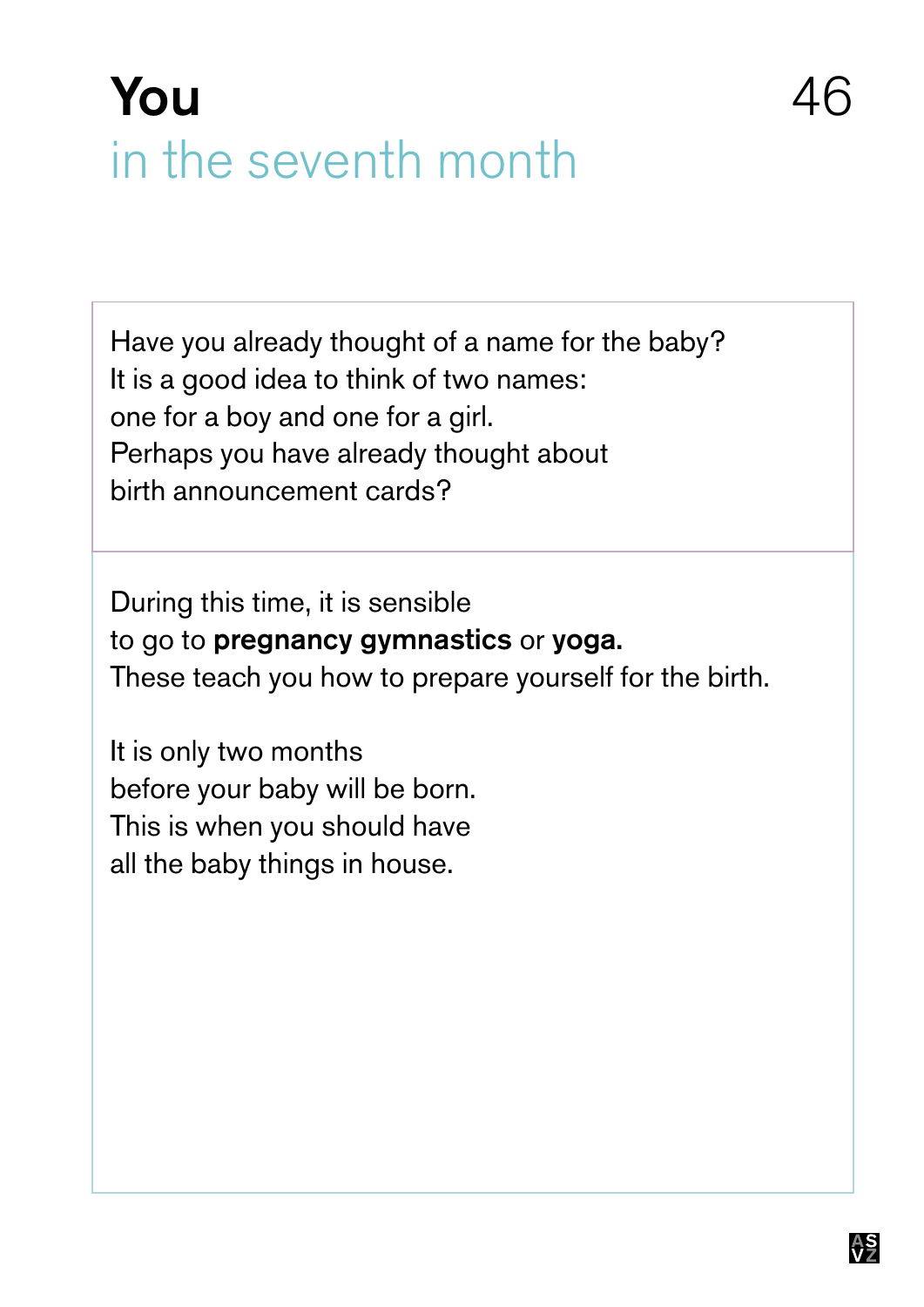### Pregnancy 47 gymnastics

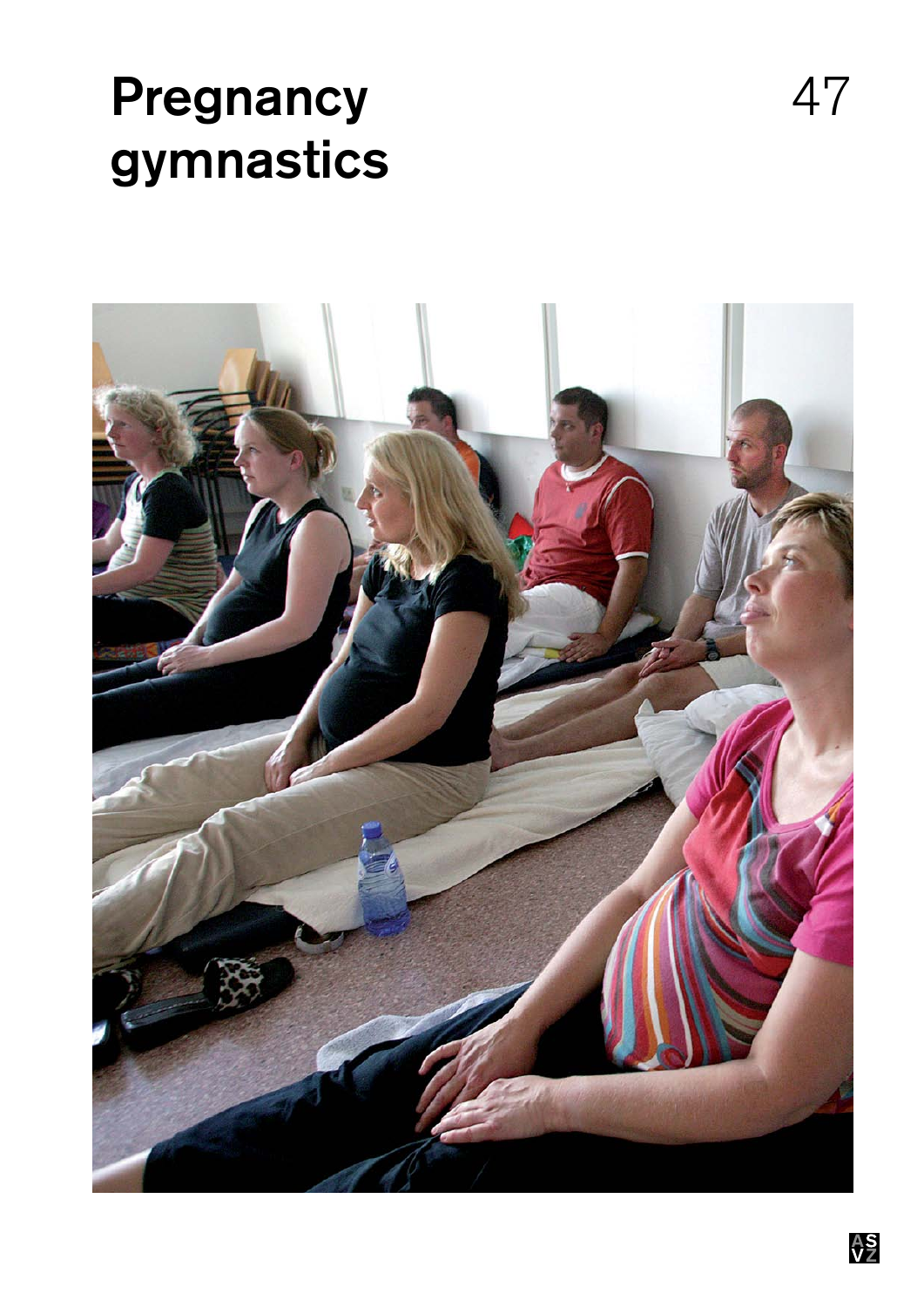### **Experiences** during the seventh month

Perhaps there are things you would like to remember. Or maybe you want to know more about certain matters. Here below you can write down any experiences and questions you might have this month.

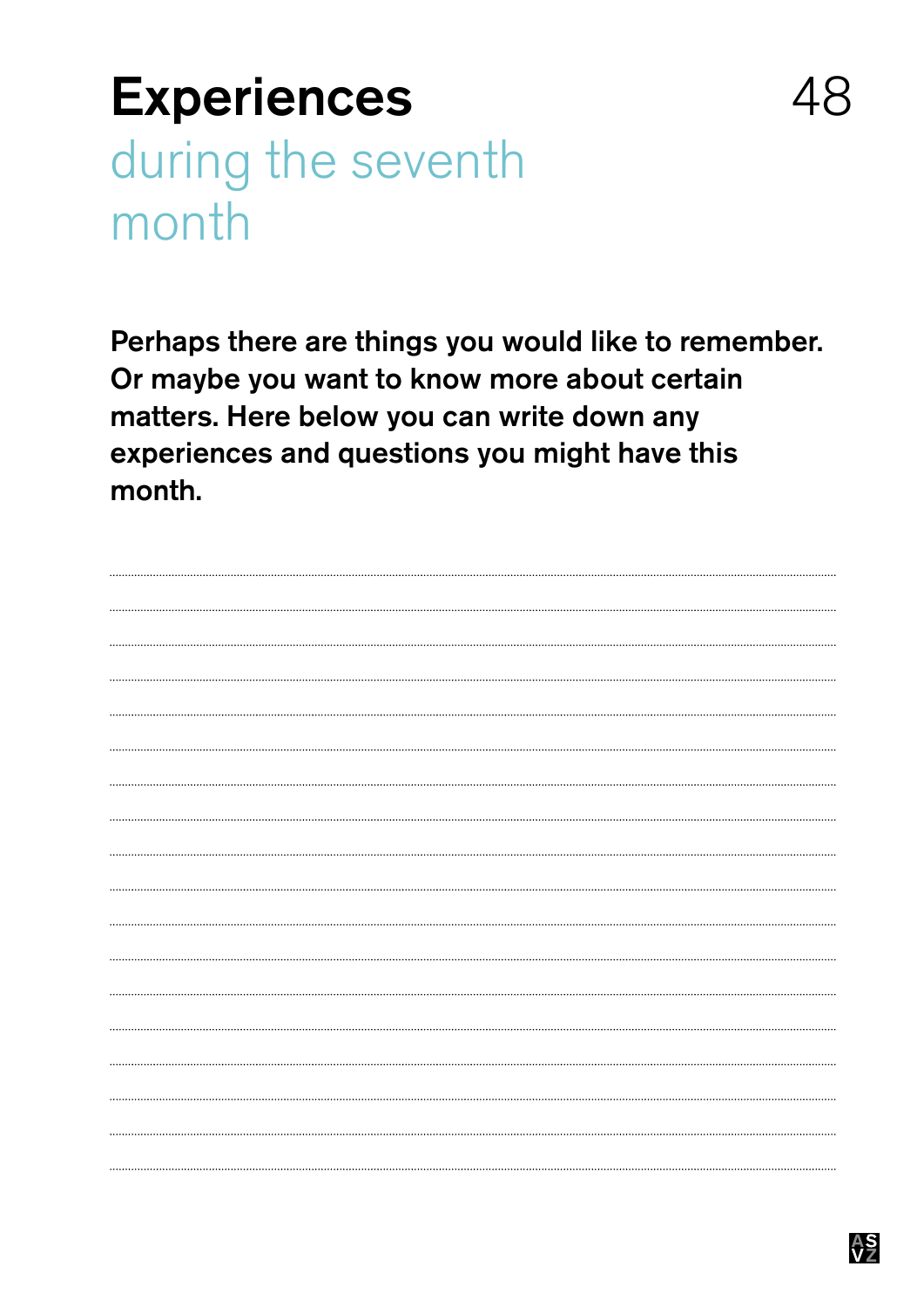

# The eighth month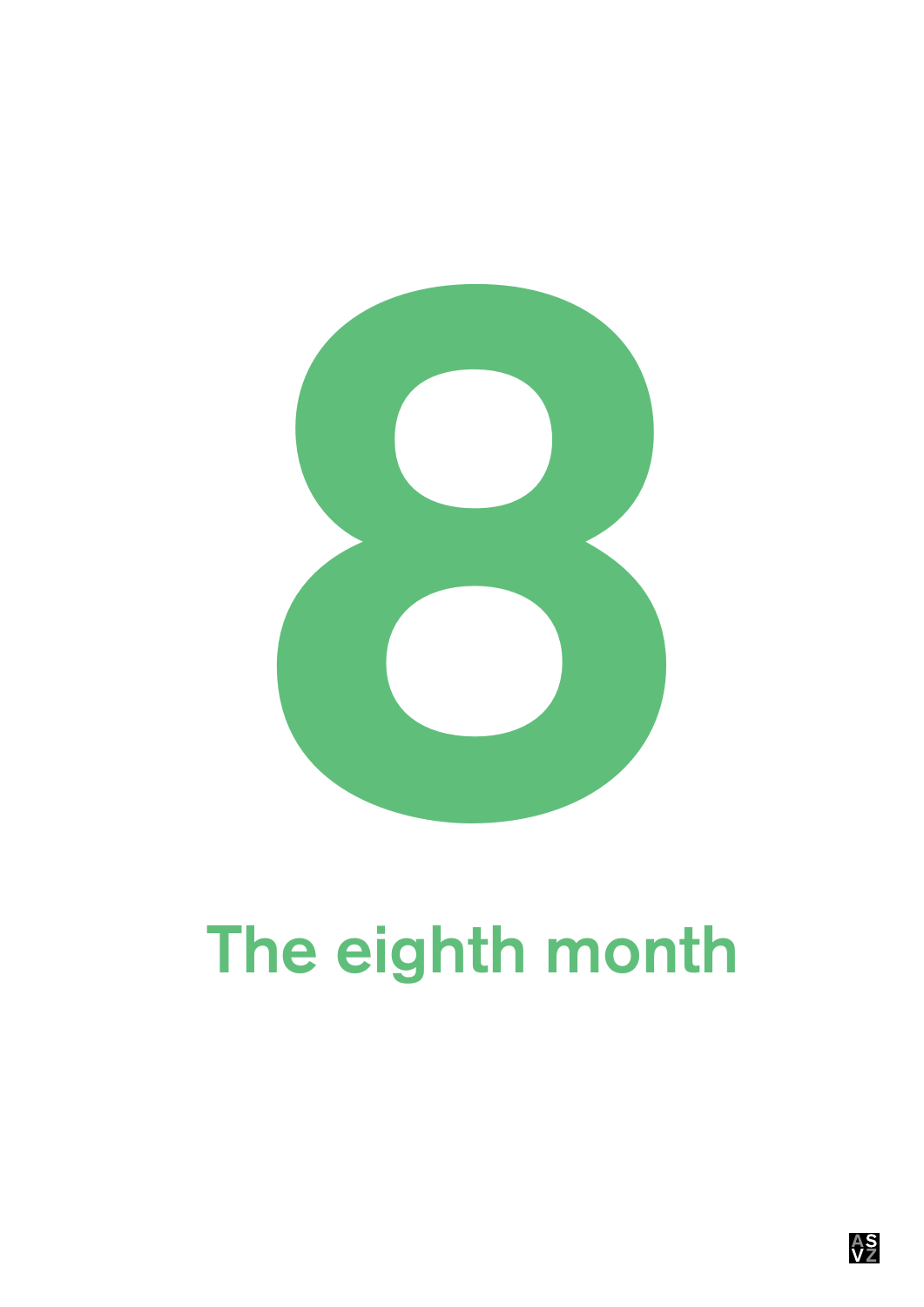### The baby in the eighth month

#### week 32

- The length of the baby is 40 centimeters.
- The weight of the baby is 1800 grams.

The baby is now almost ready to be born. All important organs and functions have developed. Now the baby only has to gain weight and become stronger.

#### week 33

- The length of the baby is 41 centimeters.
- The weight of the baby is 2000 grams.

The baby is probably already lying in the position in which it will be born.

It is best if the head is positioned pointing down.

It may also be that the rear end or legs will be positioned pointing down.

If that is so, the obstetrician will have to talk to you about it.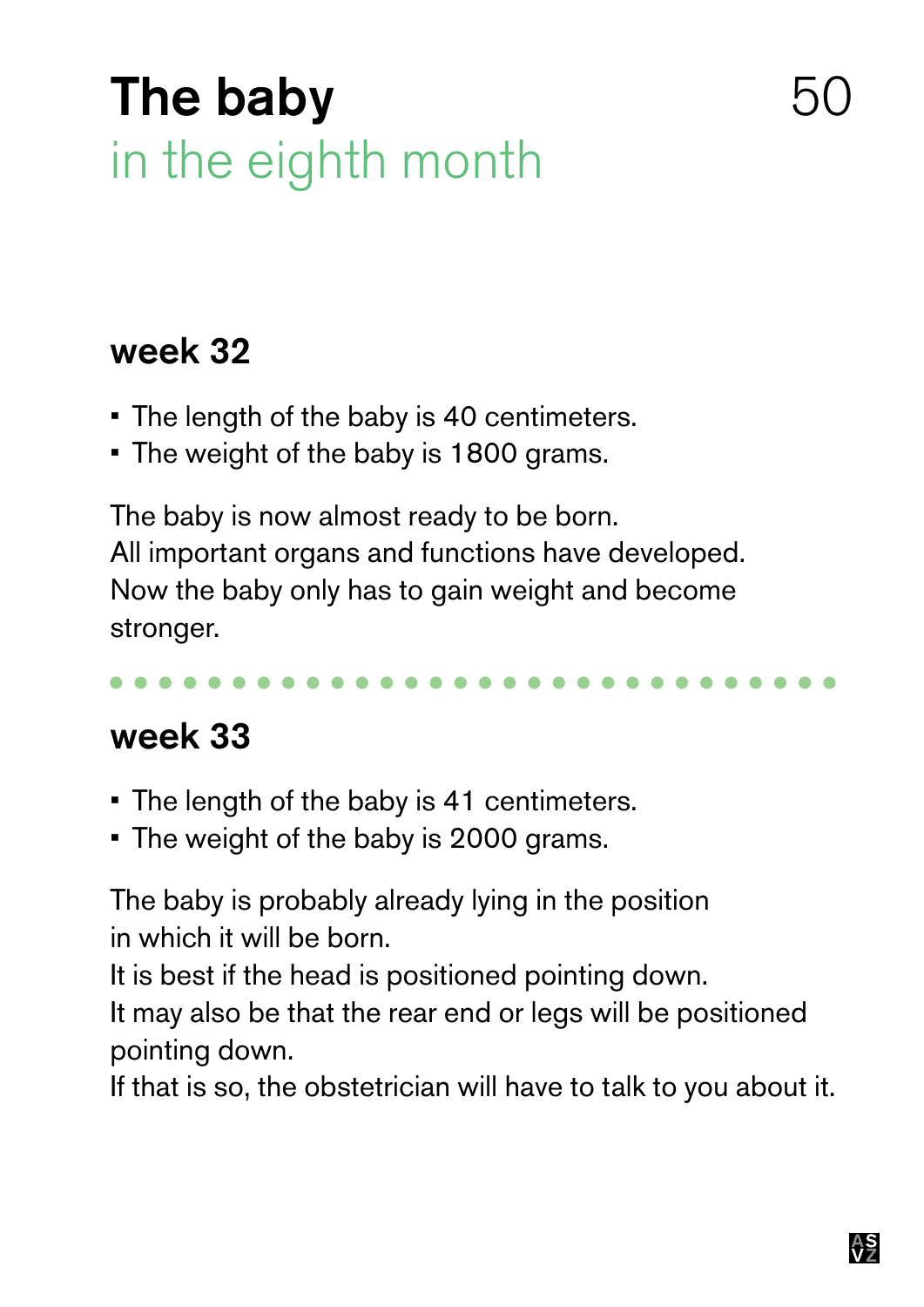### The baby 51 in the eighth month

#### week 34

- The length of the baby is 42.5 centimeters.
- The weight of the baby is 2300 grams.

The baby can now better see the difference between light and dark. It is growing very fast!

Just because your belly is large does not mean that you will have a large child. And just because your belly is small does not mean that you will have a small child. The size of your belly is also the result of other things, such as:

- • the build of your body,
- the strength of your abdominal muscles,
- how much fluid or fat you have (a lot or a little),
- or how much amniotic fluid you have.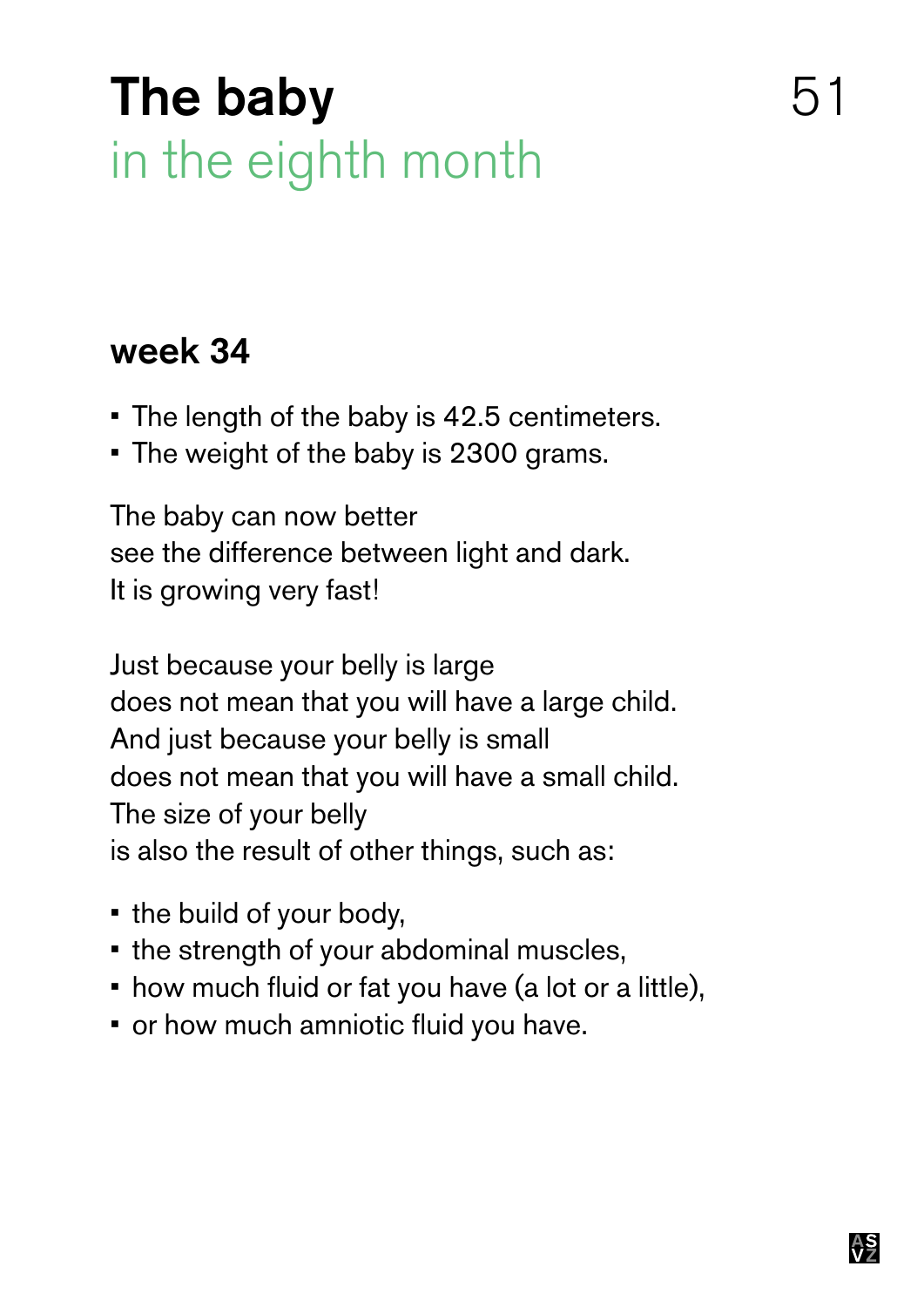### The baby 62 in the eighth month

#### week 35

- The length of the baby is 43.5 centimeters.
- The weight of the baby is 2500 grams.

The baby is now at its highest in the womb. The baby is large and the space that you have is small. The baby may be pressing against your stomach or lungs. This can be unpleasant.

The baby is completely occupied with gaining an additional layer of fat.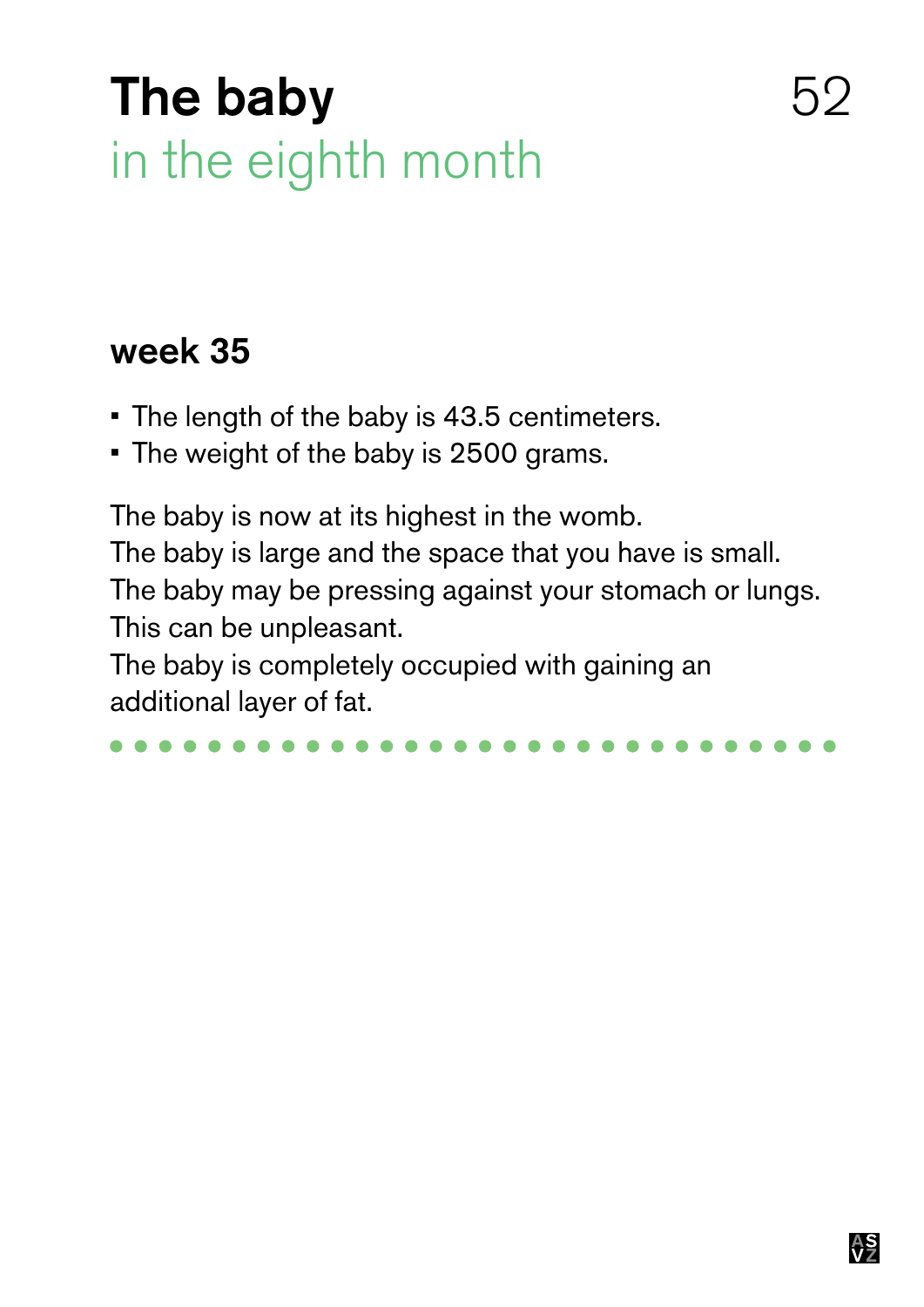## You 53 in the eighth month

The pregnancy will soon be over. If the baby were to be born now, it would have to remain in the hospital. If it were born after week 37, then in most cases, you can take it home with you.

You do not know when the baby will be born. This is why you should have a hospital bag ready. In the hospital bag are things that you will need if you have to go to the hospital suddenly.

#### This is in the hospital bag:

#### For yourself:

- pajama and long shirt
- clean underwear
- **•** slippers and thick socks
- • robe
- • toilet articles
- Nursing bra (if you are going to breast feed) or pregnancy bra
- telephone numbers of people important to you
- **•** pregnancy card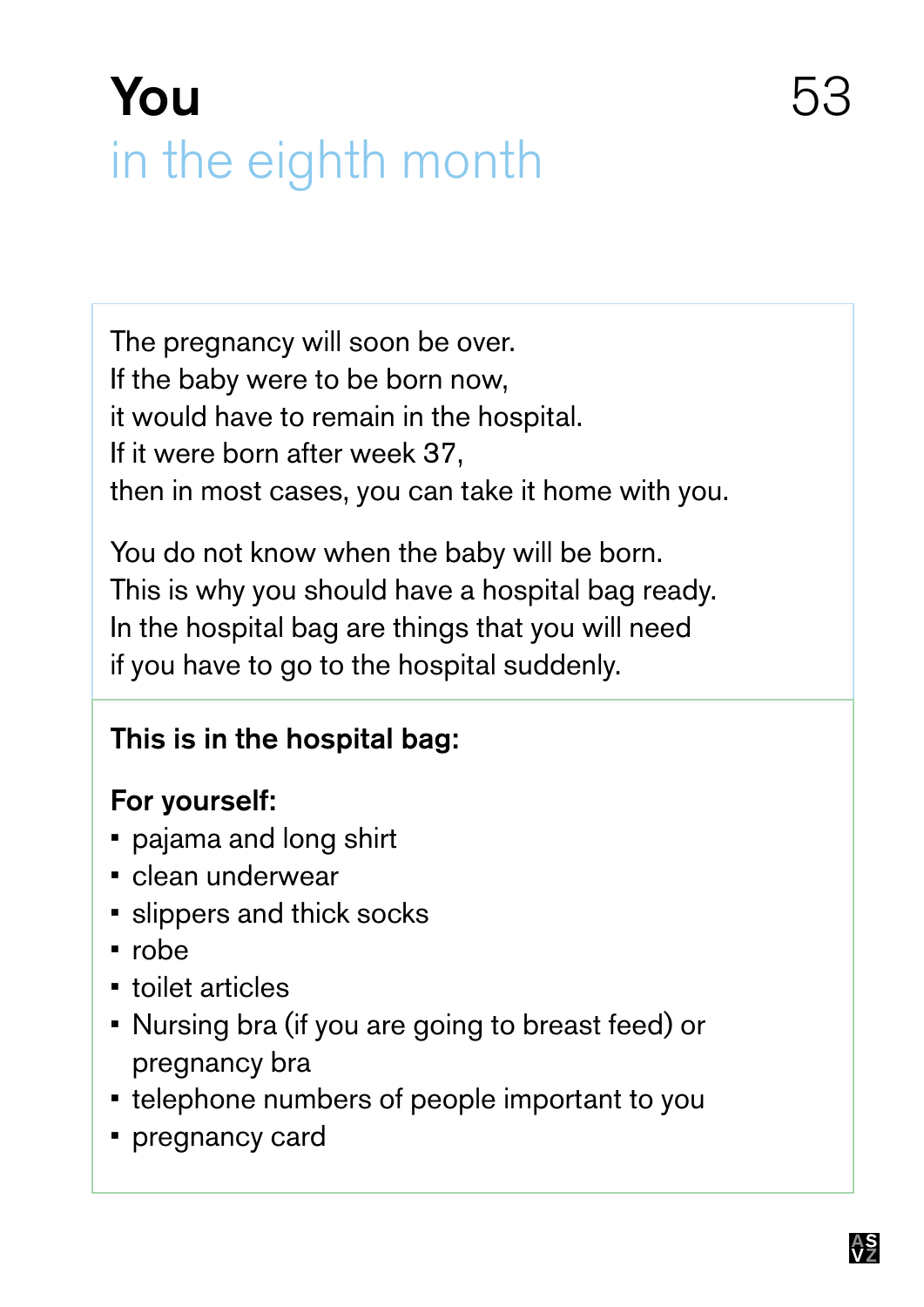### You 54 in the eighth month

#### For the baby:

- **2 rompers newborn size**
- • 2 sets of clothing newborn size
- a cap, jacket and socks
- diapers (the smallest size)
- • car seat

If you are working you will take maternity leave. Find out what the specific agreements are in your situation. When should you request that? How long are you permitted to take maternity leave? Do you get paid during your maternity leave? Ask for someone to help you to get all the details. In any case, it is important that you have peace of mind when the birth begins!

Four weeks before the birth, from week 36, you are obligated to take maternity leave. It is important that you are fit when the birth begins!

Also think about who you would like to have present during the birth when the time comes.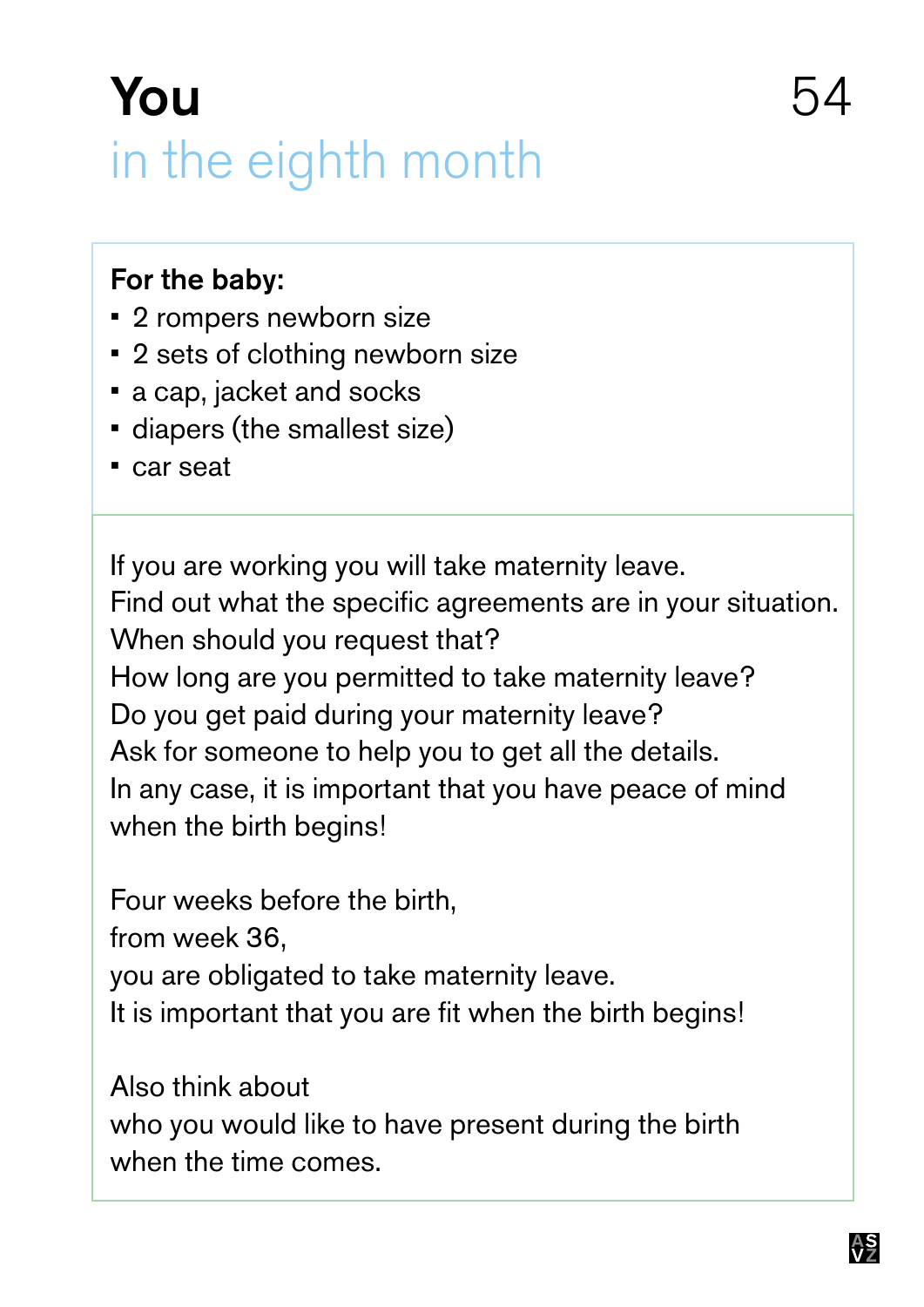### Hospital bag 55 packed for the hospital

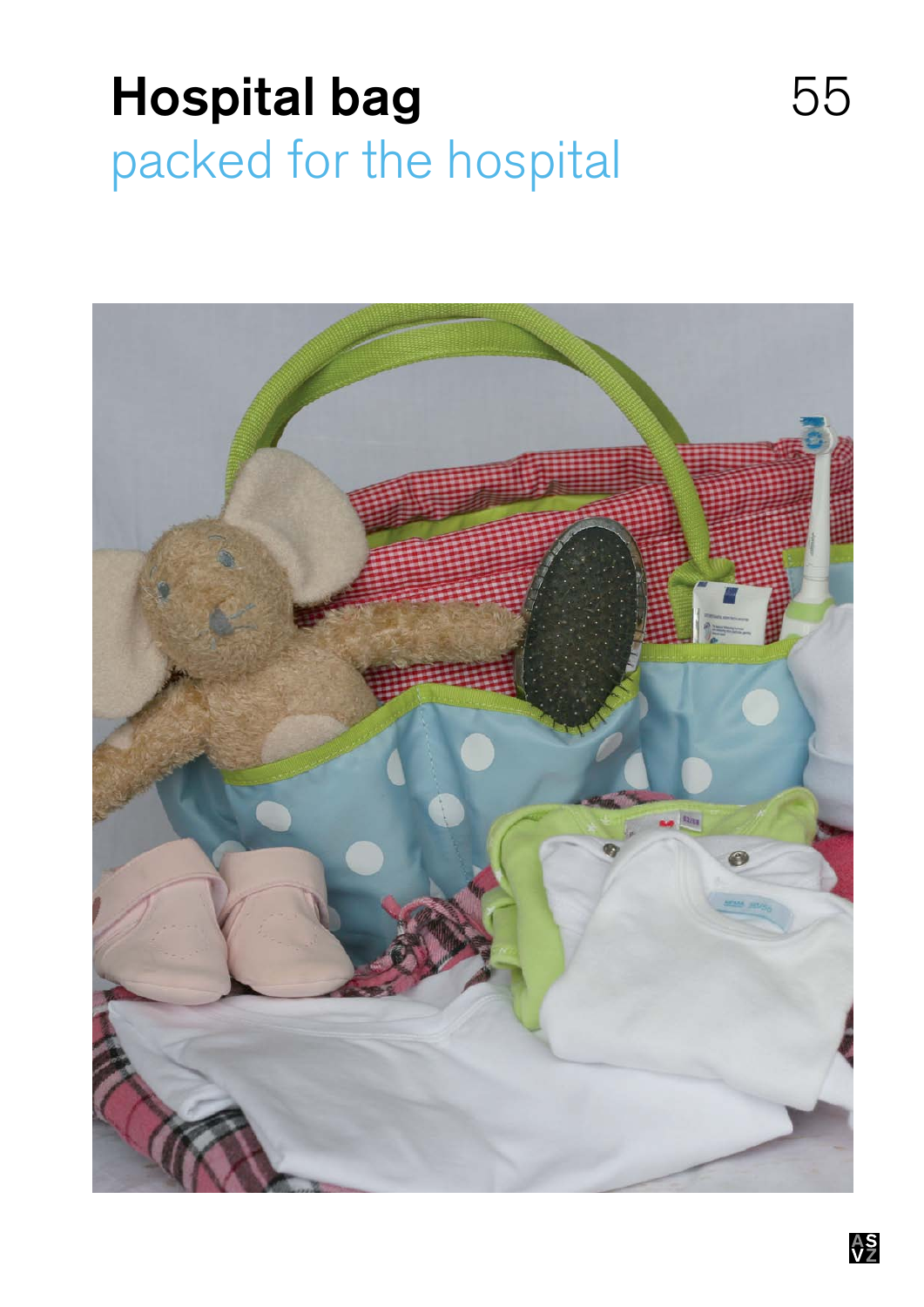### **Experiences** during the eighth month

Perhaps there are things you would like to remember. Or maybe you want to know more about certain matters. Here below you can write down any experiences and questions you might have this month.

![](_page_55_Picture_2.jpeg)

56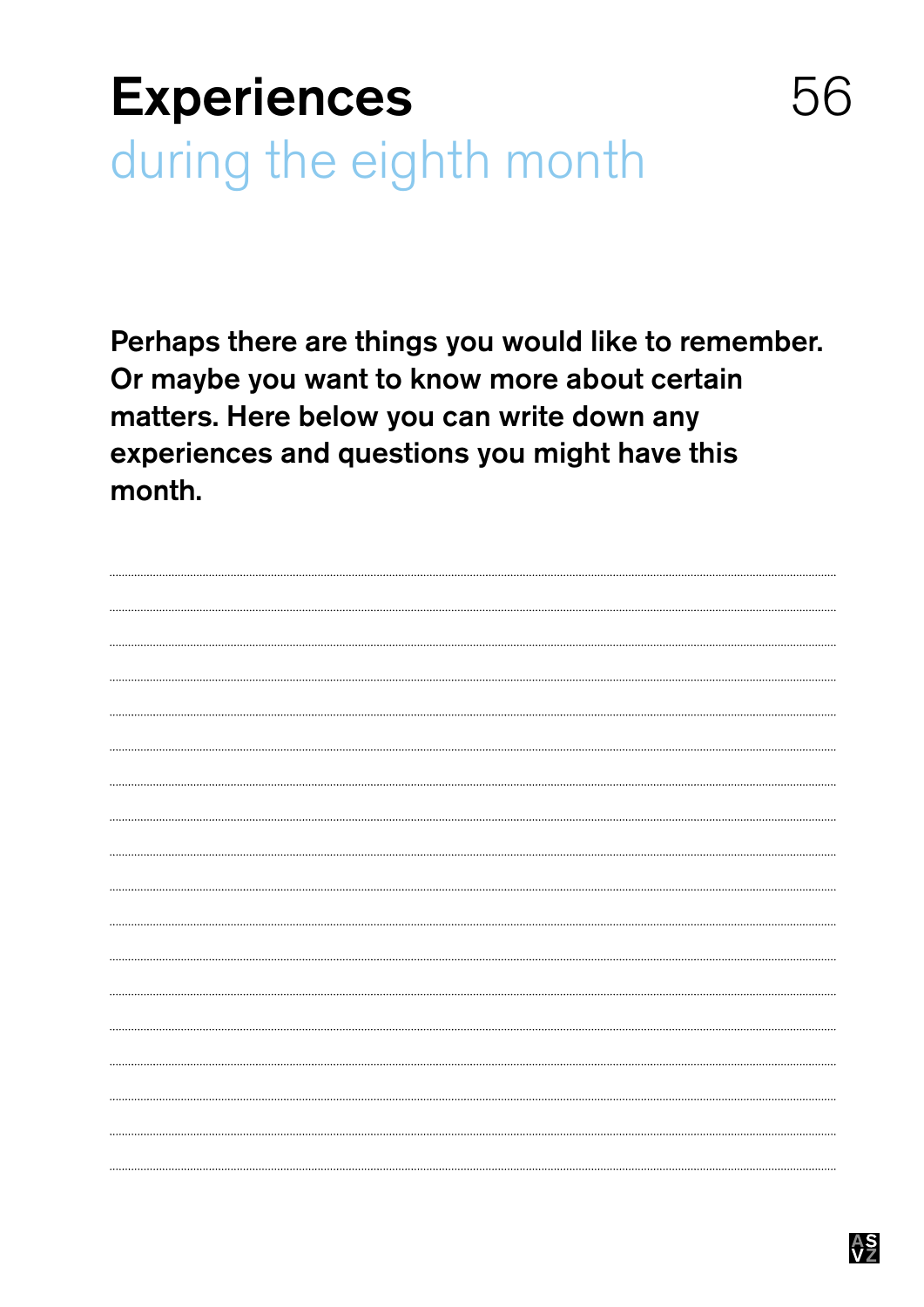![](_page_56_Picture_0.jpeg)

# The ninth month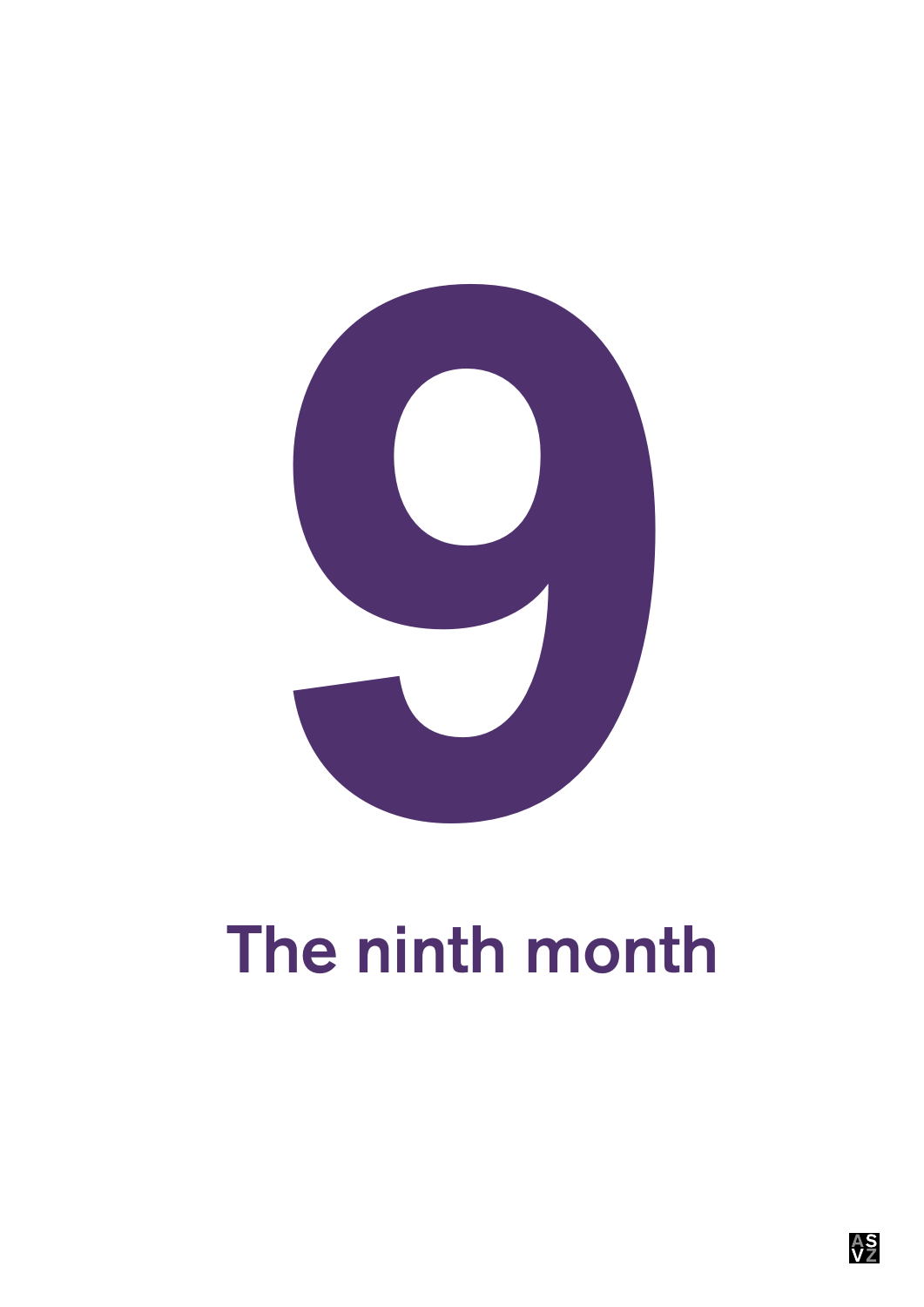### The baby in the ninth month

#### week 36

- The length of the baby is 45 centimeters.
- The weight of the baby is 2900 grams.

During this week the baby will position more deeply with its head in your pelvis.

We call that the "head-down position".

When the child does not position itself with its head down, you may need a cesarean section.

The obstetrician will discuss this with you.

### week 37

- The length of the baby is 46.5 centimeters.
- The weight of the baby is 3100 grams.

The baby has its eyes open when it is awake and closed when it is sleeping. Actually, the baby already does much of what it will do when it is born.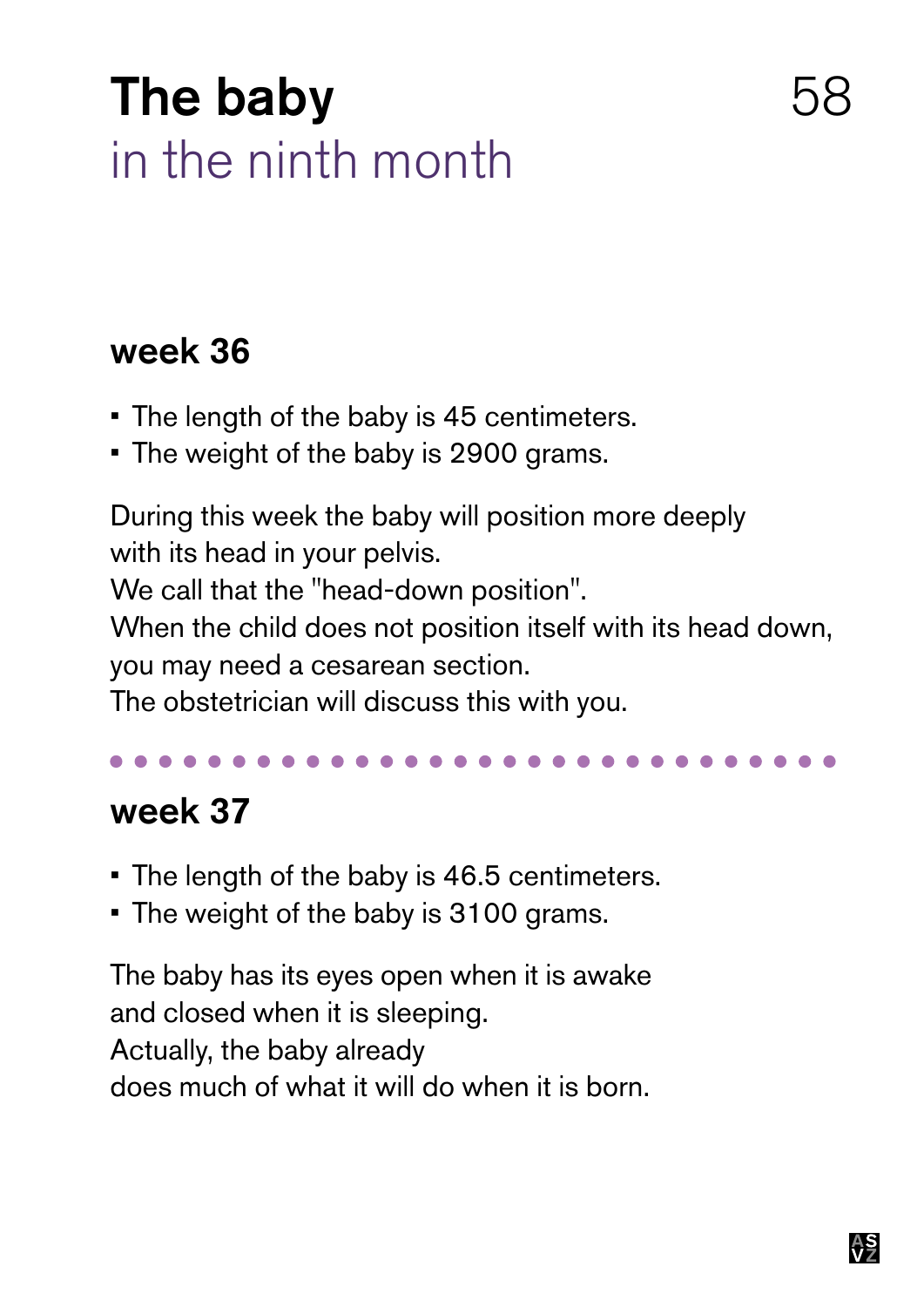### The baby in the ninth month

It sucks its thumb, hiccups, and can get angry. It reacts when it is frightened. It also calms down when it hears your voice.

#### week 38

- The length of the baby is 48 centimeters.
- The weight of the baby is 3200 grams.

The baby is ready to be born! When the contractions come is not clear. Therefore, it is a matter of waiting a bit until the birth begins. It can happen this week, but it can also take another three weeks.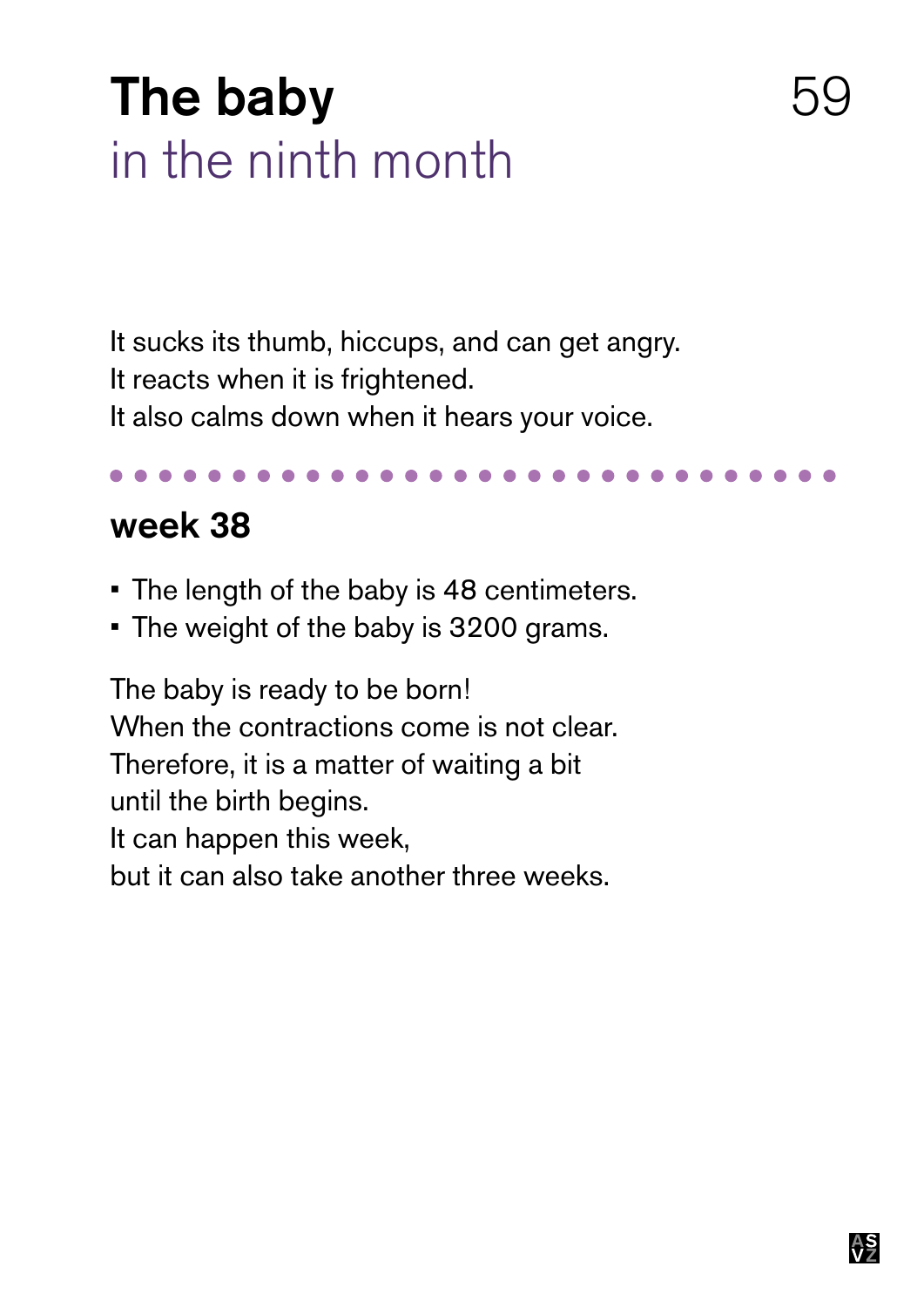### The baby in the ninth month

#### week 39

- The length of the baby is 49 centimeters.
- The weight of the baby is 3300 grams.

There is almost no more room in your belly for the baby to grow any further. Your belly can be stretched very far. Sometimes you feel the child kicking and poking in three places. The heartbeat can now be heard clearly when someone places their ear to your belly.

### week 40

- The length of the baby is 49 centimeters.
- The weight of the baby is 3300 grams.

You cannot know exactly when the birth will take place. It will certainly happen within these three weeks. You and your child have to be patient.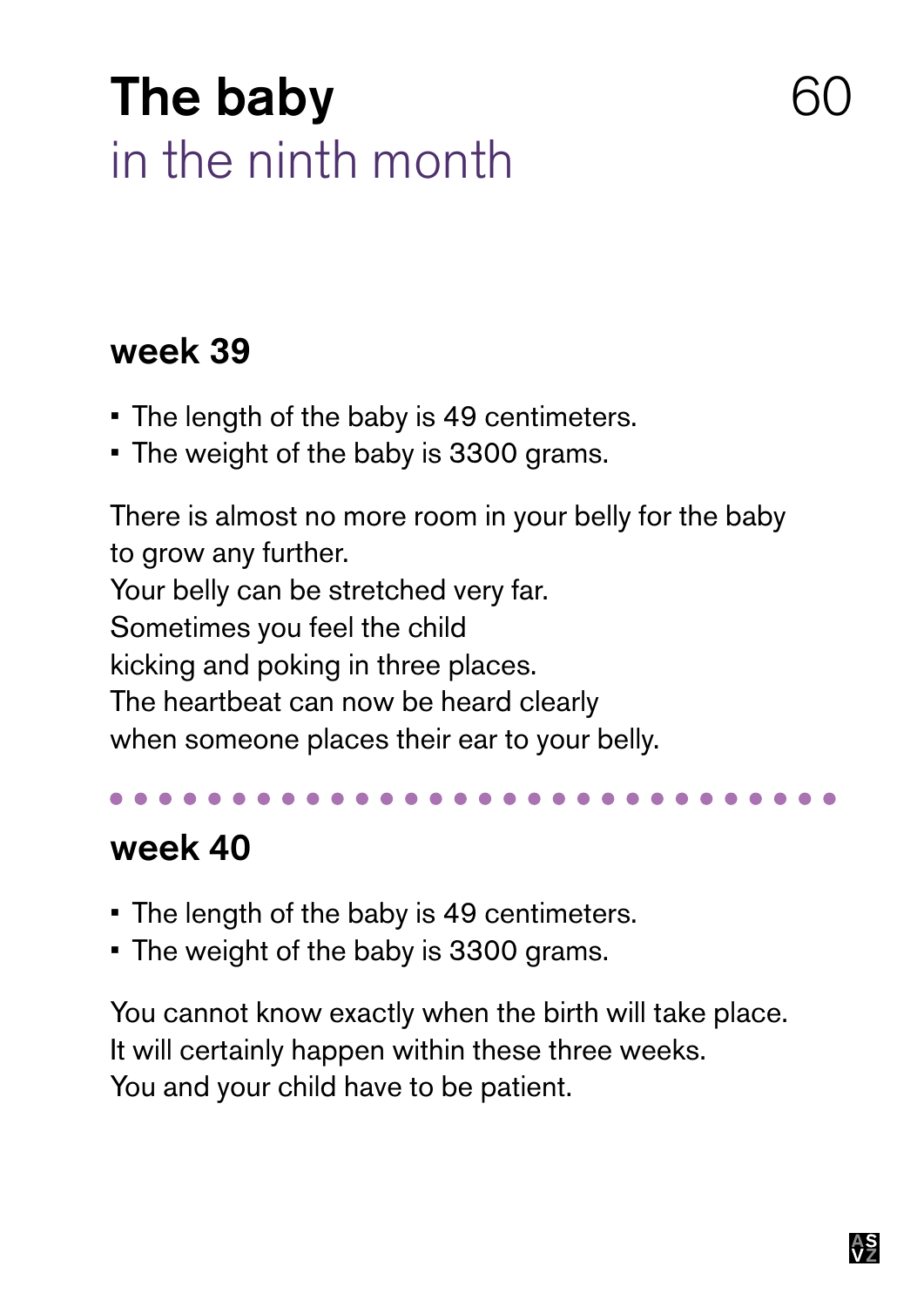### **You** 61 in the ninth month

You are on the verge of an exciting time. The baby will be born during these weeks. When? The baby will decide that. Your water will break when the baby is ready to be born. This feels as if you have wet your pants. When you feel that, you have to contact your obstetrician. Make sure that you always have your obstetrician's telephone number with you. Store it in your mobile phone/cell phone.

Try to rest well these weeks. Sleeping during the night is usually difficult because your large belly is in the way. That is why you should lie down for a bit in the afternoon.

Make sure that you have all the things for the baby in the house, that the nursery room is ready, and that all the baby clothes are washed.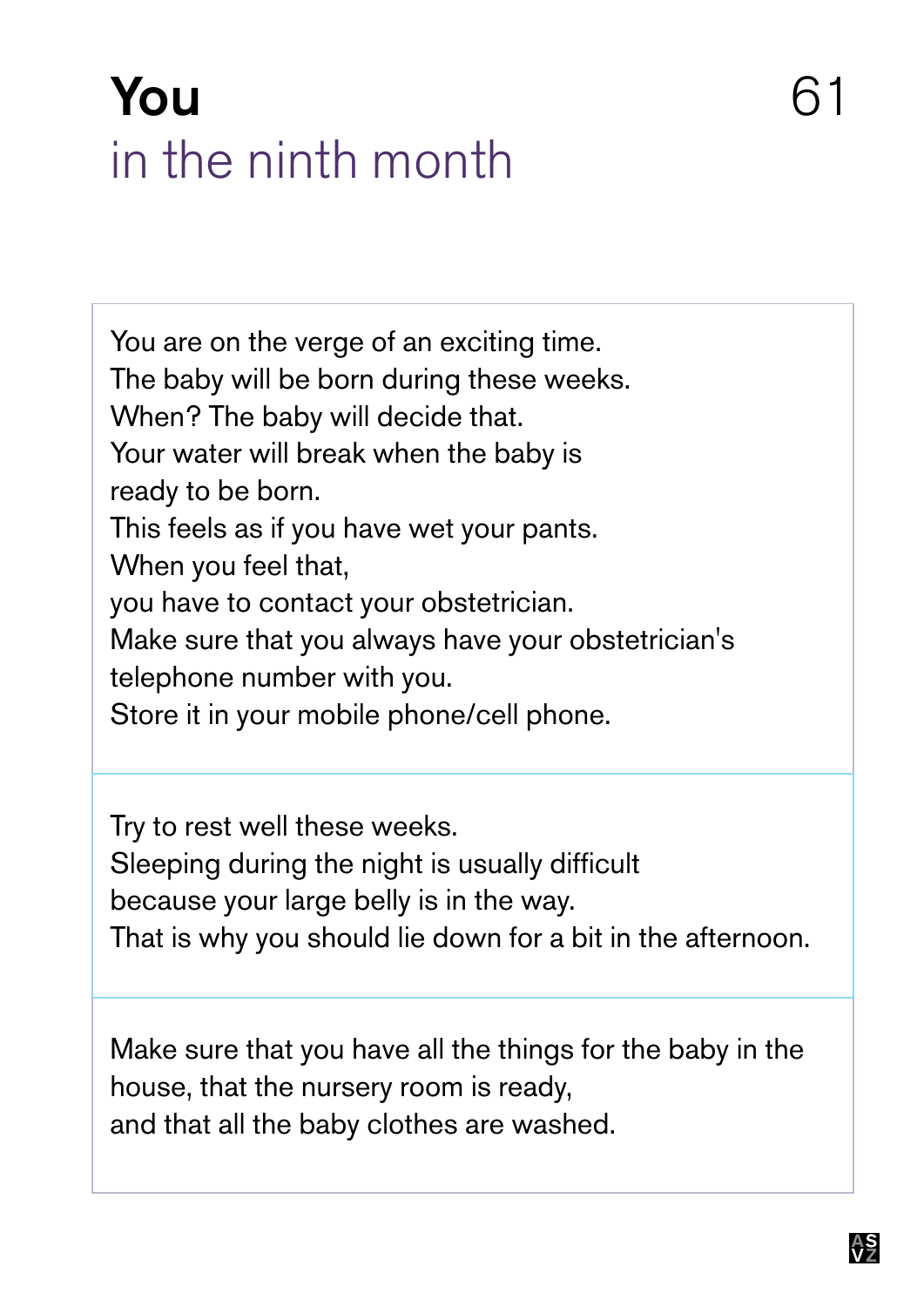### **You** 62 in the ninth month

Your belly is now really at its largest.

That is why you can no longer do everything on your own. Ask for help if you can no longer do things very well.

It is not unusual for you to look forward to the birth. Talk about this with your obstetrician.

Do not take other people's opinions about their pregnancies very seriously.

Everyone has her own story, but no one knows how the birth of your baby is going to go.

Therefore, wait patiently and trust in the people that are going to support you.

#### And then …

Once the child is there, it is important

that you get additional help along with the usual maternity care.

Talk about this with your professional care worker.

Then the proper support for you and your

child can be arranged in due time.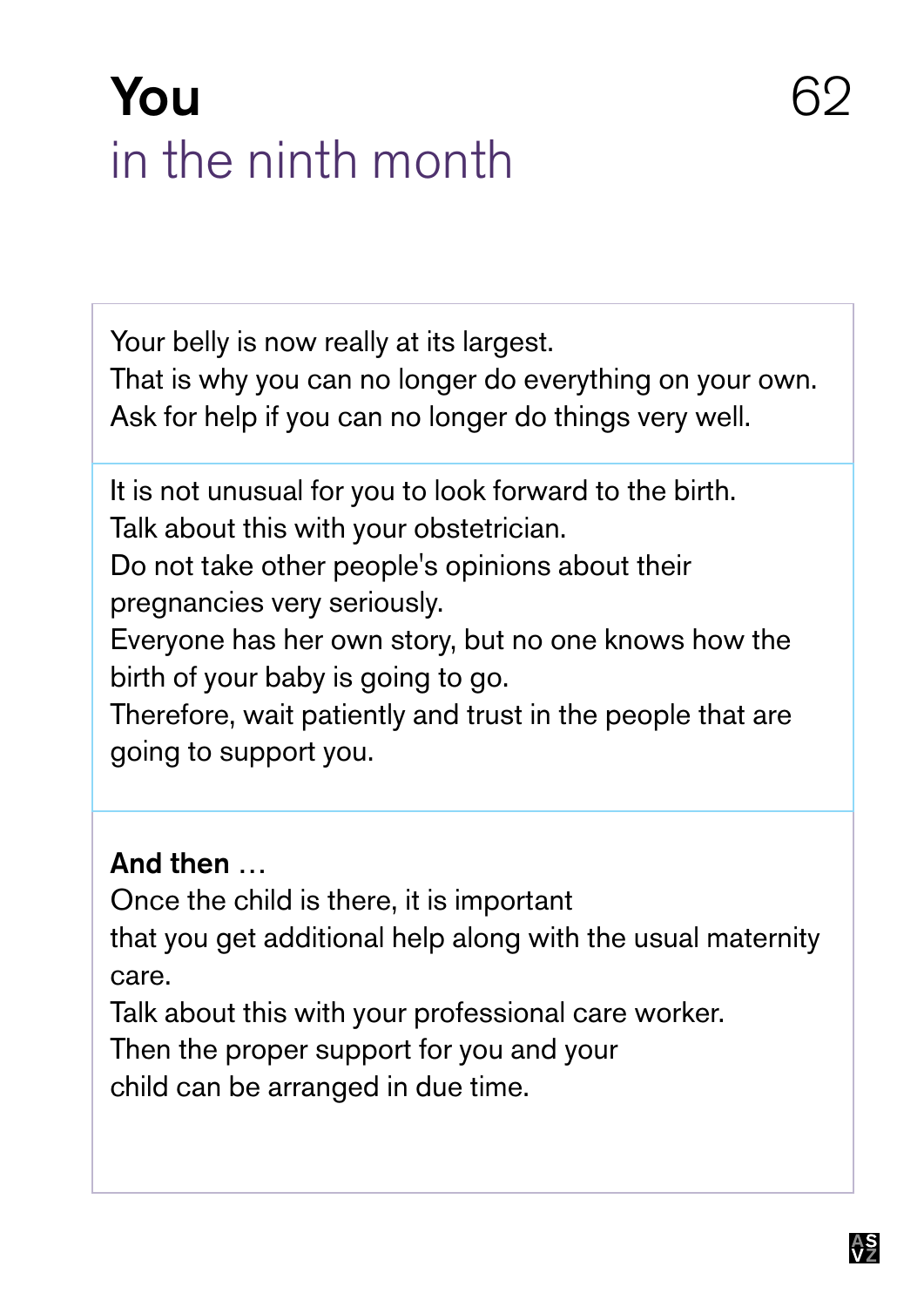### Everything ready? 63

![](_page_62_Picture_1.jpeg)